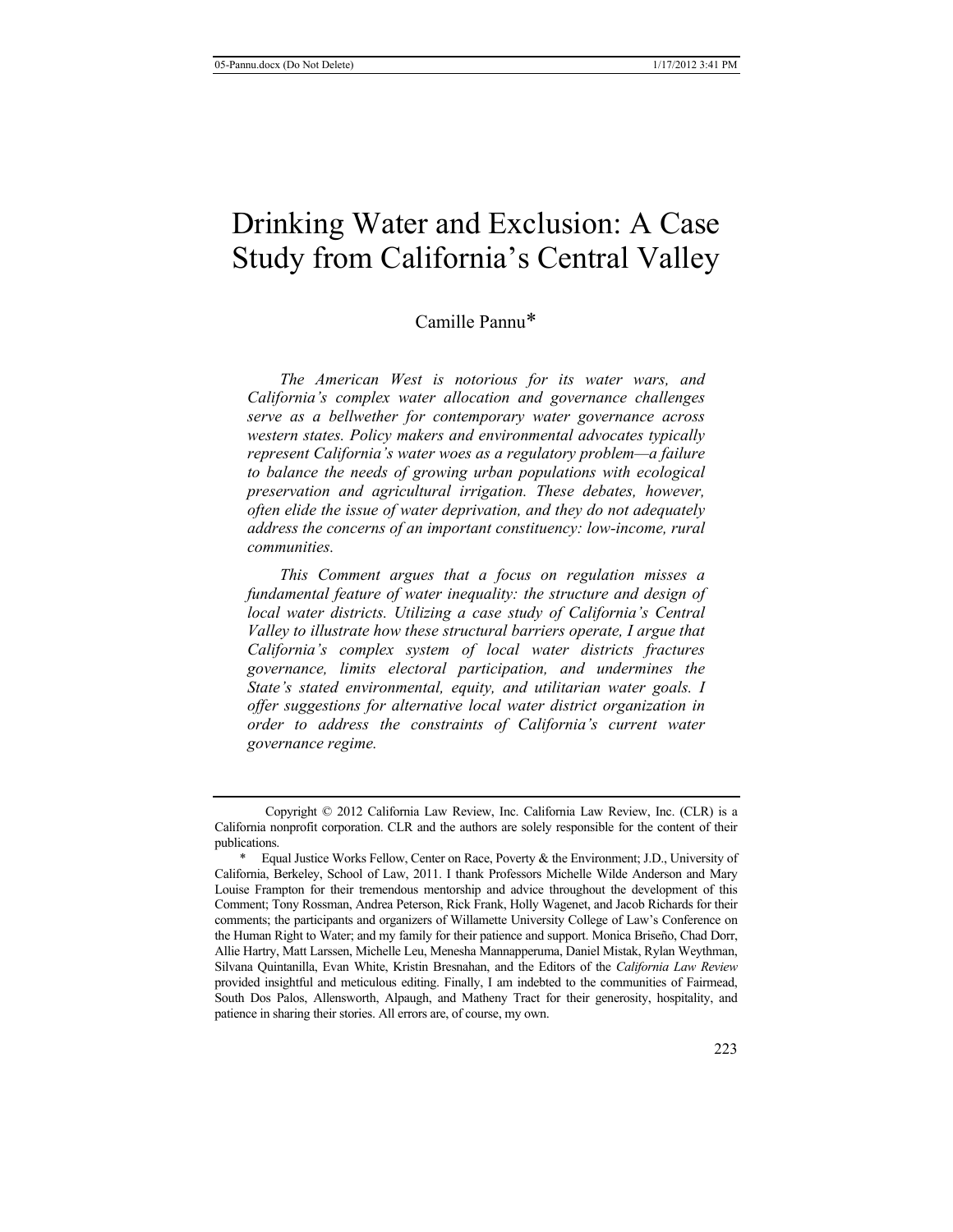| B. Unincorporated Communities as Loci for Structural Inequality231 |  |
|--------------------------------------------------------------------|--|
|                                                                    |  |
| D. The Water Quality, Infrastructure, and Access Nexus  237        |  |
| II. The Gap Between Water on the Books and Water on the Ground 238 |  |
| A. The Statutory and Regulatory Scope of Water Protection 238      |  |
|                                                                    |  |
|                                                                    |  |
|                                                                    |  |
| B. Anti-Democratic Governance Models at the State Level  248       |  |
|                                                                    |  |
|                                                                    |  |
|                                                                    |  |
|                                                                    |  |
| D. The Limits and Costs of Fragmented Water Governance 259         |  |
|                                                                    |  |
|                                                                    |  |
|                                                                    |  |
|                                                                    |  |
| D. Funding Rural Drinking Water Infrastructure  266                |  |
|                                                                    |  |

#### **INTRODUCTION**

Three years ago, the neighborhood well ran dry in Fairmead.<sup>1</sup> In the wake of California's drought, neighboring farms had exhausted the groundwater that sustained the fifty families in the area. $<sup>2</sup>$  As the summer heat climbed to over</sup> 110 degrees Fahrenheit, families were desperate for drinking water. Fairmead's "mayor"<sup>3</sup> cleared out the bed of his pickup truck and drove to the closest city, looking for a grocery store that would sell him water. Drinking water was scarce throughout the county, and stores had begun rationing the amount of water they would sell to individual customers within a given territory. He drove over three-hundred miles before he could buy enough bottled drinking water

<sup>1.</sup> Community of Fairmead, Testimony at the Workshop on Rural Advocacy for Policy Reform, Third National Summit on Equitable Development, Social Justice, and Smart Growth (Mar. 7, 2008) (on file with author). Fairmead is an unincorporated community southwest of Chowchilla, California, adjacent to California Highway 99.

<sup>2.</sup> *Id.*

<sup>3.</sup> Despite their unincorporated status, the community of Fairmead uses the term "mayor" to describe their method of self-organization. Community members elect a "mayor," although not through a typical general election, but rather, through their neighborhood association.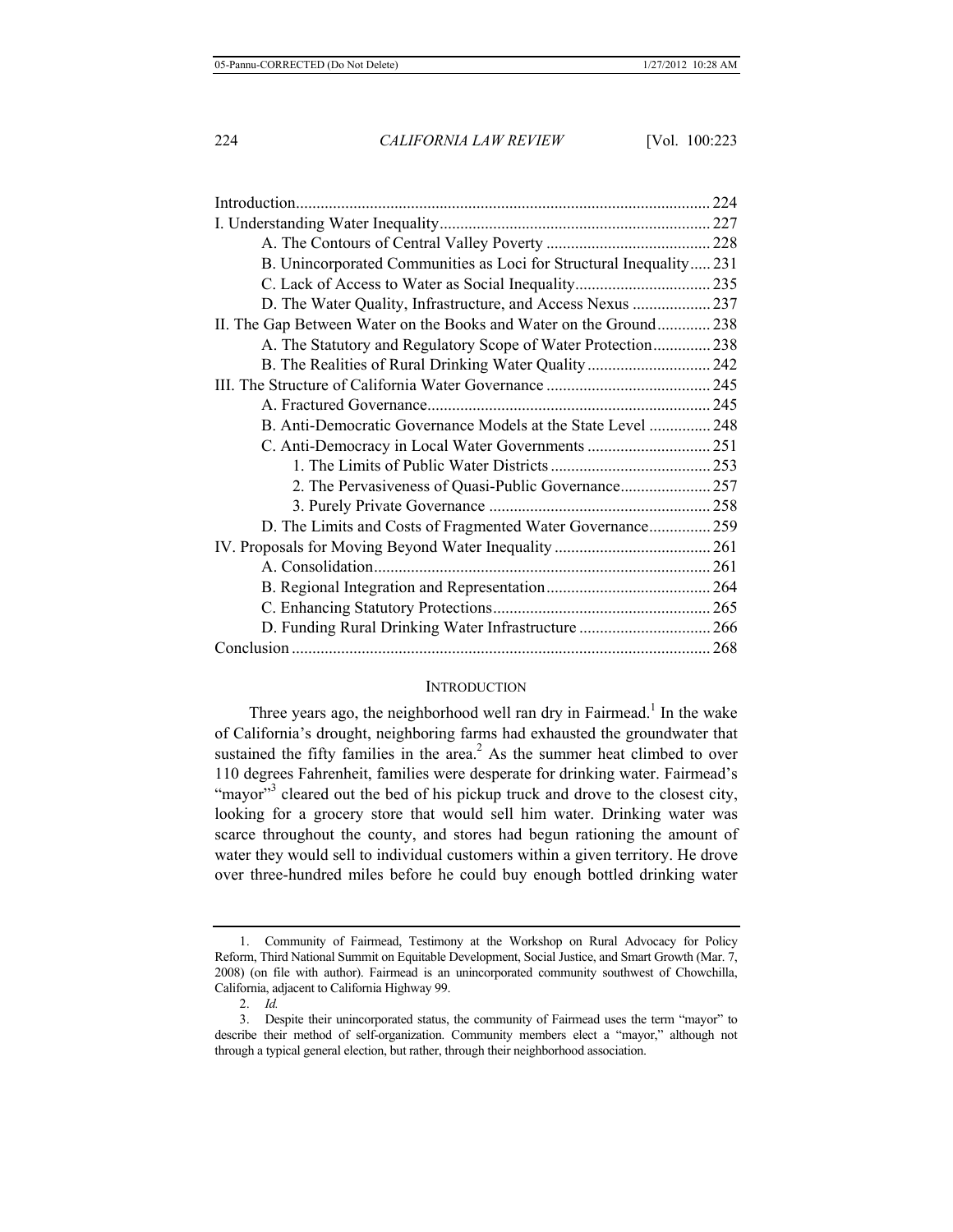for his community. $4$  The water that lined his truck bed was then rationed to community members at a quarter-gallon per person per day.<sup>5</sup> Fairmead went without running water for over a week. Its story never made it to the newspapers; there was no debate before a city council meeting, and there were no hearings in Sacramento. To the outside world, nothing had happened at all.

Fairmead's lack of access to residential water is typical of unincorporated communities throughout California's Central Valley ("Valley"). Further, the water issues facing the Valley $<sup>6</sup>$  compare to the water challenges facing the</sup> prairie and agricultural lands of other western states. The Valley, like other rural regions, is geographically vast with swathes of low-density settlement punctuated by higher-density cities. Within these lower-density settlements, poverty and unemployment are high, tax bases are limited, and access to infrastructure varies significantly. Further, the demand for agricultural water lies in tension with demand for residential water. These structural barriers to water equality are paralleled throughout other rural regions across the nation, where lack of access to clean water remains a constant worry for residents.<sup>7</sup>

As agricultural regions throughout the country—including the West, Midwest, and South—experience longer and more severe periods of drought,<sup>8</sup>

<sup>4.</sup> Community of Fairmead, *supra* note 1.

<sup>5.</sup> This amount is less than half of the suggested daily water intake for adult women (the rate is higher for men). Public health organizations suggest the average adult consume at least 0.52 gallons of drinking water, or other primarily water-based drink, per day. *Water: How Much Should You Drink Every Day?*, MAYO CLINIC, http://www.mayoclinic.com/health/water/NU00283 (last visited Oct. 25, 2011).

<sup>6.</sup> The phrases "Central Valley" and "Valley" are used interchangeably throughout this piece to refer to the agricultural regions encompassed in California's Sacramento River, San Joaquin River, and Tulare Lake hydrologic basins. This region fully encompasses Amador, Butte, Calaveras, Colusa, El Dorado, Glenn, Fresno, Kings, Lake, Madera, Mariposa, Merced, Nevada, Placer, Plumas, Sacramento, San Joaquin, Shasta, Sierra, Stanislaus, Sutter, Tehama, Tulare, Tuolumne, Yolo, and Yuba Counties and partially encompasses Alameda, Alpine, Contra Costa, Kern, Lassen, Modoc, Napa, Siskiyou, and Solano Counties. The "upper Valley" typically refers to the Sacramento River basin, and the "lower Valley"—or "San Joaquin Valley"—refers to the San Joaquin River and Tulare Lake basin regions.

 <sup>7.</sup> I use the term "unincorporated" to denote non-urban residents; that is, individuals who interface with only one layer of general local government (e.g., the county) as opposed to the two layers of general local government (city and county) that nearly every "urban" or "municipal" resident enjoys. I use "municipal" to refer to formal, incorporated cities, including cities in urban (e.g., Los Angeles) and rural (e.g., Fresno) geographies. This typology is set forth in *Avery v*. *Midland County*, 390 U.S. 474, 483 (1968). A more expansive description is set forth *infra* Section I.B.

 <sup>8.</sup> Kim Severson & Kirk Johnson, *Drought Spreads Pain from Florida to Arizona*, N.Y. TIMES, July 11, 2011, at A1; *see also Dangerously Dry*, N.Y. TIMES (July 11, 2011), http://www.nytimes.com/interactive/2011/07/11/us/DROUGHT.html (citing a study by the National Drought Mitigation Center stating that one-fifth of the contiguous United States, from Baltimore, Maryland, to El Centro, California, faced extreme drought conditions in 2011); Paul Quinlan, *Lake Mead's Water Level Plunges as 11-Year Drought Lingers*, N.Y. TIMES (Aug. 13, 2010), http://www.nytimes.com/gwire/2010/08/12/12greenwire-lake-meads-water-level-plunges-as-11-yeardrou-29594.html; Ari Auber, *Drought Damages Texas Infrastructure*, TEX. TRIB. (Aug. 4, 2011), http://www.texastribune.org/texas-environmental-news/environmental-problems-and-policies/droughtdamages-texas-infrastructure.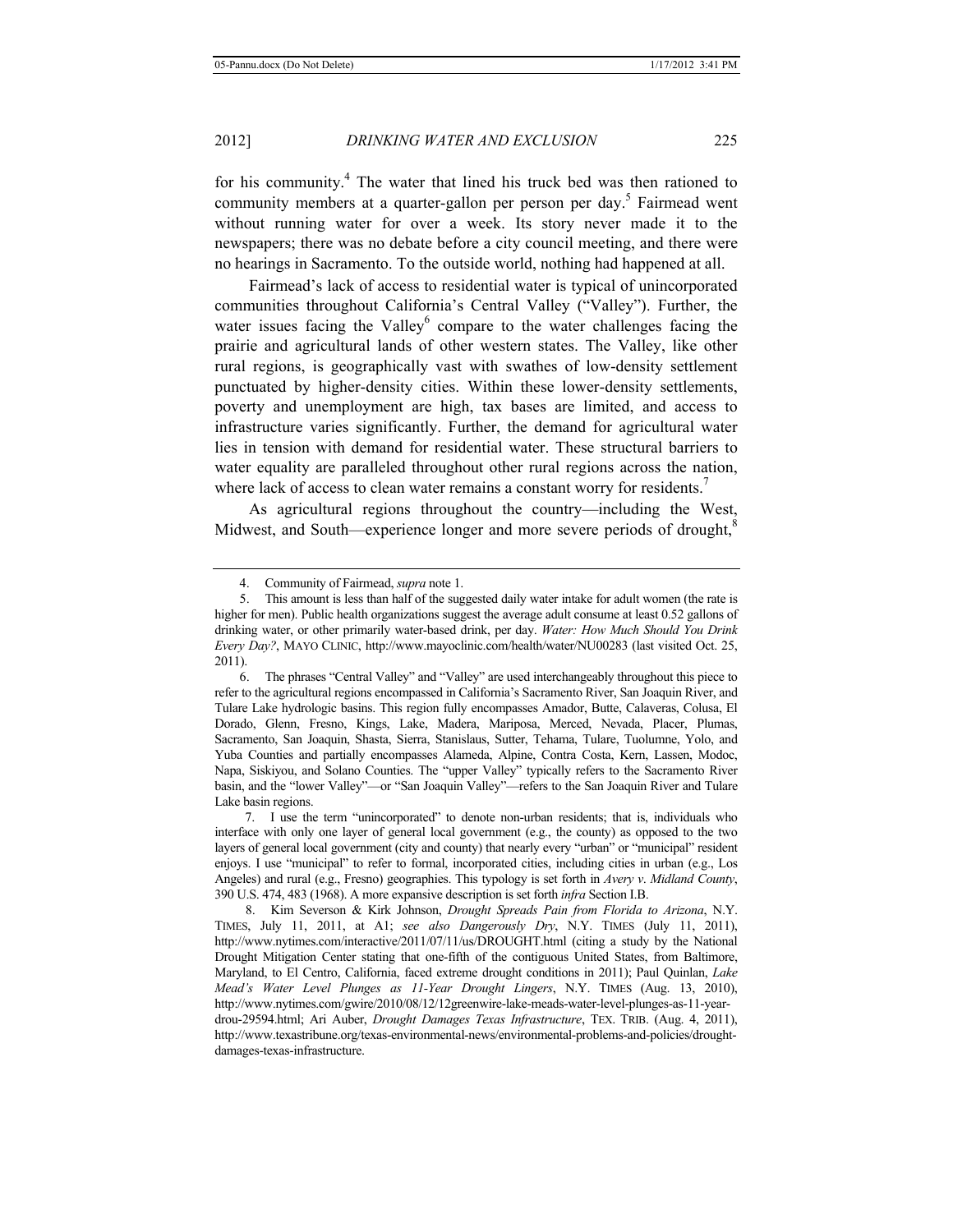the issue of access to clean residential water has become increasingly salient. While rural communities have historically deployed groundwater pumps and wells to obtain residential water, these water sources often cannot meet the demand for both irrigation and residential water, nor can they affordably sanitize well water.<sup>9</sup> These twin features—water access and water quality determine whether communities will be able to obtain clean water. Unfortunately for rural agricultural communities in the West, water is scarce, and its quality is often poor. It is this lack of access to *clean residential water* that poses the most significant health and security challenge to rural survival.

Contaminated drinking water imposes dramatic costs on water users, both in terms of personal health and monetary costs. Despite forty years of statutory water protection regimes,<sup>10</sup> the *New York Times* reports that over 20 percent of American water systems failed key provisions of the U.S. Safe Drinking Water Act<sup>11</sup> from 2004 to 2009.<sup>12</sup> The majority of these water violations occurred within small and rural water systems that served fewer than twenty thousand residents.<sup>13</sup> The U.S. Centers for Disease Control and Prevention (CDC) estimates that lack of access to clean water costs over \$500 million annually<sup>14</sup> and may have much greater long-term consequences in the form of Disability Adjusted Life Years (DALYs).<sup>15</sup>

Nonetheless, states often do not measure the public health impacts of excessive water pollution on individual health, and this measurement gap is especially wide for nontraditional, small, and rural water systems. Failure to gather data on the health and development costs of water inequality discourages policy makers from taking action to address rural communities' access to safe,

 <sup>9.</sup> For an example of the costs of obtaining reliable and safe drinking water, see Scott Kraft, *In Tiny Seville, Trouble on Tap*, L.A. TIMES (Nov. 7, 2010), http://articles.latimes.com/2010/nov/07/ local/la-me-seville-water-20101107. In the article, a Seville resident explains: "I hear people in Hollywood talk about helping people in the Third World get clean water. Well, we need help in our own backyard first . . . . Farming is important. But in the end, we can live without the fruit—not without water."

<sup>10.</sup> Clean Water Act (CWA), 33 U.S.C. § 1361 (2006); Safe Drinking Water Act (SDWA), 42 U.S.C. § 300f (2006).

<sup>11. 42</sup> U.S.C. § 300f.

<sup>12.</sup> Charles Duhigg, *Millions in U*.*S*. *Drink Contaminated Water, Records Show*, N.Y. TIMES, Dec. 7, 2009, at A1 (estimating 49 million Americans, or 15.7 percent of the population, drank illegally contaminated water).

<sup>13.</sup> *Id.* The U.S. Environmental Protection Agency (EPA) defines small water systems as systems that serve fewer than 3,300 people. *Basic Information*, *Water: Small Systems and Capacity Development*, ENVTL. PROT. AGENCY, http://water.epa.gov/type/drink/pws/smallsystems/ basicinformation.cfm (last visited Oct. 17, 2011). It states that 94 percent of public water systems qualify as small systems. *Id.*

<sup>14.</sup> Press Release, U.S. Ctrs. for Disease Control & Prevention (CDC), Waterborne Diseases Could Cost Over \$500 Million Annually in U.S. (July 14, 2010), *available at* http://www.cdc.gov/media/pressrel/2010/r100714.htm.

<sup>15.</sup> *Metrics: Disability-Adjusted Life Year*, WORLD HEALTH ORG. (WHO), http://www.who.int/healthinfo/global\_burden\_disease/metrics\_daly/en/index.html (last visited Oct. 25, 2011).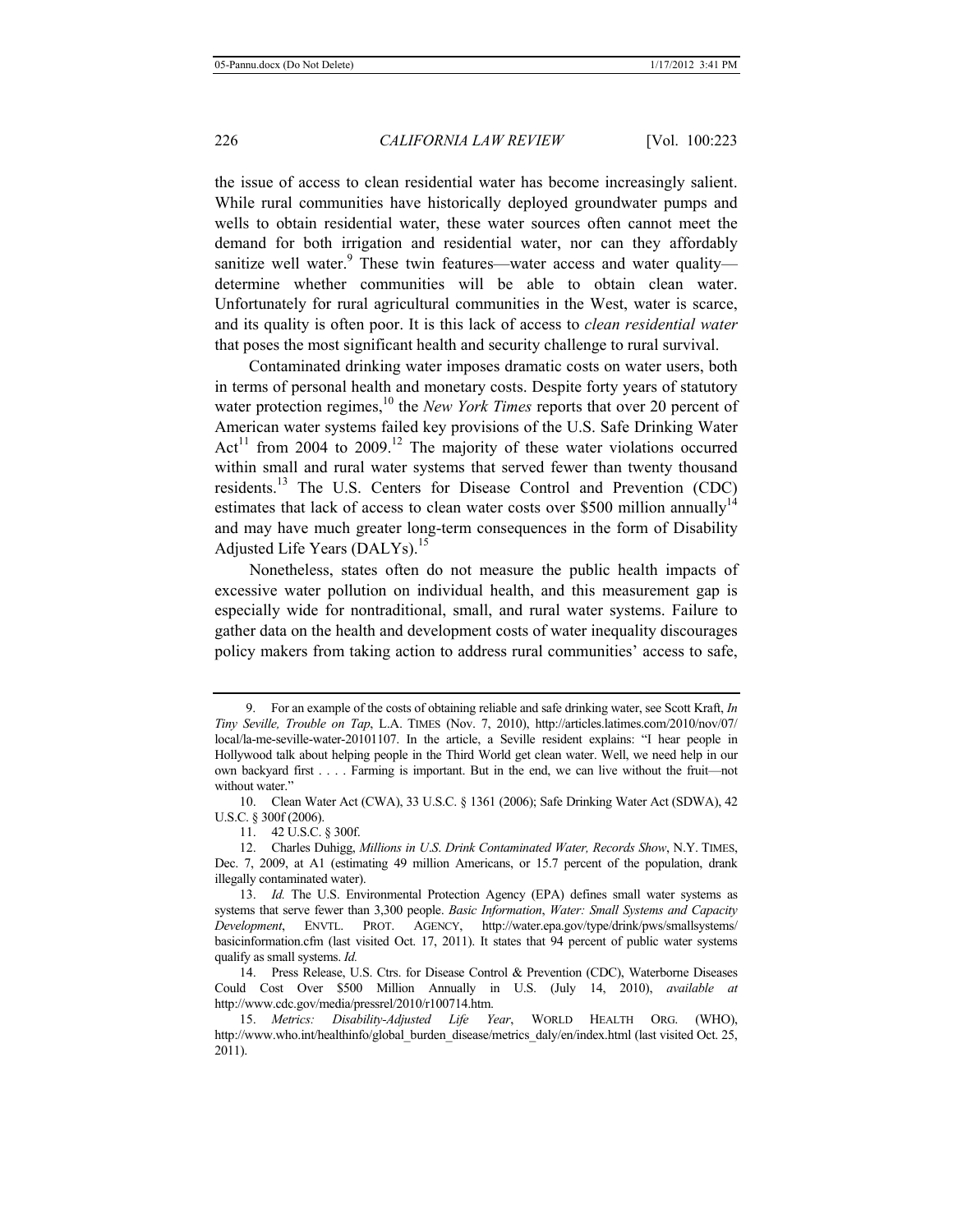affordable drinking water. Instead, state legislatures focus on higher-profile water issues, such as determining the allocation of water between urban centers and farms, or setting the parameters for large water infrastructure projects.

As one of the first states to embrace a decentralized system of state and local water governance, California's approach to water policy has served as an archetype for other western states. Like other western states, California invested heavily in the development and irrigation of its rural core.<sup>16</sup> The Valley, then, provides an illustrative example of how water governance can be leveraged to exacerbate or ameliorate water inequality in rural communities.

This Comment examines how the structure of local water districts undermines California's interests in protecting the right to clean, safe drinking water, ensuring environmental protection, and achieving the most beneficial allocation of its water resources. Using the Valley as a case study for local water districts in the West, I argue that California's current models of local water government are untenable and that property-based voting schemes in these districts reify a failing system of governance and exacerbate water inequality for rural residents.

This Comment proceeds by first situating water inequality in the broader landscape of poverty and resource inequality within the Central Valley. Part II reviews California's right to safe, clean drinking water and explores the gap between this enumerated right and the lived experiences of rural residents. Part III explains California's model of water governance, both through state and local water agencies and districts. I argue that this structure, combined with anti-democratic governance models, undermines democratic accountability and the State's interest in the right to safe, clean drinking water. Finally, I conclude with suggestions for reorganizing water governance to better achieve the right to drinking water for rural residents.

I.

## UNDERSTANDING WATER INEQUALITY

Water inequality—the lack of access to affordable, safe, clean water plays a significant role in economic and human development. While water and human health are typically discussed in the context of international development, $17$  rural U.S. communities often receive much less support for addressing and financing comparable water poverty challenges.<sup>18</sup> The severity of the water development gap between urban and peri-urban/rural communities

<sup>16.</sup> NORRIS HUNDLEY, THE GREAT THIRST: CALIFORNIANS AND WATER, A HISTORY 234– 302 (2d ed. 2001).

<sup>17.</sup> *See, e.g.*, UNITED NATIONS DEV. PROGRAMME (UNDP), HUMAN DEVELOPMENT REPORT 2006—BEYOND SCARCITY: POWER, POVERTY AND THE GLOBAL WATER CRISIS 30–51 (2006).

<sup>18.</sup> Faqir Singh Bagi, *Small Rural Communities' Quest for Safe Drinking Water*, 17 RURAL AMER. 40 (Fall 2002), *available at* http://www.ers.usda.gov/publications/ruralamerica/ra173/ ra173g.pdf.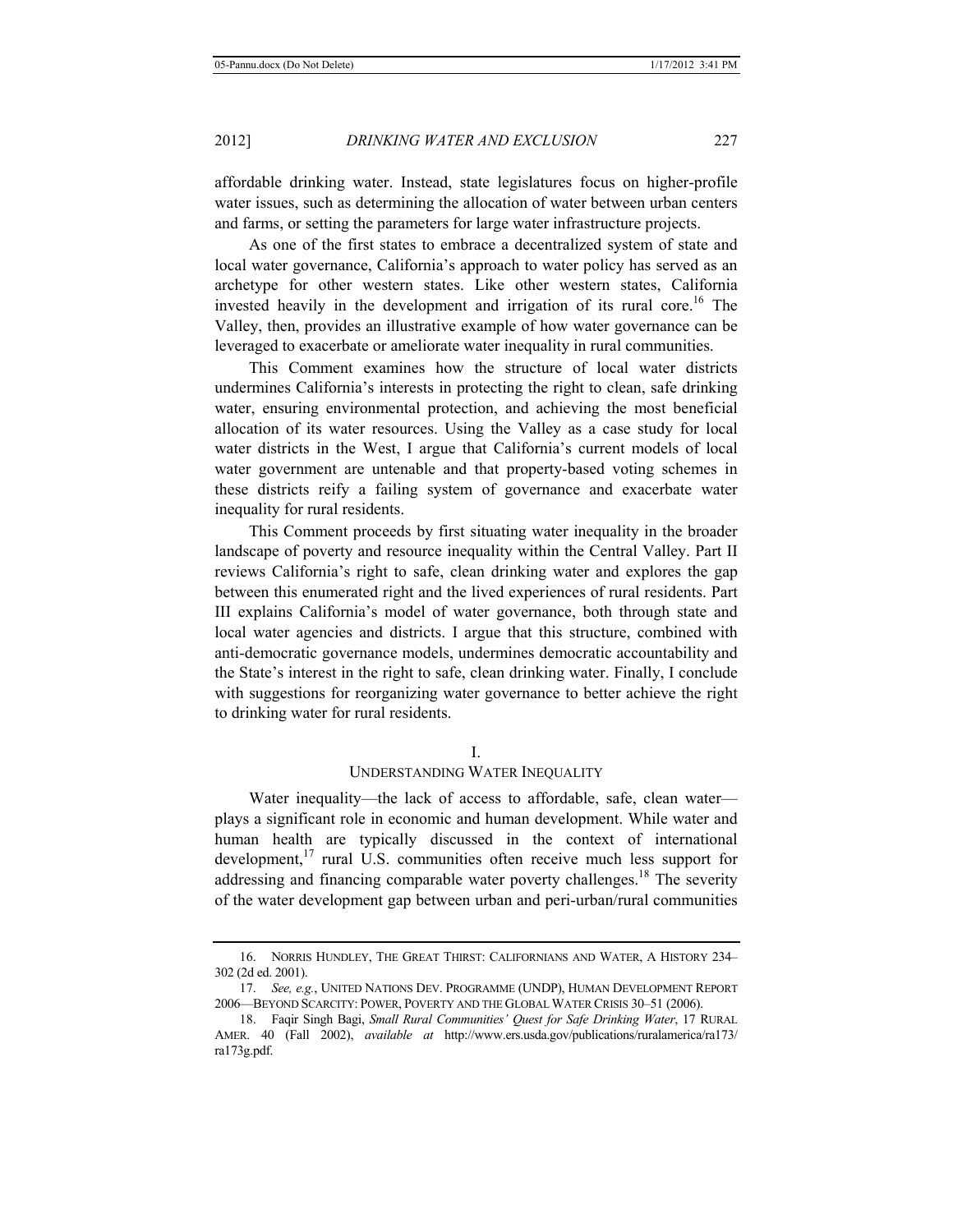is especially discomfiting in highly developed countries, where human development indicators for health and sanitation are assumed to evince the highest standards of technological development and health quality.

Environmentalists have played an important role in defining the para-meters of water policy in the domestic context, $19$  and their work typically falls into three domains: water conservation;<sup>20</sup> water quality, contamination, and pollution;<sup>21</sup> and water use.<sup>22</sup> This Comment attempts to fill gaps in the last domain, focusing on how communities receive (or do not receive) a share of clean water holdings.

Using the Central Valley as a case study, this Part describes the human development constraints in one of the nation's poorest regions, connects water inequality with rural poverty in the western United States, and explains why the Valley serves as a prototypical case study for other rural western regions. It concludes by explaining how common mechanisms for rural water provision exacerbate economic and human development concerns.

#### *A. The Contours of Central Valley Poverty*

There are myriad human rights concerns in the Valley, but the greatest threats to the security of unincorporated, rural communities lie at the intersection of environmental health, racial discrimination, and poverty. In California, the Valley experiences some of the state's highest asthma rates,  $2<sup>3</sup>$ 

21. *See, e.g.*, Linda A. Malone, *The Myths and Truths that Ended the 2000 TMDL Program*, 20 PACE ENVTL. L. REV. 63 (2002) (water quality regulation); Scott M. Rennie, *Selenium in San Joaquin Valley Agricultural Drainage: A Major Toxic Threat to Fish and Wildlife Inadequately Addressed by the Central Valley Project Improvement Act*, 27 PAC. L.J. 303 (1996) (biodiversity and habitat preservation).

<sup>19.</sup> *See* CAL. DEP'T OF WATER RES., 2009 CALIFORNIA COMPREHENSIVE WATER PACKAGE: SPECIAL SESSION POLICY BILLS AND BOND SUMMARY (2009) [hereinafter SPECIAL SESSION POLICY BILLS AND BOND SUMMARY]. *See also* Bettina Boxall, *California Legislature Passes State Water Conservation Bill*, L.A. TIMES (Nov. 4, 2009), http://articles.latimes.com/2009/nov/04/local/mewater4 (emphasizing the coastal urban/agricultural divide); Jennifer Steinhauer, *California Water Overhaul Caps Use*, N.Y. TIMES, Nov. 5, 2009, at A16 (same); *California Right to Water Bill Vetoed*, CIRCLE OF BLUE (Oct. 21, 2009, 5:10 PM), http://www.circleofblue.org/waternews/2009/world/ california-right-to-water-bill-vetoed (explaining that the only water bill to address drinking water was vetoed in support of bond initiatives for surface water).

<sup>20.</sup> *See, e.g.*, Nathan Baker, *Water, Water, Everywhere, and at Last a Drop for Salmon?*  NRDC v. Houston *Heralds New Prospects Under Section 7 of the Endangered Species Act*, 29 ENVTL. L. 607 (1999) (biodiversity and habitat preservation); Michael C. Blumm & Thea Schwartz, *Mono Lake and the Evolving Public Trust in Western Water*, 37 ARIZ. L. REV. 701 (1995) (same); Nathaniel H. Clark, *Upstream Struggle: California Attempts to Salvage Wild Salmon and Steelhead Trout*, 40 MCGEORGE L. REV. 563 (2009) (same); Joshua Harris, *A Lasting Proposal for Endangered Bay-Delta Fish Survival: The Environmental Water Account and the Accumulation of Water Contract Rights in the Central Valley Project and the State Water Project*, 26 ENVIRONS ENVTL. L. & POL'Y J. 121 (2002) (same); Ruth Langridge, *Confronting Drought: Water Supply Planning and the Establishment of a Strategic Groundwater Reserve*, 12 U. DENV. WATER L. REV. 295 (2009) (conservation); Gregory A. Thomas, *Conserving Aquatic Biodiversity: A Critical Comparison of Legal Tools for Augmenting Streamflows in California*, 15 STAN. ENVTL. L.J. 3 (1996) (biodiversity and habitat preservation).

<sup>22.</sup> *See* SPECIAL SESSION POLICY BILLS AND BOND SUMMARY, *supra* note 19.

<sup>23.</sup> Laura E. Lund, *Asthma in Adults in California Counties, 2003*, CAL. DEP'T OF HEALTH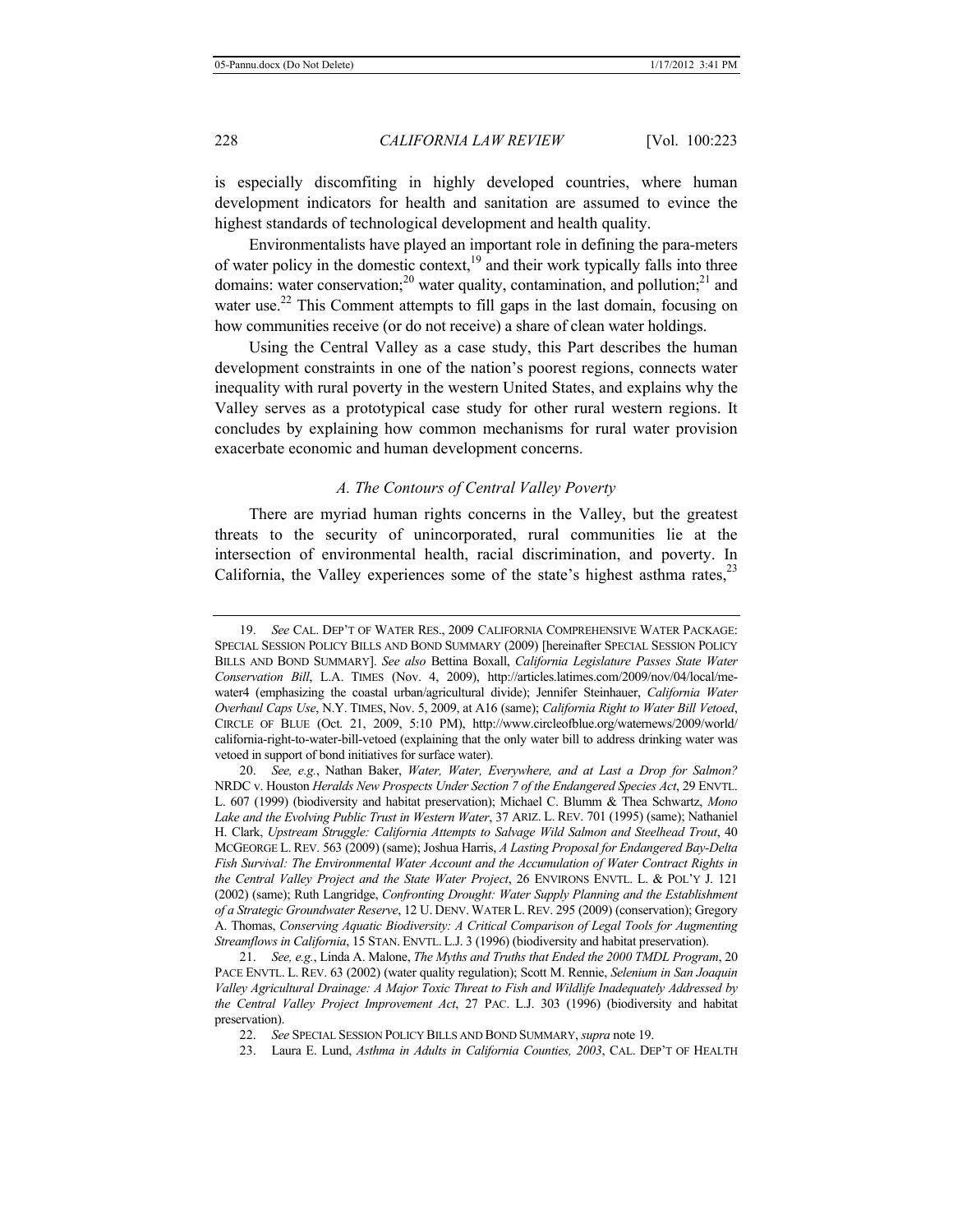diabetes and malnutrition rates,  $24$  rates of pesticide exposure,  $25$  and "blue baby syndrome" (nitrate poisoning) deaths.<sup>26</sup> The lower Valley (San Joaquin Valley) is among the nation's poorest regions, outpacing greater Appalachia in poverty, unemployment, and public assistance usage. $27$ 

|                                       | Vallev   | <b>California</b> | Nation   |
|---------------------------------------|----------|-------------------|----------|
| Poverty Rate <sup>28</sup>            | $19.3\%$ | $14.2\%$          | $14.3\%$ |
| Unemployment Rate <sup>29</sup>       | 18.0%    | $12.5\%$          | 9.6%     |
| Enrolled in Food Stamps <sup>30</sup> | 19.3%    | 7.5%              | $14.2\%$ |

**Table 1: Valley Poverty Indicators Compared to California and the Nation** 

SERVS., CTR. FOR HEALTH STATISTICS (February 2005); Laura E. Lund, *Asthma in Children and Adolescents in California Counties, 2003*, CAL. DEP'T OF HEALTH SERVS., CTR. FOR HEALTH STATISTICS (Feb. 2005).

24. CAL. DIABETES PROGRAM, DIABETES IN CALIFORNIA COUNTIES: PREVALENCE, RISK FACTORS AND RESOURCES 68 (2005); CAL. DIABETES PROGRAM, DIABETES IN CALIFORNIA COUNTIES 67 (2009); CENT. VALLEY HEALTH & NUTRITION COLLABORATIVE & UNIV. OF CAL. COOP. EXTENSION FOR FRESNO CNTY., CENTRAL VALLEY MALNUTRITION IN THE 21ST CENTURY (2008).

25. CAL. DEP'T OF PESTICIDE REGULATION, PESTICIDE-RELATED ILLNESS SURVEILLANCE PROGRAM, EXPOSURE BY TYPE OF ACTIVITY (2006); CAL. DEP'T OF PESTICIDE REGULATION, PESTICIDE-RELATED ILLNESS SURVEILLANCE PROGRAM, AGRICULTURAL DRIFT CASES REPORTED BY CALIFORNIA PHYSICIANS (2006); *see also California's Central Valley: The Problem with Pesticides*, NAT'L PUB. RADIO (Nov. 11–14, 2002), http://www.npr.org/programs/atc/features/2002/ nov/central\_valley [hereinafter *The Problem with Pesticides*].

26. Julia Scott, *State's Nitrates Problem Grows Unchecked*, S.F. CHRON., May 17, 2010, at A1. For an explanation of nitrate poisoning and its implications in the rural context, please see JANICE WOODARD ET AL., VA. COOP. EXTENSION, PUB. NO. 356-484, NITRATES IN HOUSEHOLD WATER (2009), *available at* http://pubs.ext.vt.edu/356/356-484/356-484\_pdf.pdf; Ctrs. for Disease Control & Prevention, *Methemoglobinemia Attributable to Nitrite Contamination of Potable Water Through Boiler Fluid Additives*, 46 MORBIDITY & MORTALITY WKLY. REP. 202 (1997), *available at* ftp://ftp.cdc.gov/pub/Publications/mmwr/wk/mm4609.pdf; *Nitrate and Drinking Water from Private Wells*, CTRS. FOR DISEASE CONTROL & PREVENTION, http://www.cdc.gov/healthywater/drinking/ private/wells/disease/nitrate.html (last visited Oct. 25, 2011).

27. TADLOCK COWAN, CONG. RESEARCH SERV., RL 33184, CALIFORNIA'S SAN JOAQUIN VALLEY: A REGION IN TRANSITION 2, 50, 53, 56–59, 72–73, 79–82 (2005), *available at* http://www.nationalaglawcenter.org/assets/crs/RL33184.pdf; *Local Area Unemployment Statistics*, BUREAU OF LABOR STATISTICS, http://data.bls.gov/cgi-bin/dsrv?la (last visited Oct. 25, 2011) (select "California"; then select the appropriate "Areatype" ("Statewide" or "Metropolitan Areas"); then select the appropriate "Area" (e.g., "MT061254 Bakersfield-Delano, CA Metropolitan Statistical Area"); then select all four "Measures"; then select "Not Seasonally Adjusted"; then click "Next Form").

28. *Small Area Income and Poverty Estimates: Estimates for California Counties, 2009*, U.S. CENSUS, http://www.census.gov/did/www/saipe/county.html (last visited Oct. 26, 2011) (select "2009" and "California" then "Continue;" select the relevant counties, check all variables and click "Display Data"). It is important to note that this rate can vary seasonally to 40–60 percent unemployment in especially small, unincorporated Valley communities. *Id.*

29. *Local Area Unemployment Statistics*, *supra* note 27. The Valley data was calculated from county data, using a weighted average to account for population differences.

30. Matthew Bloch et al., *Food Stamp Usage Across the Country*, N.Y. TIMES (Nov. 11, 2009), http://www.nytimes.com/interactive/2009/11/28/us/20091128-foodstamps.html.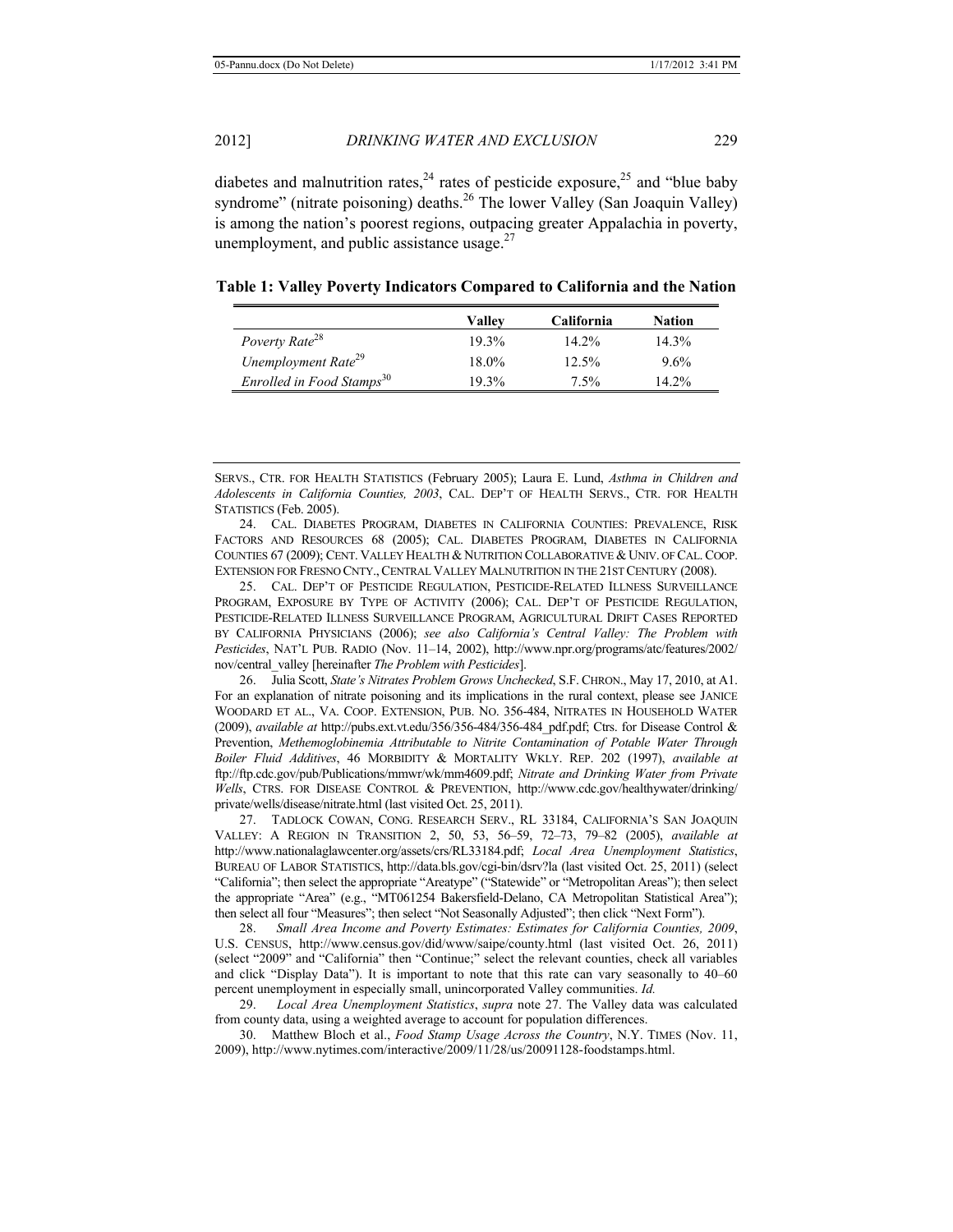These figures only capture a fraction of the impact of underinvestment and exclusion within unincorporated Valley communities. While farm development has received some of the highest state and federal subsidies in the country, these benefits often do not transfer to many Valley residents.<sup>31</sup> In particular, unincorporated communities lack basic infrastructure, including paved roads, streetlights, sewage, and emergency services.<sup>32</sup> These same communities endure the highest environmental health risks in the state, including the highest rates of water contamination exposure.<sup>33</sup> Nevertheless, unincorporated communities receive very little funding to address the structural deficits that exacerbate poverty in their neighborhoods.<sup>34</sup>

Despite this stark landscape, the Valley's poverty and environmental health concerns are typical of other rural regions in the United States. Throughout the nation, hundreds of unincorporated communities lack access to clean drinking water.<sup>35</sup> Moreover, many of these communities experience "extreme" poverty that is similar to the Valley.<sup>36</sup> The Valley, then, provides the geographic scale required to evaluate the systemic and structural challenges to accessing clean drinking water.

In informal interviews, Valley residents cited water as the primary issue threatening their security and survival.<sup>37</sup> Due to the heightened cost of attaining

32. Michelle Wilde Anderson, *Cities Inside Out: Race, Poverty and Exclusion at the Urban Fringe*, 55 UCLA L.REV. 1095, 1106–12 (2008) [hereinafter Anderson, *Cities Inside Out*].

33. ENVTL. JUSTICE COAL. FOR WATER, THIRSTY FOR JUSTICE: A PEOPLE'S BLUEPRINT FOR CALIFORNIA WATER 57–58 (2005), *available at* http://www.ejcw.org/Thirsty for Justice.pdf.

- 34. Cowan, *supra* note 27, at 134–38.
- 35. Anderson, *Cities Inside Out*, *supra* note 32, at 1106–12.

37. Ctr. on Race, Poverty & the Env't, Survey of Client Communities (2010) (unpublished) (results on file with author). The Center on Race, Poverty  $\&$  the Environment (CRPE) conducts fairly regular surveys of residents within its service communities to better meet client needs. Its surveys are delivered at three- to five-year intervals through a full canvass of a given client community. Through unstructured and informal conversations with approximately forty community members throughout the Central Valley, when asked to identify the most important issues they worried about on a daily basis,

<sup>31.</sup> *California Water Subsidies: Large Agribusiness Operations—Not Small Family Farms— Are Reaping a Windfall from Taxpayer-Subsidized Cheap Water*, ENVTL. WORKING GROUP, http://archive.ewg.org/reports/Watersubsidies (last visited Oct. 25, 2011); U.S. GEN. ACCOUNTING OFFICE, GAO/RCED-94-8, WATER SUBSIDES: IMPACT OF HIGHER IRRIGATION RATES ON CENTRAL VALLEY PROJECT FARMERS (1994). For a case study of water subsidies in the context of a single California water district, see Lloyd G. Carter, *Reaping Riches in a Wretched Region: Subsidized Industrial Farming and Its Link to Perpetual Poverty*, 3 GOLDEN GATE U. ENVTL. L.J. 5 (2009), and Mary Louise Frampton, *The Enforcement of Federal Reclamation Law in the Westlands Water District: A Broken Promise*, 13 U.C. DAVIS L.REV. 89 (1979–1980).

<sup>36.</sup> *Rural Income, Poverty, and Welfare: Poverty Geography,* ECON. RESEARCH SERV. (ERS), http://www.ers.usda.gov/Briefing/incomepovertywelfare/povertygeography.htm (last updated Sept. 17, 2011) (containing graphic titled, "Persistent-Poverty Counties, 2000"). ERS's map illustrates the geographic distribution of high-poverty rural counties. The Central Valley does not appear as a "nonmetro" or rural region because California's rural cities are sufficiently populous to demarcate nearly every rural California county as a metropolitan, not rural, county. *Id.*; *Measuring Rurality: Rural-Urban Continuum Codes,* ECON. RESEARCH SERV., http://www.ers.usda.gov/Briefing/Rurality/ ruralurbcon/ (last updated Apr. 28, 2004) (containing graphic titled, "Rural-Urban Continuum Codes, 2003").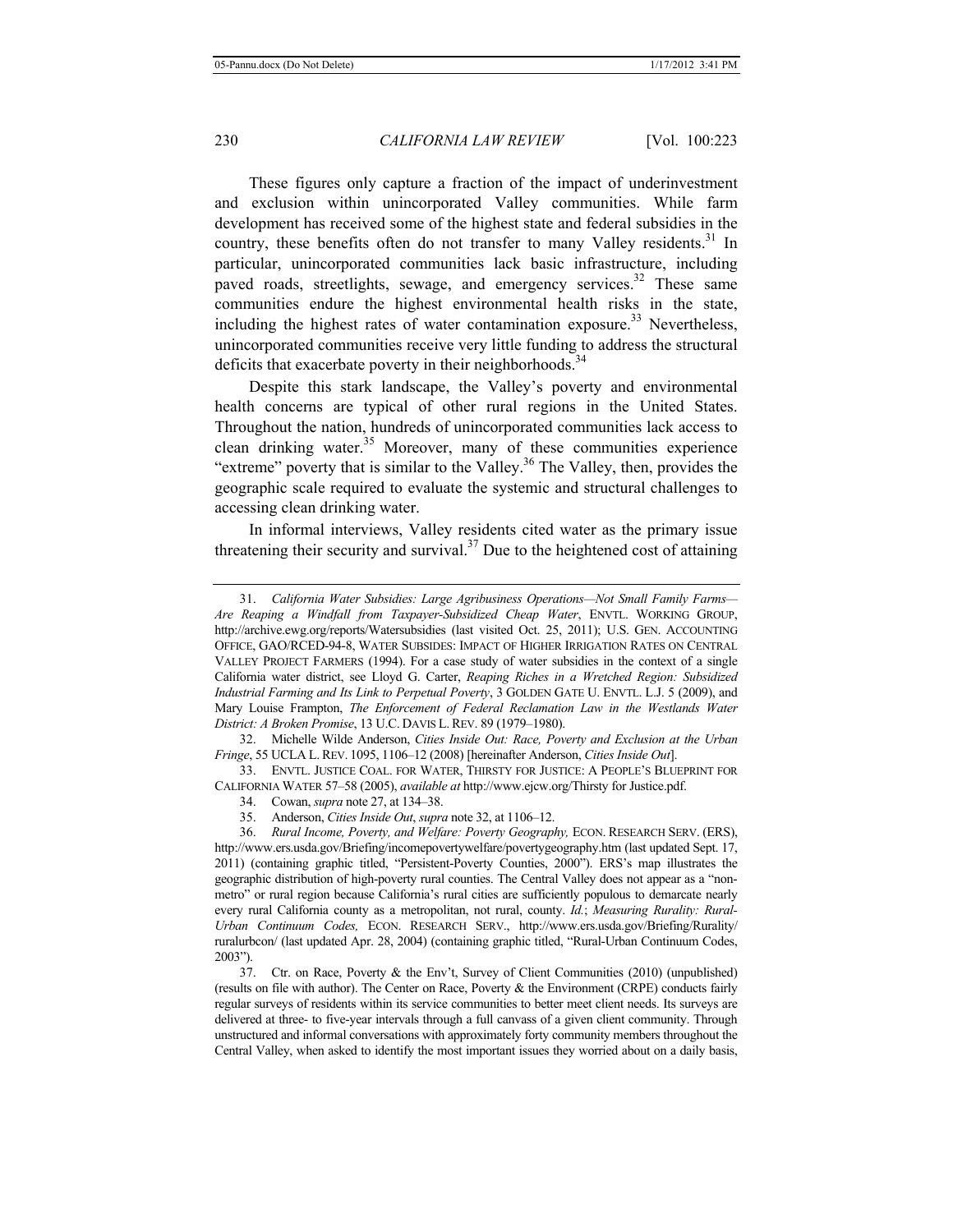potable water, the adverse health impacts of contaminated water, and the opportunity costs of investing in water as opposed to human development initiatives, residents expressed frustration and dismay over the impacts of poor water access on their futures—impacts as severe as physical displacement.<sup>38</sup> Several residents indicated that they hoped to leave their small landholdings to their children for asset wealth, but they doubted the viability of these landholdings in the absence of water.<sup>39</sup>

## *B. Unincorporated Communities as Loci for Structural Inequality*

Unincorporated communities are prevalent throughout the United States, and they are particularly concentrated in rural and agricultural communities. In the Valley, there are over 450 unincorporated communities.<sup>40</sup> Within the "lower" Valley" alone, there are 220 designated disadvantaged communities, $41$  housing over 500,000 residents.42 Throughout the Valley, these unincorporated communities are overwhelmingly composed of communities of color who have been structurally excluded from formal cities.<sup>43</sup>

Throughout the 1900s, waves of migrants drawn by industrial and agricultural job prospects settled in the Valley.<sup>44</sup> These waves included Dust Bowl migrants, Black farmers from the Great Migration, Latino farm workers, Pilipino migrants, Japanese former internees, and Hmong and Laotian refugees.<sup>45</sup> Through a combination of social, political, economic, and legal

residents affirmed CRPE's findings. Community members always listed access to affordable drinking water among their top three concerns for the future of their communities and families.

<sup>38.</sup> *Id.* 

<sup>39.</sup> *Id.*; Interview with residents of Allensworth, Cal. (May 26, 2010); Interview with residents of Alpaugh, Cal. (May 25, 2010); Interview with residents of Wasco, Cal. (July 13, 2010).

<sup>40.</sup> José Padilla, Executive Director, California Rural Legal Assistance, Inc., Address on Legal Services for Rural California Communities, Fresno, Cal. (Mar. 5, 2011). In delivering his remarks on the need for greater legal services for rural communities, Padilla summarized new (and at the time of publication, unpublished) survey research showing that the number of unincorporated communities through California's Central Valley was much higher than previously estimated.

<sup>41.</sup> *Community Equity Initiative*, CAL. RURAL LEGAL ASSISTANCE, INC., http://www.crla.org/ node/30 (last visited Oct. 25, 2011) [hereinafter CRLA]; *Unincorporated Communities: The Community Equity Initiative*, POLICYLINK, http://www.policylink.org/site/c.lkIXLbMNJrE/ b.5160111/k.8DA6/Unincorporated\_Communities.htm (last visited Oct. 25, 2011) [hereinafter POLICYLINK]. California Rural Legal Assistance defines designated "disadvantaged communities" as communities within the San Joaquin Valley (or lower Central Valley) that lack potable drinking water, sewer systems, safe housing, public transportation, access to healthy food, sidewalks, streetlights, and parks. CRLA, *supra*.

<sup>42.</sup> CRLA, *supra* note 41; POLICYLINK, *supra* note 41.

<sup>43.</sup> Michelle Wilde Anderson, *Mapped Out of Local Democracy*, 62 STAN. L. REV. 931, 107– 08 (2010) [hereinafter Anderson, *Mapped Out of Local Democracy*]; *see also* Table 2, *infra* Section I.B.

<sup>44.</sup> Phoebe Seaton & Ilene J. Jacobs, *Advocating for Equity in California's Rural Communities*, RURAL VOICES, Winter 2009–2010, at 15–16; *see generally* MARK ARAX, WEST OF THE WEST (2009) (narrating the present lives and historic experiences of different Central Valley communities).

<sup>45.</sup> ARAX, *supra* note 44, at 70, 314; JAMES N. GREGORY, AMERICAN EXODUS: THE DUST BOWL MIGRATION AND OKIE CULTURE IN CALIFORNIA (1989); JAMES N. GREGORY, THE SOUTHERN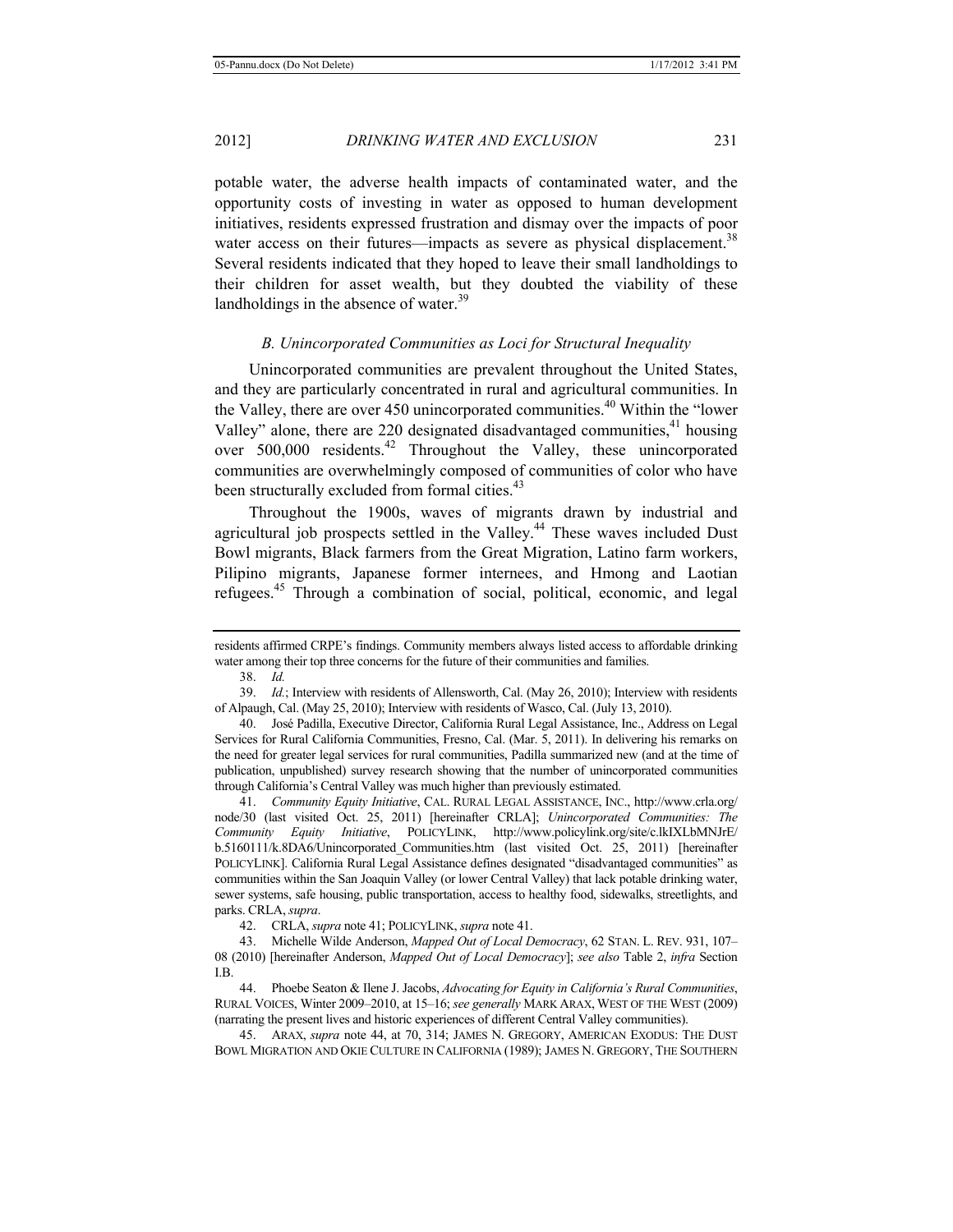factors, these communities were excluded from living within formal cities.<sup>46</sup> Instead, they were relegated to settlement on the outskirts of Valley cities. As a result, extremely resilient and resource-poor communities formed throughout the Valley. $47$ 

The exclusion of communities of color and low-income white communities from the Valley's cities was not incidental—it was often an intentional policy choice, reinforced through de jure and de facto race- and class-based segregation.<sup>48</sup> This pattern of segregation resulted in the creation of unincorporated communities throughout the Valley, many of which are overwhelmingly composed of communities of color. Because many of these unincorporated communities often provide a home to workers, they can often be found either adjacent to cities or adjacent to job opportunities.<sup>49</sup>

Paradoxically, however, several Valley counties have viewed unincorporated communities as a drain on county services. Through intentional practices of withholding essential infrastructure services, including water and sewer services, Valley counties sought to "starve out" unincorporated communities of color through policies of withholding public support.<sup>50</sup>

DIASPORA: HOW THE GREAT MIGRATIONS OF BLACK AND WHITE SOUTHERNERS TRANSFORMED AMERICA 26–31 (2005); GERALD HASLAM, THE OTHER CALIFORNIA: THE GREAT CENTRAL VALLEY IN LIFE AND LETTERS 13, 120 (1994); STEPHEN JOHNSON ET AL., THE GREAT CENTRAL VALLEY: CALIFORNIA'S HEARTLAND 204 (1993); CRAIG SCHARLIN & LILIA V. VILLANUEVA, PHILIP VERA CRUZ: A PERSONAL HISTORY OF FILIPINO IMMIGRANTS AND THE FARMWORKERS MOVEMENT (2000); Dorothy Fujita Rony, *Rereading Philip Vera Cruz*, 3 J. ASIAN AM. STUD. 139 (2000); Melissa Tav, *Far Removed from Their Homeland, Many Hmong Learn to Thrive in California's Central Valley*, COLLEGIAN (Oct. 12, 2007), http://collegian.csufresno.edu/2007/10/12/far-removed-fromtheir-homeland-many-hmong-learn-to-thrive-in-california's-central-valley; *UFW History: The Rise of the UFW*, UNITED FARM WORKERS, http://www.ufw.org/\_page.php?menu=research&inc=history/ 03.html (last visited Oct. 25, 2011).

<sup>46.</sup> Seaton & Jacobs, *supra* note 44, at 15.

<sup>47.</sup> Victor Rubin et al., Unincorporated Communities in the San Joaquin Valley: New Responses to Poverty, Inequity, and a System of Unresponsive Governance 2 (2007) (unpublished manuscript) (on file with author).

<sup>48.</sup> Anderson, *Cities Inside Out*, *supra* note 32*,* at 1101. Anderson has tracked the characteristics and existence of unincorporated communities as well as provided a theoretical framework for understanding patterns of underinvestment and exclusion of unincorporated communities. *See generally* Anderson, *Mapped Out of Local Democracy*, *supra* note 43 (developing a theoretical framework for evaluating and understanding racially exclusive urban annexation patterns across the nation and the potential role for county governments in remediating the legacy of racially exclusive disparate impacts for unincorporated low-income communities and communities of color).

<sup>49.</sup> Anderson, *Cities Inside Out*, *supra* note 32, at 1096–97 (discussing the Valley community of Bret Harte).

<sup>50.</sup> TULARE CNTY. PLANNING DEP'T, TULARE COUNTY GENERAL PLAN (1971); Rubin et al., *supra* note 47, at 2, 16, 18–19.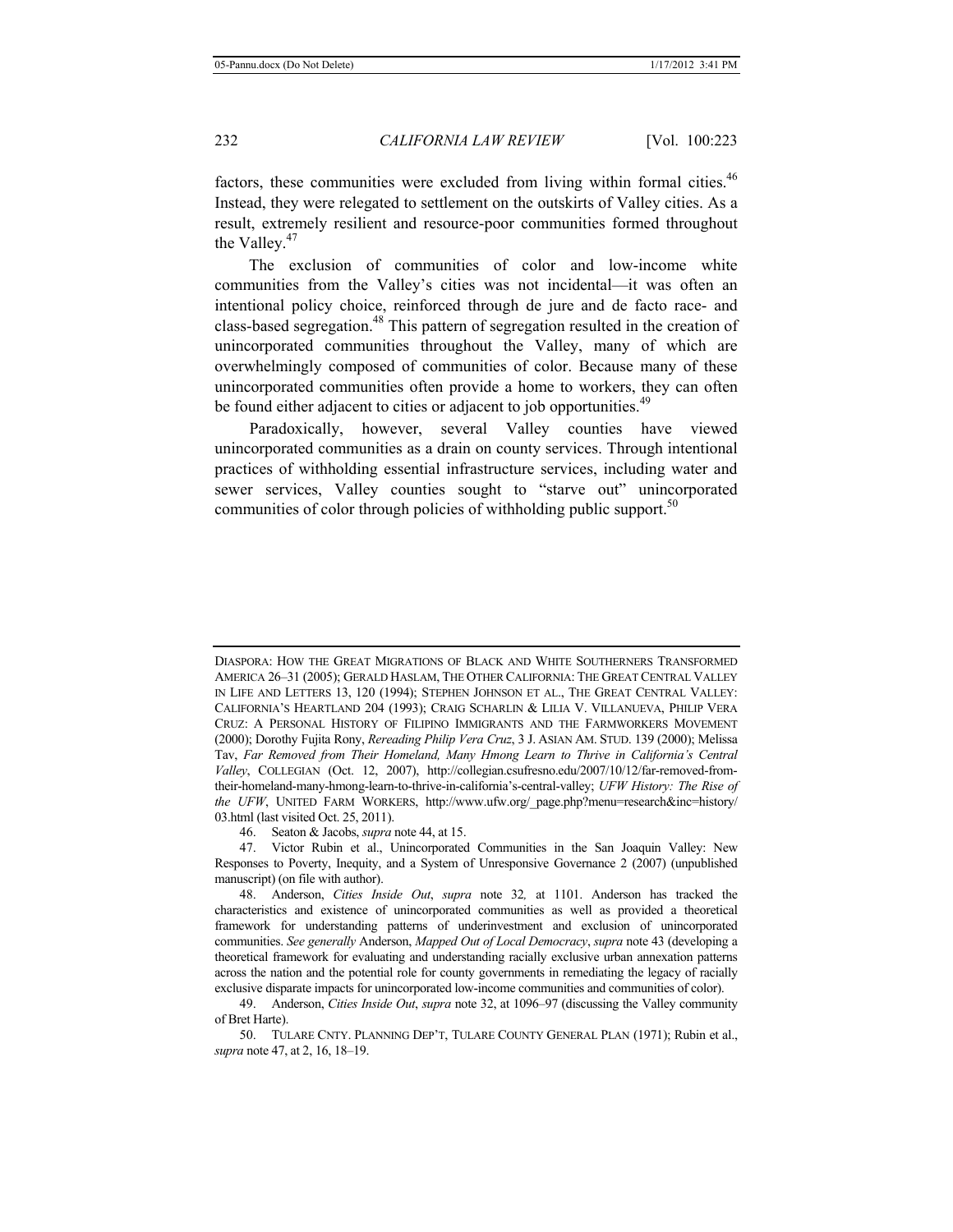|                           |         |         |               | Race and Hispanic/Latino Identity |          |          |
|---------------------------|---------|---------|---------------|-----------------------------------|----------|----------|
| <b>Community</b>          | API     | Black   | <b>Native</b> | Multiracial                       | White    | Latino   |
| Allensworth <sup>52</sup> | $1.7\%$ | $4.7\%$ | $0.0\%$       | $0.8\%$                           | $7.3\%$  | 92.5%    |
| Biola <sup>53</sup>       | 19.6%   | $0.4\%$ | 2.6%          | $3.3\%$                           | $3.7\%$  | 73.7%    |
| <b>Bret Harte</b>         | $1.6\%$ | $1.0\%$ | $1.0\%$       | 2.5%                              | 34.4%    | 82.9%    |
| Fairmead                  | $0.5\%$ | $6.1\%$ | 1.6%          | $4.7\%$                           | $30.0\%$ | 68.0%    |
| Kennedy                   | $8.0\%$ | $6.1\%$ | $0.7\%$       | $4.4\%$                           | $9.3\%$  | 77.2%    |
| Kettleman City            | $0.1\%$ | $0.3\%$ | $0.6\%$       | $4.2\%$                           | $2.7\%$  | $96.1\%$ |
| South Dos Palos           | $2.2\%$ | 8.3%    | $0.6\%$       | 3.5%                              | 39.3%    | 77.9%    |
| Tooleville                | 2.4%    | $1.5\%$ | $6.2\%$       | 3.5%                              | 31.0%    | 82.3%    |
| Weedpatch <sup>54</sup>   | $0.5\%$ | $0.0\%$ | 2.9%          | $4.1\%$                           | 5.6%     | 93.5%    |

|  |  |  |  | Table 2: Racial Demographics for Nine Unincorporated Communities <sup>51</sup> |  |
|--|--|--|--|--------------------------------------------------------------------------------|--|
|--|--|--|--|--------------------------------------------------------------------------------|--|

For example, Tulare County, one of the poorest counties in the lower Valley, identified strategies for removal through underinvestment in its 1971 General Plan:

51. *Race, Hispanic or Latino, Age, and Housing Occupancy: 2010, 2010 Census Redistricting Data (Public Law 94-171) Summary File*, U.S. CENSUS BUREAU, http://factfinder2.census.gov (last visited Oct. 25, 2011) (search by entering "QT-PL" in the "Topic or Table Name" box and the name of the community in the "Geography" box). Because Hispanic/Latino identity is categorized as ethnicity in the census, population figures sometimes overlap with racial subgroups (including "Asian & Pacific Islander," "Black," and "Multiracial"). Within this table, the column "White" refers to non-Hispanic/Latino whites. The communities drawn in this sample represent the "average" unincorporated community within each Valley county south of the Sacramento River. Information for all unincorporated communities within each Valley county was aggregated and evaluated to determine "typical" population and poverty trends within a given county. After selecting the most representative sample community, I report information on these communities to illustrate racial demographics across Valley counties. Data for unincorporated regions north of the Sacramento River was less robust and not evenly available across all unincorporated communities.

52. Allensworth is the first African American city established west of the Mississippi. A destination for African Americans leaving Jim Crow regimes in the South, Allensworth has remained a significant city for the West's African American population. ALICE C. ROYAL ET AL., ALLENSWORTH, THE FREEDOM COLONY: A CALIFORNIA AFRICAN AMERICAN TOWNSHIP (2008).

53. Biola, a census-designated place (CDP) outside of Fresno, is named for the Bible Institute of Los Angeles. DAVID L. DURHAM, CALIFORNIA'S GEOGRAPHIC NAMES 1003 (1998). While the Bible Institute is no longer headquartered in the community of Biola, its legacy continues through Biola University, a private Christian university. *See History & Heritage*, BIOLA UNIV., http://www.biola.edu/about/history (last visited Oct. 25, 2011).

54. The Weedpatch labor camp was established during the Great Depression to house Dust Bowl migrants. In THE GRAPES OF WRATH, John Steinbeck tells the story of the Joad family, a group of Oklahoma refugees who have moved to California in search of jobs. The Joads spend a significant amount of time in Weedpatch, which remains today as an unincorporated community located southwest of the Central Valley city of Bakersfield in Kern County. JOHN STEINBECK, THE GRAPES OF WRATH 254, 361 (Penguin 2002) (1939). For additional information on the Weedpatch camp, see WEEDPATCH CAMP, http://weedpatchcamp.com (last visited Oct. 25, 2011) (maintained by the Kern County Housing Authority); Hirotsugu Inoue, *The Weedpatch Camp as a Symbol of American Democracy*, *in* JOHN STEINBECK—ASIAN PERSPECTIVES: SELECTED PAPERS FROM THE THIRD INTERNATIONAL STEINBECK CONGRESS 215 (Kiyoshi Nakayama et al. eds., 1990); WOODY GUTHRIE, *Do Re Mi*, *on* DUST BOWL BALLADS (RCA Victor Records 1940).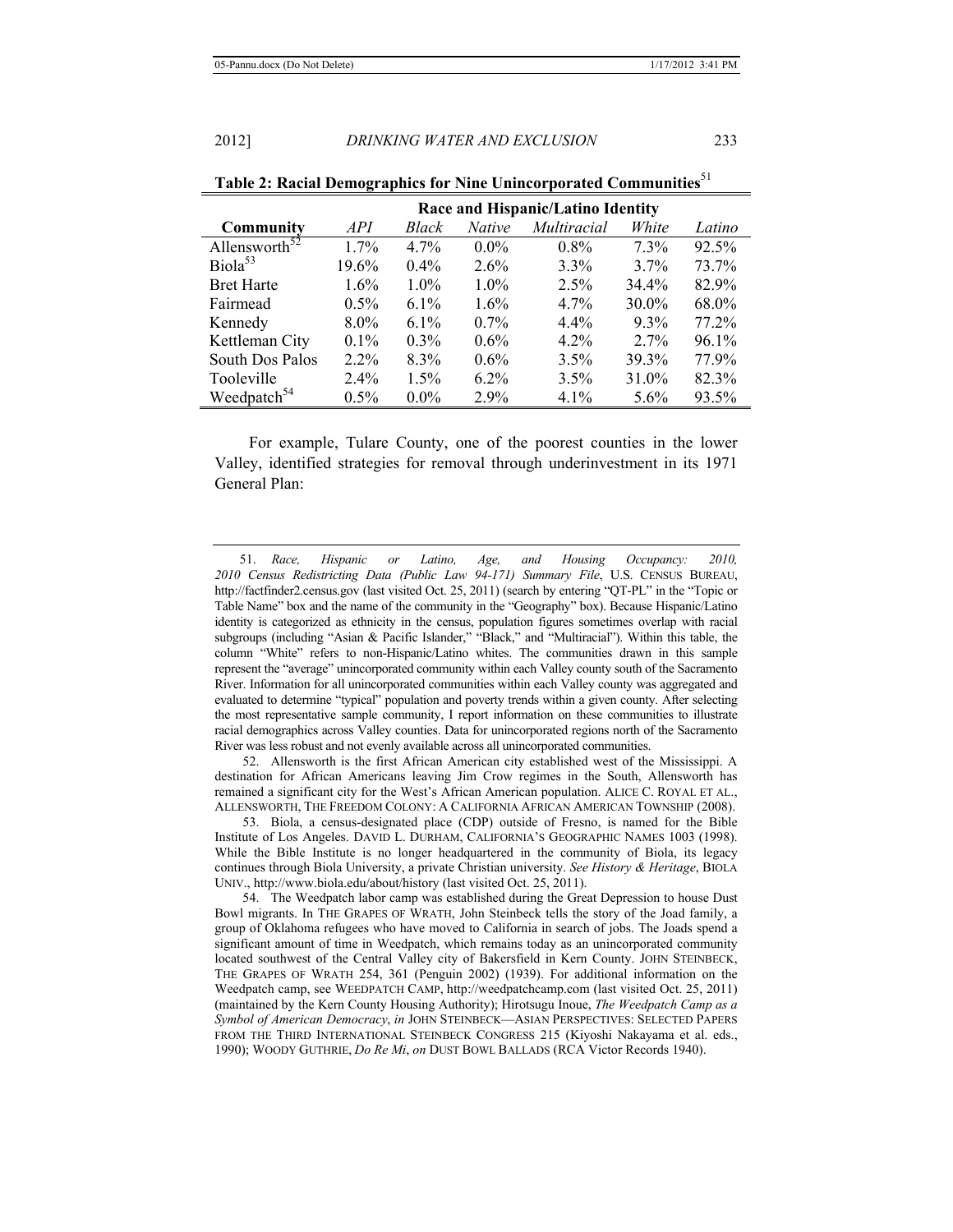Public commitments to communities with little or no authentic future should be carefully examined before final action is initiated. These non-viable communities would, as a consequence of withholding major public facilities such as sewer and water systems, enter a process of long term, natural decline as residents depart for improved opportunities in nearby communities.55

The plan identified fifteen "non-viable" communities, all of which housed primarily minority populations.<sup>56</sup> The policy positions outlined in the plan also failed to address how to incorporate these communities into city populations to avoid displacement.57 Many of these communities had been relegated to the least attractive and least fertile regions in the Valley when they arrived.<sup>58</sup> Now, after years of neglect, uncertainty regarding the availability of regular water or other essential services has depressed home values,  $59$  making it nearly impossible for individuals within unincorporated communities to relocate within their own counties. For example, despite forty years of withholding infrastructure benefits, thirteen of the original fifteen "non-viable" communities remain. $60$  The continuing existence of these unincorporated communities suggests that efforts to withhold development do not encourage consolidation, annexation, or relocation from unincorporated communities to cities. Instead, the policy of withholding investment from these communities deepens infrastructure inequality and ultimately maintains bleak levels of poverty.

In part because of decades of structural neglect and non-investment, these communities experience overwhelming infrastructure deficits. Among those deficits, lack of access to water and sanitation drives instability and lack of certainty in long-term viability.

<sup>55.</sup> TULARE CNTY. PLANNING DEP'T, *supra* note 50, at § 2.D.3.

<sup>56.</sup> Census data for these communities is difficult to gather prior to 1990. Nevertheless, examples of such "non-viable" communities included Allensworth, the first African American community created west of the Mississippi. ROYAL ET AL.,*supra* note 52. Established to escape racism in the South and within Valley cities, Allensworth's history is similar to the history of other unincorporated communities throughout Tulare. *Id.* It is difficult to understand what marked Allensworth, which thrived modestly but independently until the 1980s, for elimination beyond animus towards these economically disadvantaged communities of color.

<sup>57.</sup> TULARE CNTY. PLANNING DEP'T, *supra* note 50, at § 2.D.3.

<sup>58.</sup> Anderson, *Cities Inside Out*, *supra* note 32, at 1097; Anderson, *Mapped Out of Local Democracy*, *supra* note 43, at 935–41.

<sup>59.</sup> For example, the median price for a home in Bret Harte, an unincorporated community located by the Valley city of Modesto, is less than half the price for a home in Modesto proper. *Compare Bret Harte CDP, California*, U.S. CENSUS, http://factfinder.census.gov/home/saff/main.html (last visited Oct. 27, 2011) (median value, owner-occupied homes: \$144,700), *with City of Modesto, California*, U.S. CENSUS, http://factfinder.census.gov/home/saff/main.html (last visited Oct. 27, 2011) (same: \$314,500) (search by entering town and state into the "Fast Access to Information" search box)*.* Because the complete 2010 census has not yet been released for several rural CDPs, this comparison uses the Census Bureau's 2005–2009 American Community Survey data.

<sup>60.</sup> *Forgotten Voices*, CTR. ON RACE, POVERTY & THE ENV'T, http://www.crpeej.org/crpe/index.php?option=com\_content&view=article&id=105&Itemid=103 (last visited Oct. 25, 2011).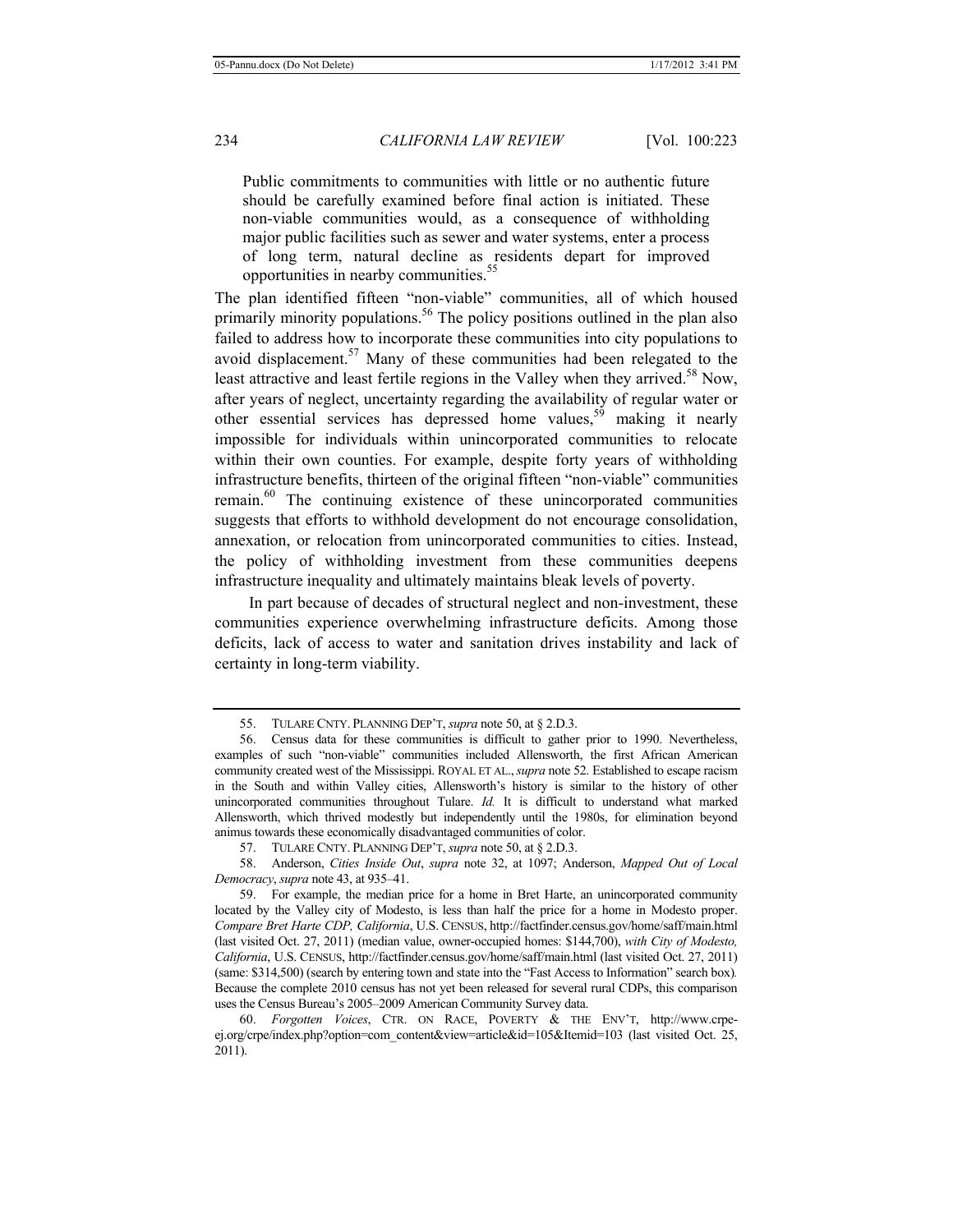#### *C. Lack of Access to Water as Social Inequality*

Because of water's central role in human settlement and development, water inequality often compounds poverty and social inequality. Lack of water, or lack of access to water, undermines human stability in at least three ways. First, lack of access to water disrupts individuals' reasonable expectations of their ability to survive, and thrive, where they live. Second, lack of access to water undermines human health and development. Finally, investments required to bridge water access gaps displace resources that could be directed to other economic development initiatives.

At the individual and family levels, water plays a crucial role in enabling positive social and human development outcomes. Access to water helps prevent exposure to life-threatening diseases and improves public health.<sup>61</sup> Significantly, water has played a historic and continuing role in managing public health quality. $62$  At the most basic level, proper water sanitation minimizes the risk of exposure to water-borne diseases, but it also minimizes the risk of concomitant diseases and their communicability. $^{63}$  Access to clean water increases life expectancy and quality of life outcomes (as measured in DALYs), and it decreases total health expenditures on medical treatment and care.<sup>64</sup> As a result, improved personal health has been shown to have significant positive effects on school attendance, educational achievement, and long-term earning potential.<sup>65</sup> These primary and secondary human development effects play a significant role in determining Valley residents' ability to develop wealth through their own personal human capital.

Moreover, because water serves an essential role in human survival, health, and safety, individuals will invest in procuring water regardless of its proximity, affordability, or availability. These investments displace other essential development goals, including investments in community welfare and education. By investing in access to water, then, counties and local water districts could absorb the burden of water provision and allow communities to pursue their own development goals. Such public investments could allow communities to build asset wealth, attain food security, and redirect costs and hours spent procuring safe water toward other beneficial activities.

<sup>61.</sup> UNDP, *supra* note 17, at 27 ("Whether viewed from the perspective of human rights, social justice or economic common sense, the damage inflicted by deprivation in water and sanitation is indefensible. Overcoming that deprivation is not just a moral imperative and the right thing to do. It is also the sensible thing to do because the waste of human potential associated with unsafe water and poor sanitation ultimately hurts everybody.").

<sup>62.</sup> *Id.* at 68–72; *Healthy Water*, CTRS. FOR DISEASE CONTROL & PREVENTION, http://www.cdc.gov/healthywater (last visited Oct. 25, 2011).

<sup>63.</sup> *Id.*; WHO & U.N. WATER, UN-WATER GLOBAL ANNUAL ASSESSMENT OF SANITATION AND DRINKING WATER 1 (2010).

<sup>64.</sup> UNDP, *supra* note 17, at 27.

<sup>65.</sup> *Health & Academics*, CTRS. FOR DISEASE CONTROL & PREVENTION, http://www.cdc.gov/ HealthyYouth/health\_and\_academics (last visited Oct. 25, 2011).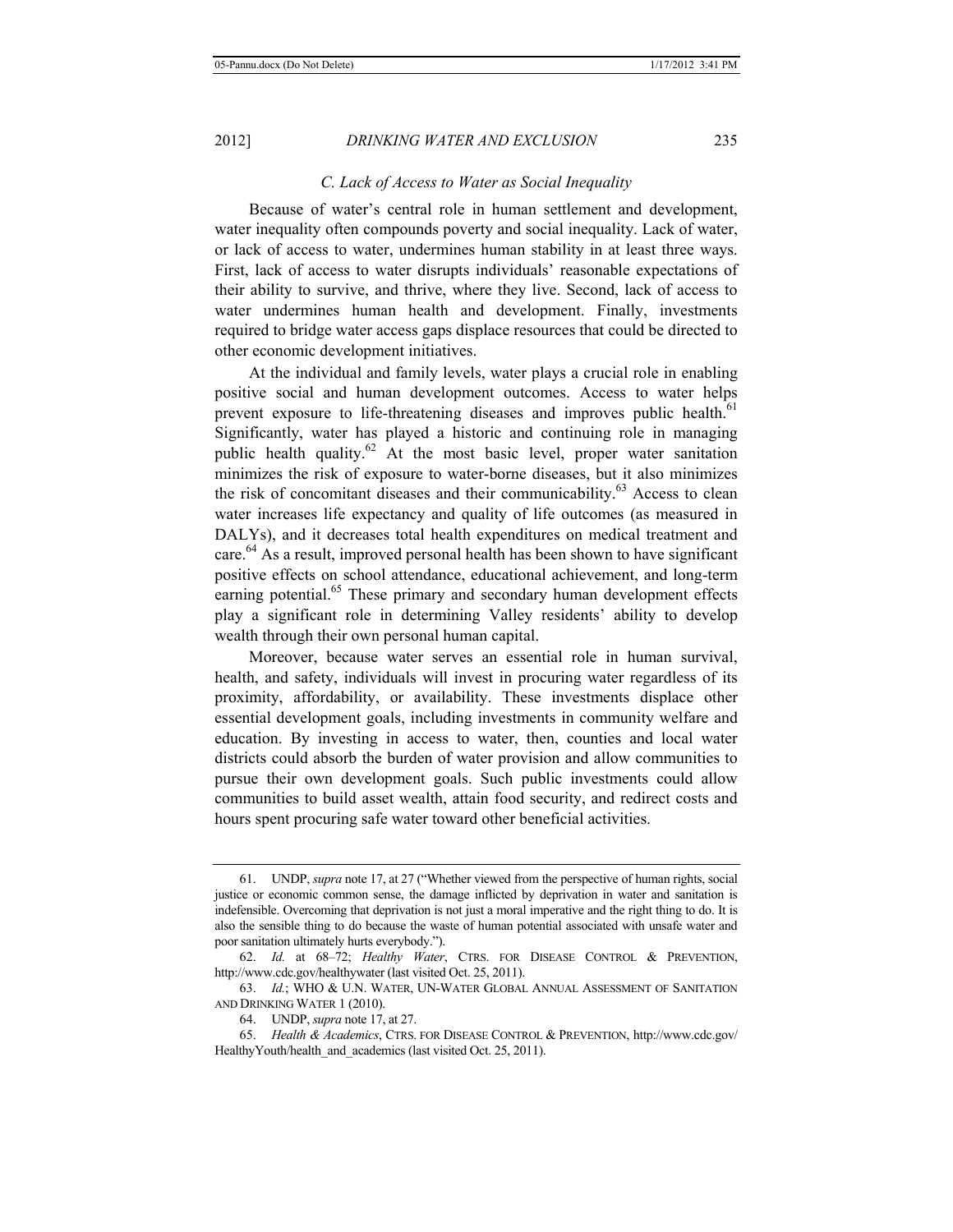Further, long-term investments in property depend upon steady access to affordable, safe residential water.<sup>66</sup> The reliability of water availability, in turn, increases home and land values and stabilizes long-term settlement patterns.<sup>67</sup> The relationship between water, land valuation, and permanence suggests that lack of access to affordable, safe water severely undermines attempts to build intergenerational property wealth. Instead of seeing returns on investments made to improve residential property, water insecurity either eliminates these benefits or results in depreciation over the lifetime of a single homeowner. Unreliable or inadequate water access, then, plays a major role in undermining asset wealth in the short- and long-term.

Beyond individual property holdings and health, water also plays an essential role in regional economic and land development. In addition to ensuring a healthy workforce, water enables settlement and the creation of new projects and programs. In the lower Central Valley, unincorporated communities have clamored for water access to foster community-wide improvements, such as building community gardens to address systemic hunger.<sup>68</sup> Water is essential for building housing, establishing community centers, and creating jobs and new enterprises. Therefore, lack of access to water detrimentally circumscribes the boundaries of economic development for unincorporated communities by limiting the size of these communities and by limiting residents' ability to invest in local business enterprises or lot improvements.

Finally, the cost of securing water displaces other potential investment opportunities, including investments in education, local improvement, and business.<sup>69</sup> For communities that bear disproportionate costs to obtain water, the time and funding required to acquire residential water for survival purposes limits the ability to put money and time toward other, perhaps more lucrative, uses. Residents of rural, unincorporated communities often struggle to cover

<sup>66.</sup> UNDP, *supra* note 17, at 77; HESPERIAN FOUND., WATER FOR LIFE: COMMUNITY WATER SECURITY 4 (2005). Note, however, that "water security" can also be used to refer to homeland security initiatives. *See Water Security*, U.S. ENVTL. PROTECTION AGENCY, http://water.epa.gov/infrastructure/watersecurity (last visited Feb. 12, 2011).

<sup>67.</sup> Raymond B. Palmquist & V. Kerry Smith, *The Use of Hedonic Property Value Techniques for Policy and Litigation*, *in* THE INTERNATIONAL YEARBOOK OF ENVIRONMENTAL RESOURCE ECONOMICS 2002/2003, at 115 (Thomas H. Tietenberg & Henk Folmer eds., 2003); François Des Rosiers et al., *Environment and Value: Does Drinking Water Quality Affect House Prices?*, 17 J. PROP. INV. & FIN. 444, 450–58 (1999). For general literature on water quality (but not drinking water access) and home values, see generally DAVID RICARDO, ON THE PRINCIPLES OF POLITICAL ECONOMY & TAXATION (1817); Melissa A. Boyle & Katherine A. Kiel, *A Survey of House Price Hedonic Studies of the Impact of Environmental Externalities*, 9 J. REAL EST. LITERATURE 117, 123– 26 (2009); J.H. Dales, *Land, Water, and Ownership*, 1 CAN. J. ECON. 791 (1968); Margaret Palmer et al., *Ecology for a Crowded Planet*, 304 SCI. 1251 (2004).

<sup>68.</sup> Interview with residents of Allensworth, *supra* note 39; Interview with residents of Alpaugh, *supra* note 39; Interview with residents of Wasco, *supra* note 39.

<sup>69.</sup> UNDP, *supr*a note 17, at 27, 78 ("There is . . . an inverse relationship between price and ability to pay: millions of the world's poorest people pay some of the world's highest prices for water, to the detriment of their productive potential and well-being.").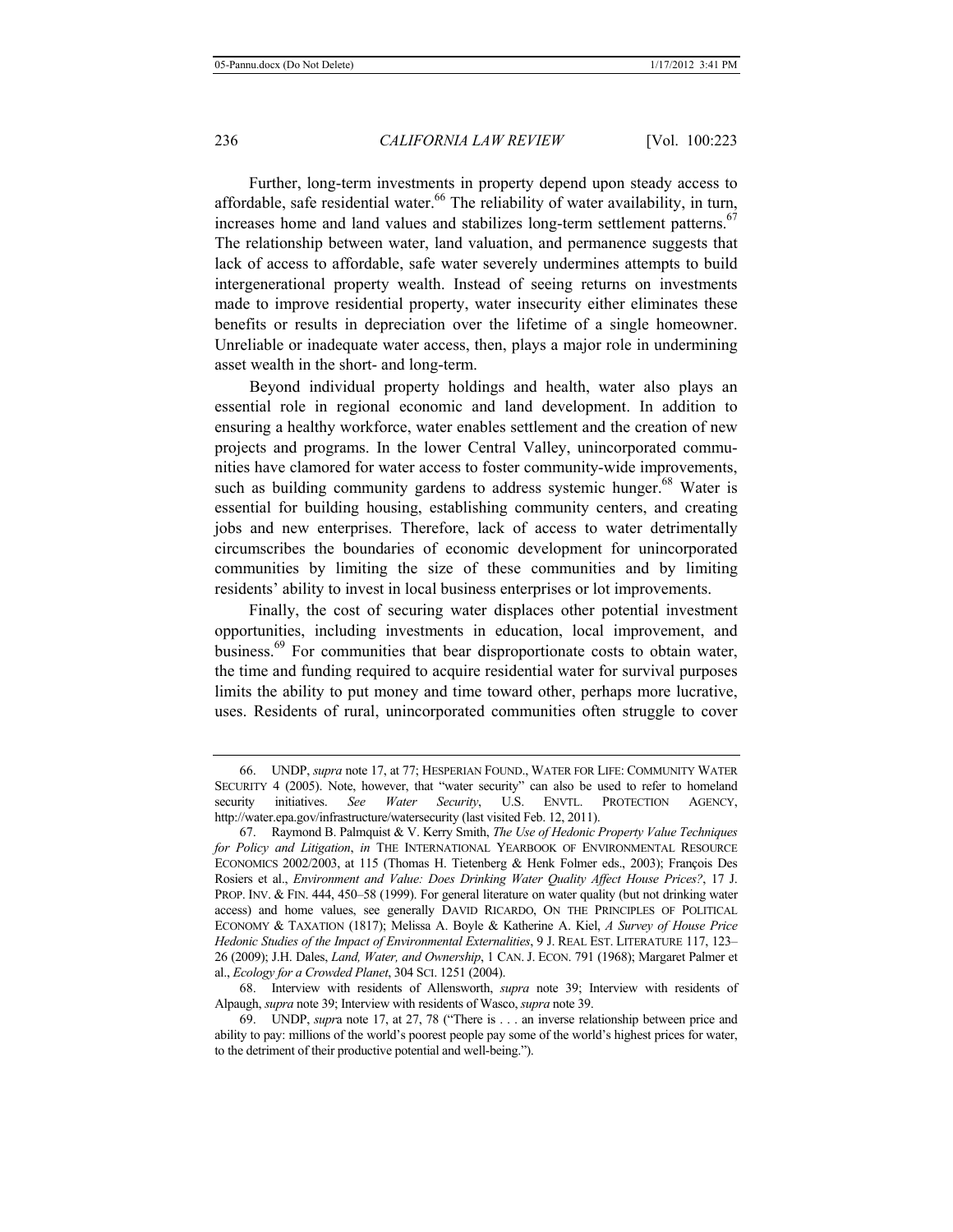the basic costs of food and water access, let alone longer-term investments or educational opportunities.<sup>70</sup> This hand-to-mouth existence raises the costs of building intergenerational wealth, investing in long-term savings, and pursuing certain educational and employment opportunities. Higher water costs, then, add to other structural burdens, limiting rural residents' freedom to pursue other investment opportunities.

## *D. The Water Quality, Infrastructure, and Access Nexus*

Water infrastructure deficits play a significant role in undermining both water quality and access to water. Ailing and outdated water treatment systems often fail to ensure that drinking water meets the quality standards outlined in federal and state safe drinking water provisions.<sup>71</sup> As old pipes, wells, and pumps degrade, the risk of water contamination, including heavy metal contamination, rises.<sup>72</sup> Self-help infrastructure—such as water catchment containers or wells—risk exposure to contaminated rain and groundwater.<sup>73</sup> The cost of monitoring devices can vary widely, and water treatment options, such as chlorine tablets, are often insufficient for purifying water within regularly-used public water systems.<sup>74</sup> As water systems fail to meet quality standards, states are left with two options: the State can impose tariffs and fees on noncompliant systems, or it can shut them down.

As a result, failing water infrastructure and poor water quality have direct impacts on access to potable water. Water infrastructure is inherently expensive, but it is even more so in rural contexts where sprawling geographies and low population density undermine effective water delivery. Small water systems<sup>75</sup> can rarely afford the financing required for infrastructure

<sup>70.</sup> *See* Bloch et al., *supra* note 30 (showing that U.S. counties with the highest percentage of residents on food stamps were rural counties with low populations); PUB. POLICY INST. CAL., POVERTY IN CALIFORNIA (2009).

<sup>71.</sup> U.S. ENVTL. PROTECTION AGENCY, AGING WATER INFRASTRUCTURE RESEARCH PROGRAM: ADDRESSING THE CHALLENGE THROUGH INNOVATION 1 (2007); Hamida Kinge, *What's on Tap: America's Failing Water Infrastructure*, NEXT AM.CITY, Fall 2009, at 33–35.

<sup>72.</sup> U.S. ENVTL. PROTECTION AGENCY,*supra* note 71, at 1; Kinge, *supra* note 71, at 33*.*

<sup>73.</sup> U.S. ENVTL. PROTECTION AGENCY, *supra* note 71, at 1.

<sup>74.</sup> Fourth Amended Complaint at 4–5, 11, 12, Kennedy v. City of Zanesville, 505 F. Supp. 2d 456 (S.D. Ohio 2008) (No. 2:03-CV-1047), 2005 WL 6165393 (describing the costs of installation and maintenance of drinking water infrastructure, the costs of water treatment, and the costs of procuring bottled water as a replacement for unsafe tap water); Reed N. Colfax, Kennedy v. City of Zanesville*: Making the Case for Water*, HUM. RTS., Fall 2009, http://www.americanbar.org/publications/ human\_rights\_magazine\_home/irr\_hr\_fall09\_home/irr\_hr\_fall09\_colfax.html; Thomas J. Prohaska, *Water Monitoring Seen as Cost Saver*, BUFFALO NEWS (Sept. 13, 2010), http://www.buffalonews.com/city/article188856.ece; *Poor Water Quality and Human Health*, U.S. ENVTL. PROTECTION AGENCY, http://water.epa.gov/drink/info/well/health.cfm (last visited Oct. 22, 2011); *Healthy Water*, *supra* note 62.

<sup>75.</sup> U.S. EPA defines "small public water systems" as systems that serve fewer than 3,300 users. *Small Systems and Capacity Development*, U.S. ENVTL. PROTECTION AGENCY, http://water.epa.gov/type/drink/pws/smallsystems/basicinformation.cfm (last visited Oct. 25, 2011).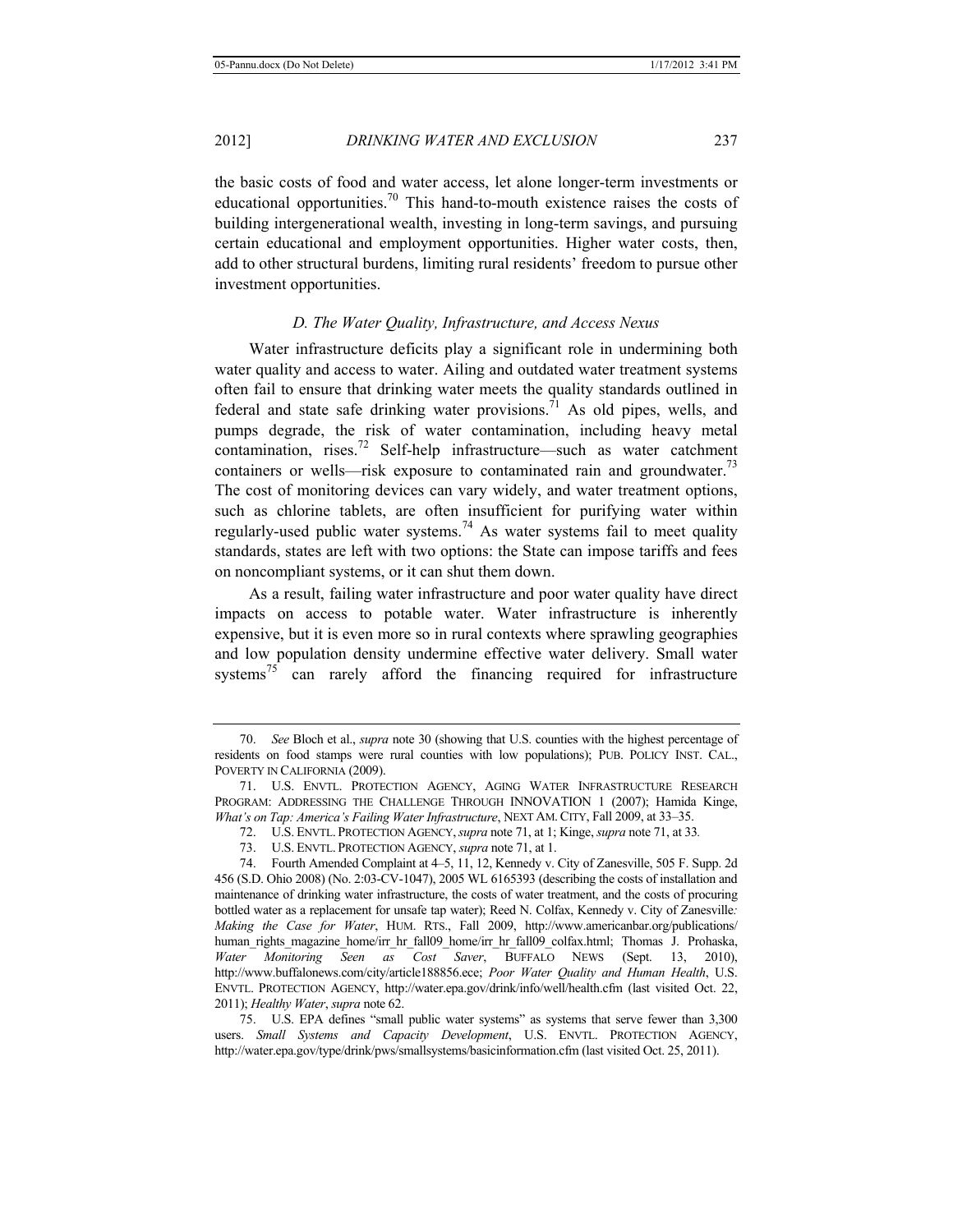improvements, nor can their water users afford to fund improvements through increased water rates or bonding. This stalemate imposes an ugly choice on rural unincorporated water users: either residents can report water quality violations and risk eliminating all access to residential water, or they can choose not to report violations and risk exposure to unsafe water.

These equity features, combined with practical limitations, create a double bind for residents of rural unincorporated communities. This disharmony is driven, in part, by a lack of varied remediation options, but it is also driven by California's contradictory approach to ensuring its citizens receive the benefits of the state's water scheme.

## II.

## THE GAP BETWEEN WATER ON THE BOOKS AND WATER ON THE GROUND

Water has been a crucial feature of California's development since its admission to the Union. Early battles over water led to a populist movement that provided the State with regulatory authority to manage and allocate water resources for the greater benefit of the public. This governing authority is echoed in the state constitution and in its statutory framework. This Part reviews California's statutory commitments regarding water distribution and compares its stated policy goals to the realities of water use and access for rural unincorporated residents.

#### *A. The Statutory and Regulatory Scope of Water Protection*

The California legislature assigned the authority to regulate and allocate surface water rights to the California Water Commission in 1914, and, in 1928, California voters adopted Article X Section 2 into the California Constitution, requiring all water uses in the state be "reasonable and beneficial."76 California had adjudicated water rights since the Gold Rush, but disagreements on water allocation, particularly between riparian farmers and proposed dam builders, prompted the 1928 initiative.<sup>77</sup> After adopting constitutional water protections, the State commissioned water boards to implement water policy around infrastructure, water quality, water rights allocation, and water management.<sup>78</sup>

To effectuate the State's regulatory priorities and values, the California Constitution provides that

the general welfare requires that the water resources of the State be put to beneficial use to the fullest extent of which they are capable, and that the waste or unreasonable use or unreasonable method of use of water be prevented, and that the conservation of such waters is to be

78. *Id.*

<sup>76.</sup> Joslin v. Marin Mun. Water Dist., 429 P.2d 889, 893 (Cal. 1967).

<sup>77.</sup> *Id.*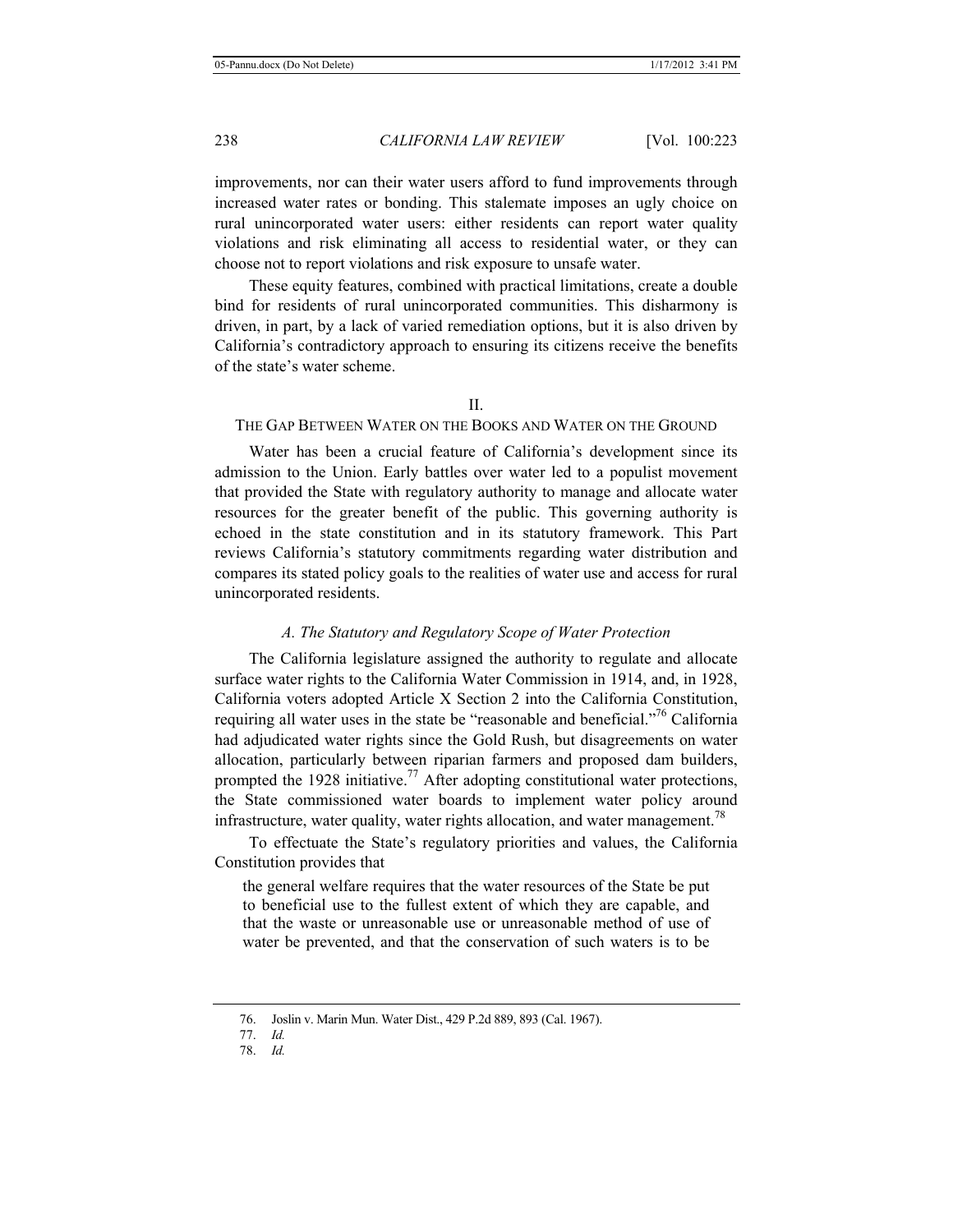exercised with a view to the reasonable and beneficial use thereof in the interest of the people and for the public welfare.<sup>79</sup>

With this constitutional provision, the State established a water code that created an elaborate and often contradictory system of state agencies and local water districts to effectuate its goals of applying water to the "most beneficial uses."<sup>80</sup> This utilitarian rhetoric justified and drove both the state and federal government's heavy investment in water infrastructure projects. $81$  These projects include an elaborate system of diversions, dams, canals, and storage basins to irrigate the Central Valley and arid southern California.<sup>82</sup>

While the contours of "beneficial" and "reasonable" uses have varied over time,<sup>83</sup> California courts have consistently held that domestic water use falls within the range of beneficial uses and has the highest priority among water uses.<sup>84</sup> Their discussions of domestic water use often focus on municipal water (for city residents) or on general household uses of water, including the use of water for watering lawns or bathing. Further, the courts have interpreted protection of the state's "water resources" to include groundwater wells and pumps,<sup>85</sup> which historically have been viewed as private water systems beyond the reach of government regulation.<sup>86</sup> Under contemporary water jurisprudence,

82. HUNDLEY, *supra* note 16, at 123–71 (Los Angeles), 234-75 (Central Valley Project); *see generally* DE ROOS,*supra* note 81.

83. *See* Dugan v. Rank, 372 U.S. 609 (1963); Greeson v. Imperial Irrigation Dist., 59 F.2d 529 (9th Cir. 1931); City of Barstow v. Mojave Water Agency, 5 P.3d 853 (Cal. 2000); Rancho Santa Margarita v. Vail, 81 P.2d 533 (Cal. 1938); Williams v. Costa, 198 P. 1017 (Cal. Ct. App. 3d 1921).

84. Rank v. Krug, 142 F. Supp. 1, 114–15, 184 (S.D. Cal. 1956), *aff'd and rev'd in part on other grounds sub nom*. Dugan v. Rank, 372 U.S. 609 (1963); Cent. & W. Basin Water Replenishment Dist. v. S. Cal. Water Co., 135 Cal. Rptr. 2d 486, 502–03 (Ct. App. 2d 2003).

85. *City of Barstow*, 5 P.3d 853; Baldwin v. County of Tehama, 36 Cal. Rptr. 2d 886 (Ct. App. 3d 1994); State v. Super. Ct. of Riverside County, 93 Cal. Rptr. 2d 276 (Ct. App. 4th 2000); *Central & W. Basin Water Replenishment Dist.*, 135 Cal. Rptr. 2d 486 (Ct. App. 2d 2003).

86. *See* Clean Water Act, 33 U.S.C. § 1251 (2006) (restricting federal regulation to navigable,

<sup>79.</sup> CAL. CONST. art. 10, § 2.

<sup>80.</sup> *Id.*

<sup>81.</sup> For background on California water politics and the development of its massive water projects, see generally DAVID CARLE, INTRODUCTION TO WATER IN CALIFORNIA (2004) (providing a primer to California water issues); ROBERT DE ROOS, THE THIRSTY LAND: THE STORY OF THE CENTRAL VALLEY PROJECT (1948) (explaining the complex system of water infrastructure referred to as the federal Central Valley Project); SHERIDAN DOWNEY, THEY WOULD RULE THE VALLEY (1947) (discussing the federal government's water infrastructure projects in California); ENVTL. JUSTICE COAL. FOR WATER, *supra* note 33 (detailing the lack of access to drinking water across California's low-income communities and suggesting methods of improving water equity); HUNDLEY, *supra* note 16 (a comprehensive history of California water); MARC REISNER, CADILLAC DESERT: THE AMERICAN WEST AND ITS DISAPPEARING WATER (1993) (reviewing the ways in which massive water projects fueled the growth of Los Angeles); George Skelton, *Water Still Divides the State*, L.A. TIMES, Nov. 16, 2009, at A2 (discussing persistent disagreements between the State's northern cities, central farms, and southern cities over water allocation); *see also* Arizona v. California, 292 U.S. 341 (1934), 298 U.S. 558 (1936), 373 U.S. 546 (1963), 376 U.S. 340 (1964), 383 U.S. 268 (1968), 439 U.S. 419 (1979), 460 U.S. 605 (1983), 466 U.S. 144 (1984), and 531 U.S. 1 (2000) (detailing the continuing and epic battle between the States of California and Arizona over the water resources and management of the Colorado River Basin).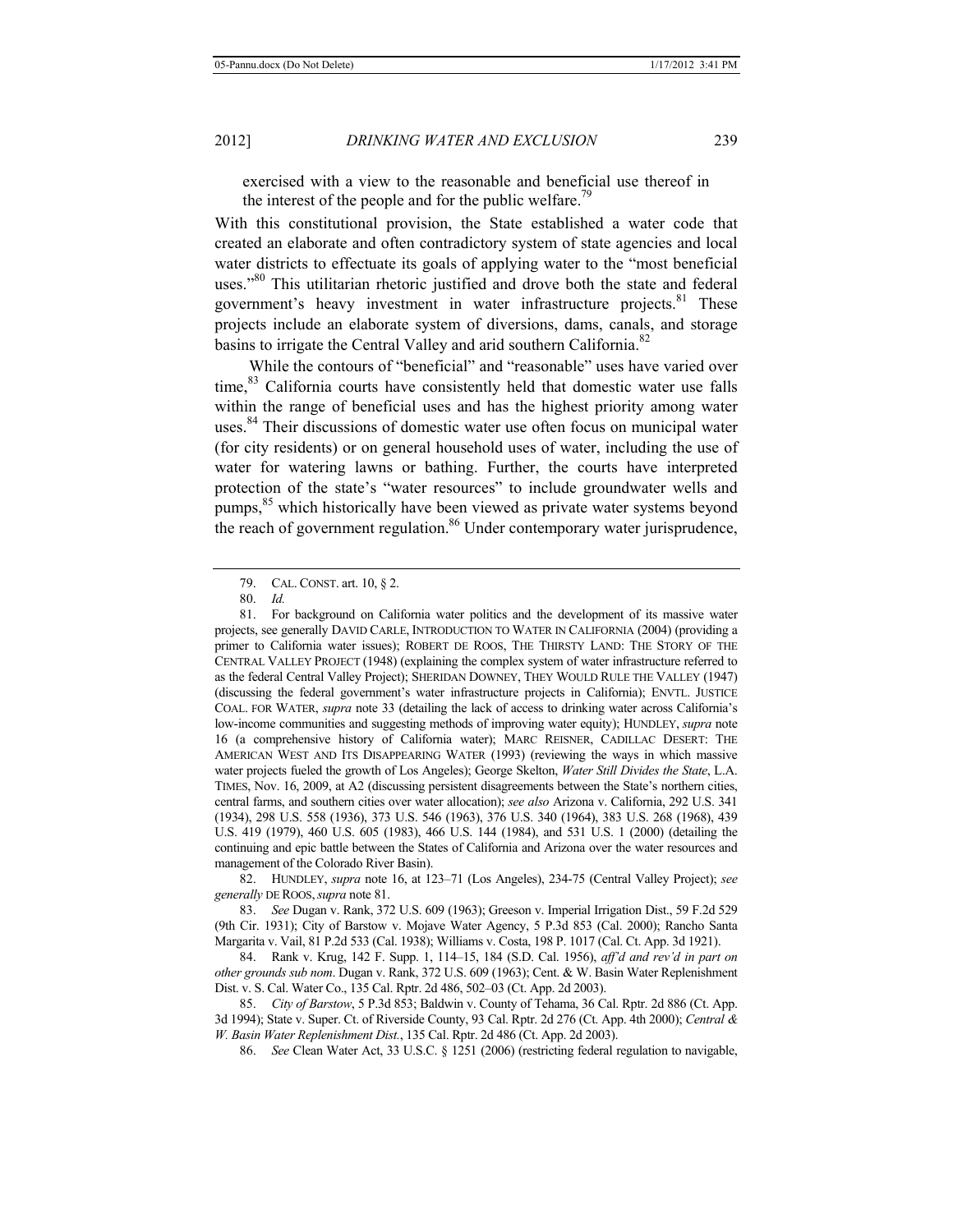California courts have also held that beneficial uses include water conservation and ecosystem protection.<sup>87</sup>

As part of a nationwide effort to protect and distinguish the crucial importance of drinking water from other water uses, the federal government passed the U.S. Safe Drinking Water Act in 1974.<sup>88</sup> California voters passed a more expansive analogue, the Safe Drinking Water and Toxic Enforcement Act of 1986 (Proposition 65), to address a variety of environmental health concerns, including drinking water contamination. $89$  A decade later, the California Legislature adopted the California Safe Drinking Water Act (SDWA) to develop public health goals regarding water quality standards for drinking water.<sup>90</sup>

Yet throughout California's water legislation and case law, there is no mention of the significance of drinking water for rural users, and there is surprisingly little focus on drinking water, generally.<sup>91</sup> To a certain extent, California courts have subsumed drinking water within the larger idea of municipal domestic water use. However, courts' evaluation of domestic water uses takes for granted the amenities of city life, assuming that municipal water treatment and sanitation plants and piped water are available to all domestic water users in the state. Unfortunately, these characterizations fail to account for the inherent differences between rural drinking water and municipal drinking water. As a result, current jurisprudence is unable to fully address domestic water needs for unincorporated rural communities because it relies on a model of domestic water delivery that is largely meaningless to rural water users. Despite the necessity of ensuring access to drinking water for preserving human life and health, rural water is almost wholly overlooked in state case law. Even cases that focus on municipal water make little distinction between residential water use for non-survival purposes, such as recreation, and essential uses, such as drinking and cooking.  $92$ 

88. 42 U.S.C. § 300f (2006).

90. *Id.* § 116270.

and thus primarily surface, waters of the United States).

<sup>87.</sup> HUNDLEY, *supra* note 16, at 303–08; *see also* Nat'l Audubon Soc'y v. Superior Court (*Mono Lake* case), 658 P.2d 709, 728 (Cal. 1983) (holding that "[t]he state has an affirmative duty to take the public trust into account in the planning and allocation of water resources, and to protect public trust uses whenever feasible," including reversing usufructuary allocations that undermine ecosystem stability and conservation).

<sup>89.</sup> CAL. HEALTH & SAFETY CODE § 25249.5–.13 (Deering 2011).

<sup>91.</sup> A notable exception to this trend is CRLA's recent court victory requiring the implementation of California's right to safe, clean drinking water. *Newton-Enloe v. Horton*, 193 Cal. App. 4th 1480 (2011). CRLA successfully argued that the State Department of Public Health was required to create a safe drinking water implementation plan for communities in which water quality failed to meet minimum standards for human consumption and residential use. *Id.*; *Asociación de Gente Unida por el Agua (AGUA) v. Horton*, Case No. 09CEG03979, Stipulated Settlement Agreement & Proposed Order (Fresno County Super. Ct., Nov. 8, 2011).

<sup>92.</sup> Rank v. Krug, 142 F. Supp. 1 (S.D. Cal. 1956), *aff'd and rev'd in part on other grounds sub nom*. Dugan v. Rank, 372 U.S. 609 (1963); Cent. & W. Basin Water Replenishment Dist. v. S. Cal. Water Co., 135 Cal. Rptr. 2d 486 (Ct. App. 2d 2003).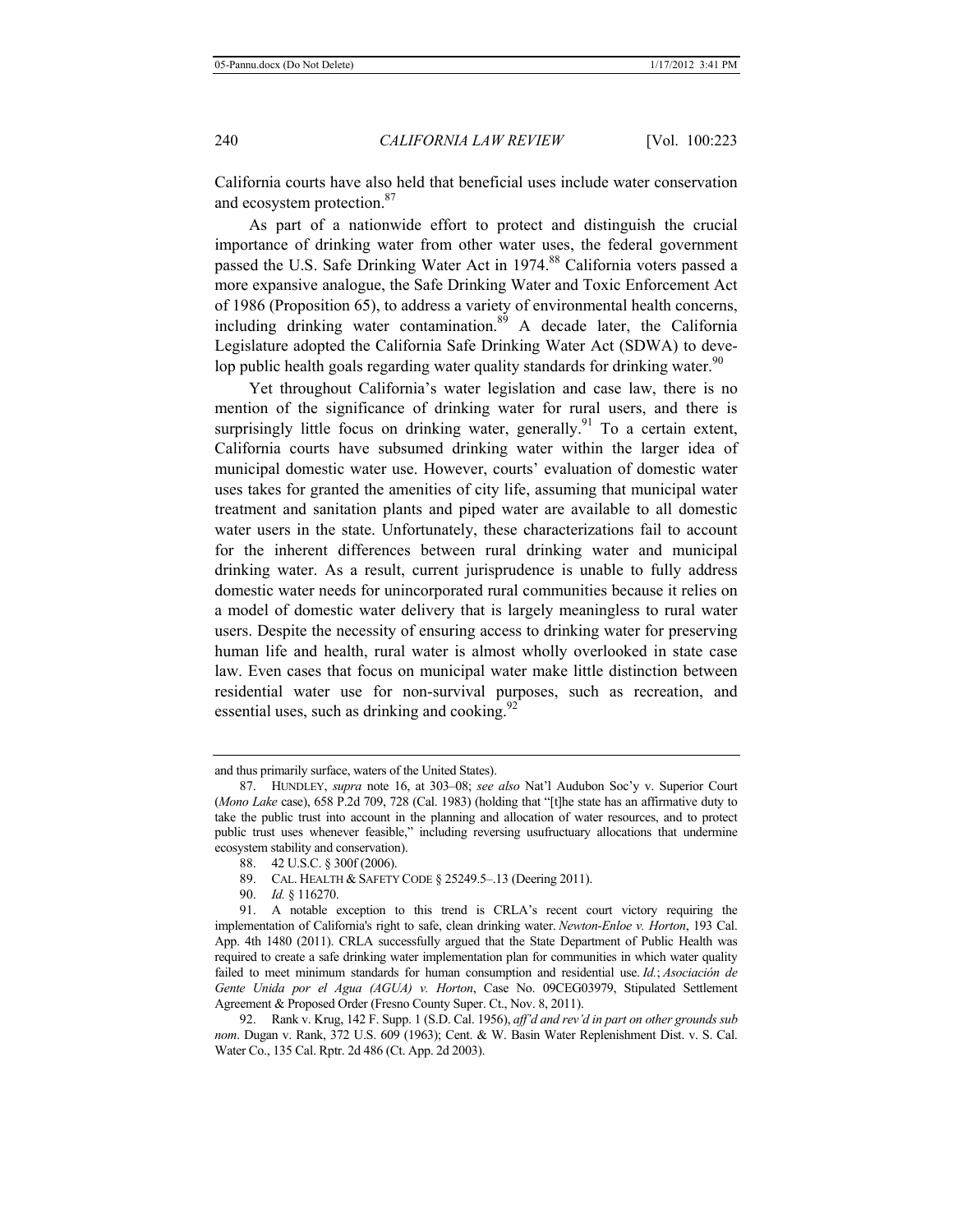In the rural context, cases addressing water allocation overwhelmingly focus on agricultural irrigation districts.<sup>93</sup> Through a series of state and federal programs, California has subsidized and prioritized the provision of water for agricultural irrigation, but it has not yet intervened in agricultural contamination of rural drinking water sources, particularly when those sources draw upon groundwater. The result is a rural water approach that focuses almost exclusively on irrigation while missing the importance of ensuring clean drinking water for rural, non-city residents.

Further, despite adopting drinking water quality standards, most of California's compliance efforts have been directed toward pre-existing water districts. That is, California counties and cities rarely monitor private water sources—such as wells and pumps—or non-municipal water sources created after 1974.<sup>94</sup> While the SDWA includes fairly broad definitions of "public water system<sup>"95</sup> and "source<sup>[s]</sup> of drinking water<sup>"96</sup> to capture informal water provision networks, very small water systems are often unmarked and untested.<sup>97</sup>

Regardless of this monitoring gap, the State Legislature expanded the breadth of the SDWA in 2006 to declare, "Every citizen of California has the right to pure and safe drinking water."98 This right, enshrined in the California Health and Safety Code, outlines comprehensive monitoring and informationgathering responsibilities for the State Department of Public Health (DPH).<sup>99</sup>

99. CAL. HEALTH & SAFETY CODE §§ 116325–116345.

<sup>93.</sup> Greeson v. Imperial Irrigation Dist., 59 F.2d 529 (9th Cir. 1931); Herminghaus v. So. Cal. Edison Co., 252 P. 607 (Cal. 1926); Turner v. James Canal Co., 99 P. 520 (Cal. 1909); Lux v. Haggin, 10 P. 674 (Cal. 1886).

<sup>94.</sup> According to the California Department of Public Health, "[p]rivate domestic wells are not regulated by" the State's Drinking Water Program. Instead, well-users are responsible for their own monitoring and compliance. *Drinking Water Program*, CAL. DEP'T OF PUB. HEALTH, http://www.cdph.ca.gov/programs/pages/dwp.aspx (last visited Oct. 25, 2011).

<sup>95.</sup> CAL. HEALTH & SAFETY CODE § 116275(h) ("'Public water system' means a system for the provision of water for human consumption through pipes or other constructed conveyances that has 15 or more service connections or regularly serves at least 25 individuals daily at least 60 days out of the year.").

<sup>96.</sup> CAL. HEALTH & SAFETY CODE § 25249.11(d) ("'Source of drinking water' means either a present source of drinking water or water which is identified or designated in a water quality control plan adopted by a regional board as being suitable for domestic or municipal uses.").

<sup>97.</sup> The U.S. EPA defines public water systems (PWSs) as those systems which have at least fifteen connections or that serve at least twenty-five individuals. Definition of a Public Water System in SDWA Section 1401(4) as amended by the 1996 SDWA Amendments, 63 Fed. Reg. 41,940 (Aug. 5, 1998). Conversely, rural wells are often household-specific, or they may serve a small cluster of households. While some wells provide water for an entire unincorporated community and *are* subject to the SDWA, whether wells are tested or whether they qualify as PWSs varies by the size of a community and the reliability of its well water. There are a few exceptions to this monitoring gap; for example, heavy metal contamination or uranium contamination may be governed by the State Department of Toxic Substances Control and may require remediation under the federal EPA's "Superfund" (CERCLA) and Toxic Substances Control Act provisions.

<sup>98.</sup> CAL. HEALTH & SAFETY CODE § 116270(a).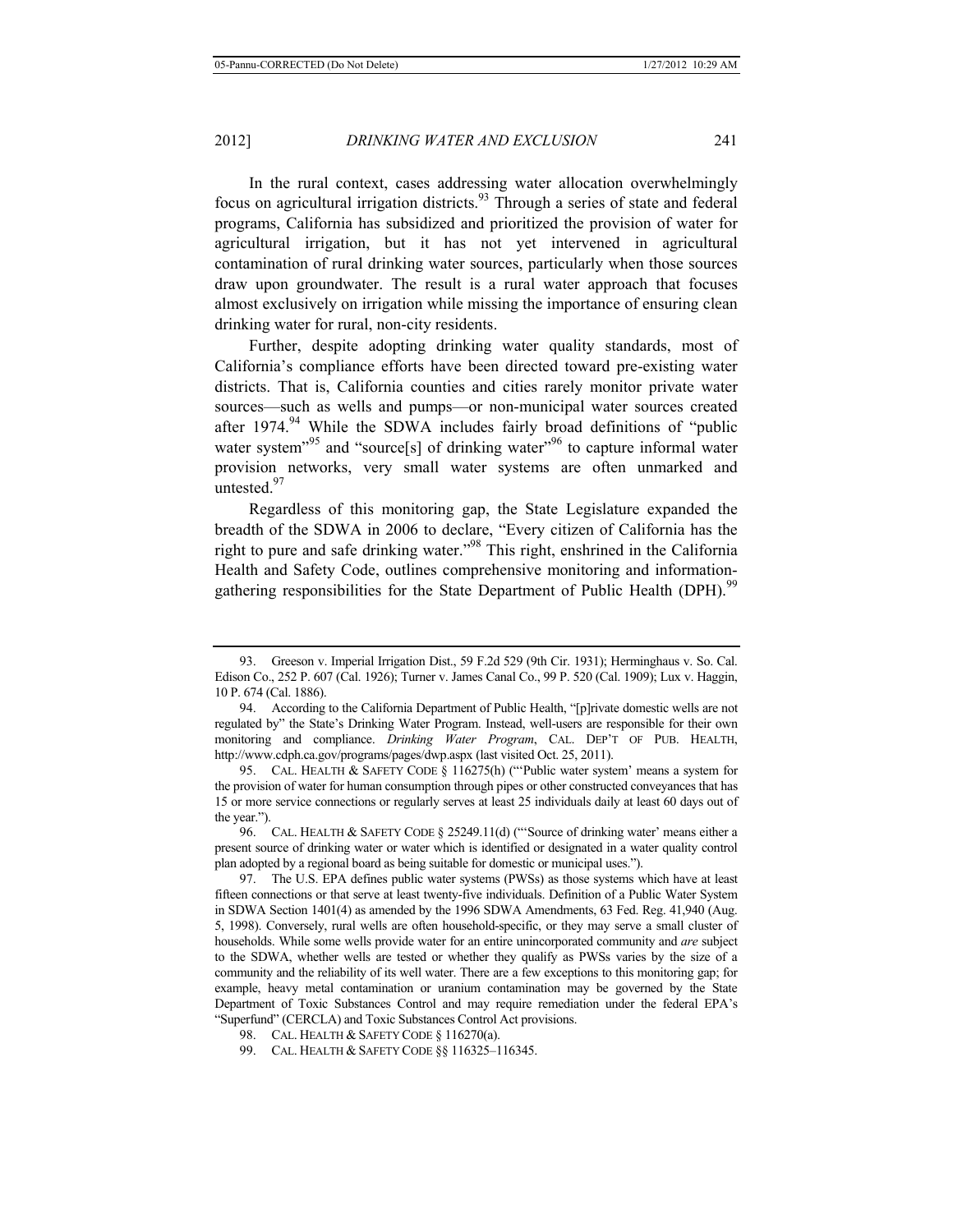However, the California SDWA offers few enforcement mechanisms,<sup>100</sup> and as a practical matter, the State has not moved to protect or guarantee the right to pure and safe drinking water.<sup>101</sup> The gap between rights on the books and rights on the ground is particularly stark in the Valley.

## *B. The Realities of Rural Drinking Water Quality*

The Valley is home to California's most contaminated drinking water sources, and many of the state's most at-risk communities fall off the regulatory monitoring grid.102 By their unique geographic configuration, rural communities require alternate water infrastructures from the types of infrastructure typically employed in urban municipalities. For the thousands of families living in unincorporated communities in the Valley, the primary water source is not municipal water services, but rather networks of public and private wells.<sup>103</sup>

Further, the cost of accessing water is particularly high as a fraction of total household income.104 Community organizational surveys show that

104. In some households, these costs are as high as 10 percent of monthly income. Phoebe Seaton, Cal. Rural Legal Assistance, Presentation on Central Valley Drinking Water at the

<sup>100.</sup> DPH's only recourse for addressing water contamination that endangers human health is to order remediation, petition that a system be placed in receivership, or shut down violative water systems. CAL. HEALTH & SAFETY CODE §§ 116625, 116650–116675. In a region with very little access to drinking water, shutting down a well, even a well above its maximum contaminant levels, can effectively eliminate all running water for a community. *See also* Rose Francis & Laurel Firestone, *Implementing the Human Right to Water in California's Central Valley: Building a Democratic Voice Through Community Engagement in Water Policy Decision Making*, 47 WILLAMETTE L. REV. 495, 514–15 n.77 (2011) (detailing the water costs and quality challenges facing several unincorporated communities in the Valley's Tulare County).

<sup>101.</sup> At the time of this draft, California had adopted a series of drinking water provisions that entered into force through Senate Bill 2X1 (2007–08 Session). In addition to integrating drinking water quality into its continually updated state water plan, revisions to California's water management statutes created a fund for community-driven research, but not for infrastructure investment, for unsafe drinking water systems.

<sup>102.</sup> CAL. DEP'T OF PUB. HEALTH, DRINKING WATER PROGRAM, ANNUAL COMPLIANCE REPORT FOR PUBLIC WATER SYSTEMS 2006 app. A–B [hereinafter 2006 ANNUAL COMPLIANCE REPORT], *available at* http://www.cdph.ca.gov/certlic/drinkingwater/Documents/DWdocuments/ AnnualComplianceReport2006.pdf; *see also The Problem*, COMMUNITY WATER CENTER, http://www.communitywatercenter.org (last visited Oct. 22, 2011). The California Department of Public Health explains in its annual drinking water quality reports that most private wells do not report to the water quality assessment program. The Community Water Center shows that throughout the Central Valley, and in particular in the southern San Joaquin Valley and Tulare County, the vast majority of water users receive their residential water through private, relatively unregulated, wells.

<sup>103.</sup> Nearly 90 percent of unincorporated communities in the San Joaquin Valley rely on groundwater for their drinking water needs. Francis & Firestone, *supra* note 100, at 498; Laurel Firestone, Executive Director, Community Water Center, Testimony before the California Assembly Committee on Water, Parks, and Wildlife regarding Management of California's Groundwater Resources (Feb. 1, 2011); *see also* Carolina Balazs, Third World Problems in California?: A Case Study of Drinking Water in Tulare County 3 (May 9, 2005) (unpublished manuscript) (on file with author) (providing a case study of groundwater contamination and reliance in the unincorporated Valley community of Alpaugh).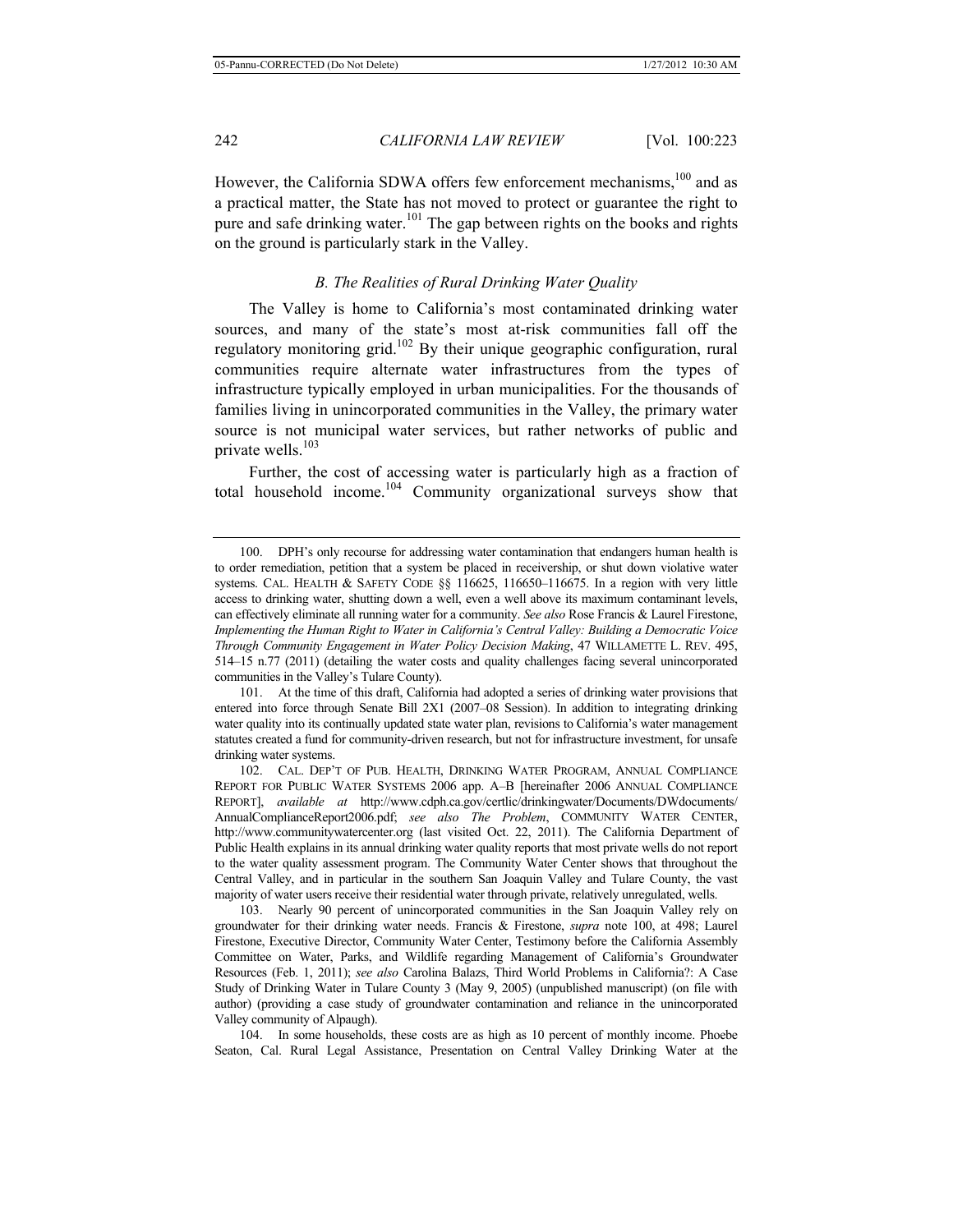unincorporated, low-income, rural communities of color spend over 10 percent of their annual incomes purchasing residential water, often through a combination of payments to local water districts and purchases of bottled drinking water.<sup>105</sup> This figure is four times larger than U.S. EPA's recommended threshold payment level for affordable water.<sup>106</sup>

For example, one resident of Matheney Tract, an unincorporated community adjacent to Tulare City, expressed deep anxiety over whether she could afford sufficient drinking water for her children.<sup>107</sup> As a resident of two water districts, this Matheny resident paid over \$900 per year in water district rates and fees, in addition to hundreds of dollars to procure bottled drinking water.<sup>108</sup> She relied on bottled water for cooking and drinking water because the well in her resident water district had been exposed to ground-injected hazardous waste from a nearby pesticide processing plant.<sup>109</sup>

Water contamination in the Central Valley is driven by its industrial agricultural economy. While California did not regulate water contamination from agricultural lands or projects until  $2011$ ,<sup>110</sup> the legacy of agricultural pollution persists throughout the Valley. Pesticide and fertilizer runoff is the principal source of water contamination in Valley counties, $111$  with industrial manufacturing waste and heavy metals constituting the remainder of water quality pollutants.<sup>112</sup> These agro-industrial contaminants include nitrates  $(NO<sub>3</sub>)<sup>113</sup>$  derived from fertilizer; coliforms, a product of animal waste;<sup>114</sup> and

Environmental Justice Symposium, University of California, Berkeley, School of Law (Feb. 2009); *see also* Interview with the citizens of Matheny Tract, Cal., (Oct. 30, 2010). Within Matheny Tract (Tulare City), Fairmead (Chowchilla), Parkview (Modesto), and Alpaugh (Wasco), communities pay as much as \$400 per year for irrigation districts from which they receive no water, on top of \$1,800 per year for residential water. *Id.*; Interview with citizens of Alpaugh, *supra* note 39; Community of Fairmead, *supra* note 1; Interview with citizens of Wasco, *supra* note 39. Given an average individual income of \$9,000 and an annual average household income of \$18,000 of those interviewed, this translates to a cost of over 12 percent of annual income. This is approximately five times the EPA's suggested levels for "affordable water." U.S. ENVTL. PROTECTION AGENCY, RECOMMENDATIONS OF THE NATIONAL DRINKING WATER ADVISORY COUNCIL TO U.S. EPA ON ITS NATIONAL SMALL SYSTEMS AFFORDABILITY CRITERIA 17 (July 2003).

<sup>105.</sup> Sofia Parino, Ctr. on Race, Poverty & the Env't, Presentation on the Tulare County General Plan, Delano, Cal. (May 28, 2010).

<sup>106.</sup> *Small Drinking Water Systems Variances—Public Water Systems*, U.S. ENVTL. PROTECTION AGENCY, http://water.epa.gov/infrastructure/drinkingwater/pws/affordability.cfm (last visited Oct. 25, 2011) (explaining that EPA regulations state that a system is affordable if annual water costs fall within 2.5 percent of local median income).

<sup>107.</sup> Because this interview was conducted in an informal setting, the identity of the speaker has been withheld to protect her privacy. Interview with residents of Matheny Tract, *supra* note 104.

<sup>108.</sup> *Id.*

<sup>109.</sup> *Id.* 

<sup>110.</sup> *The Problem with Pesticides*, *supra* note 25.

<sup>111.</sup> Brian Cohen & Richard Wiles, *Pouring It On: Nitrate Contamination of Drinking Water*, ENVTL. WORKING GROUP (Feb. 1996), http://www.ewg.org/reports/nitrate.

<sup>112.</sup> 2006 ANNUAL COMPLIANCE REPORT, *supra* note 102.

<sup>113.</sup> Nitrates constituted over 80 percent of all inorganic Maximum Contamination Level (MCL) violations. *Id.* at app. A.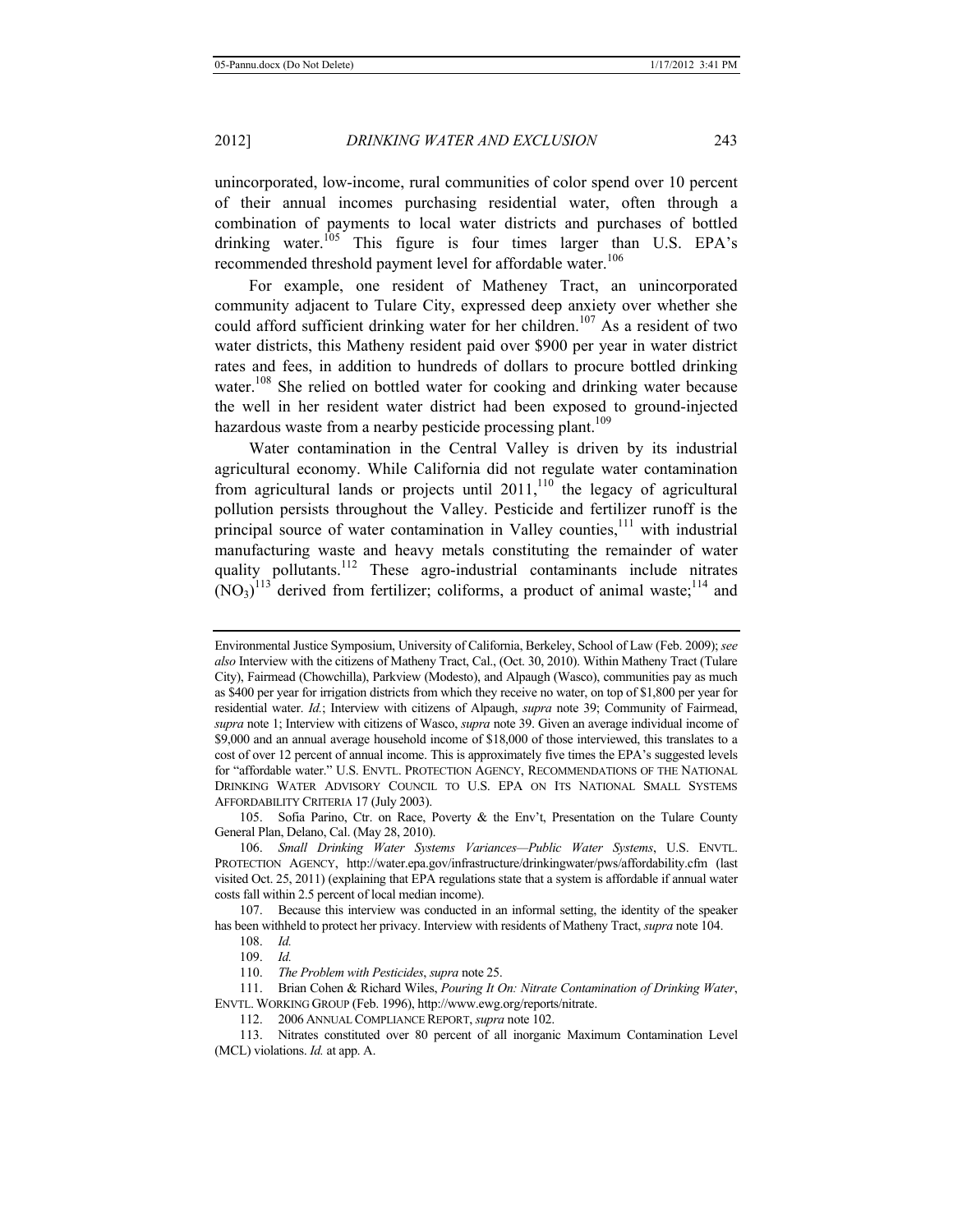heavy metals and chemical compounds, such as benzene, selenium, and cadmium.115 The majority of nitrate violations are concentrated in Tulare County, while coliform contamination persists across at least 70 percent of public water systems throughout the Valley.<sup>116</sup>

As a result of this agricultural industrial economy, water quality in the region is notoriously poor, and the number of water contamination violations has steadily increased since DPH began monitoring rural drinking water systems in  $2006$ .<sup>117</sup> In 2006, over 20 percent of the Valley's public water systems tested above the state's Maximum Contamination Level (MCL).<sup>118</sup> In 2007, 56 percent of all MCL violations in the state took place in the Valley, while only 18.1 percent of California's population resided in the Valley.<sup>119</sup> Further, because these figures do not include most small and well-based water systems, even the State's current measures of drinking water contamination in rural areas are significantly understated.

The health impact of these MCL violations is dramatic. Prolonged exposure to nitrate pollution can result in hormone disruption among adults, often undermining reproductive ability or increasing the likelihood of birth defects and miscarriages.<sup>120</sup> Among infants and children, nitrates disrupt the body's ability to carry oxygen in the blood, resulting in slow, painful suffocation ("blue baby syndrome").<sup>121</sup> Coliforms and other biological contaminants, particularly *Escherichia coli (E. coli)* and *Giardia*, are primary

<sup>114.</sup> Coliforms constituted over 75 percent of all drinking water MCL violations. *Id.*

<sup>115.</sup> *Id.* at 6. In 2007, California water systems posted 805 MCL violations; 456 (56.6 percent) of these violations came from total coliforms. CAL. DEP'T OF PUB. HEALTH, DRINKING WATER PROGRAM, ANNUAL COMPLIANCE REPORT FOR PUBLIC WATER SYSTEMS 2007 app. D (2009) [hereinafter 2007 ANNUAL COMPLIANCE REPORT], *available at* http://www.cdph.ca.gov/certlic/ drinkingwater/Documents/DWdocuments/2007ComplianceReportAmendedAug182009corrected.pdf.

<sup>116.</sup> 2006 ANNUAL COMPLIANCE REPORT, *supra* note 102*,* at app. C; 2007 ANNUAL COMPLIANCE REPORT, *supra* note 115, at 5; *see also* Carolina Balazs, Presentation on Water Contamination in California's Central Valley at the Environmental Justice Symposium, University of California, Berkeley, School of Law (2009) (mapping MCL violations in the State and demonstrating that the most acute incidence of violations occurs in Central Valley counties).

<sup>117.</sup> In 2006, the State Department of Public Health reported that total water quality violations had increased 19 percent, and that this growth was largely driven by an explosive increase (311 percent) in nitrate contamination. 2006 ANNUAL COMPLIANCE REPORT, *supra* note 102, at app. A–B. Nitrate contamination was significantly concentrated in agricultural California communities. *Id.*

<sup>118. 40</sup> C.F.R. § 141.2 (2011) ("*Maximum contaminant level* means the maximum permissible level of a contaminant in water which is delivered to any user of a public water system."); 2006 ANNUAL COMPLIANCE REPORT, *supra* note 102, at app. C. The California Safe Drinking Water and Toxic Enforcement Act of 1986 (Cal. SDWA) sets cutoff points for the state's Maximum Contamination Levels. CAL. HEALTH & SAFETY CODE §§ 25249.5, 116270 (Deering 2011). Levels of contamination below the MCL are not necessarily safe, but they do not rise to a high enough level to merit enforcement under the federal or state SDWA.

<sup>119.</sup> 2007 ANNUAL COMPLIANCE REPORT, *supra* note 115, at app. D. Of the 805 MCL violations in the state, 478 violations took place in Central Valley communities.

<sup>120.</sup> Firestone, *supra* note 103; *see also* WOODARD ET AL., *supra* note 26 (describing blue baby syndrome and explaining its prevalence in agricultural communities).

<sup>121.</sup> WOODARD ET AL., *supra* note 26.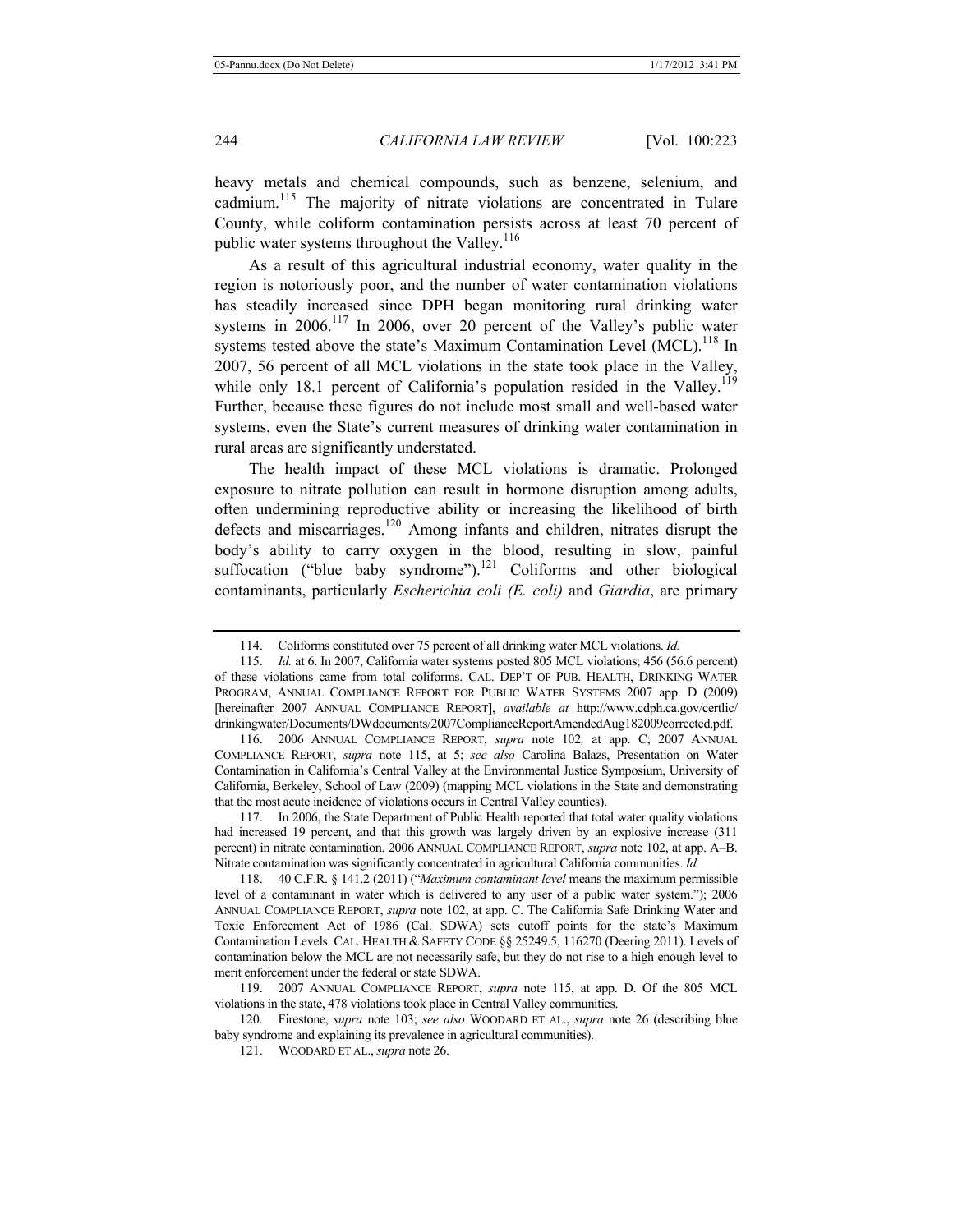vectors for waterborne diseases, including dysentery and other severe gastrointestinal diseases that may result in dehydration and death.<sup>122</sup>

These water-based health costs exacerbate vulnerability for communities that already face extreme toxic exposure and public health concerns.<sup>123</sup> In addition to underwriting the State's failure to protect their statutory right to clean, pure drinking water, communities throughout the Central Valley are unable to penetrate California's complex system of water government to advocate for policy change. Nevertheless, bridging the gap between the State's stated drinking water policy and the impacts for water users is severely impaired by California's labyrinthine, fragmented, and outdated system of state and local water governance.

#### III.

#### THE STRUCTURE OF CALIFORNIA WATER GOVERNANCE

At both state and local levels, California's system of water management is highly fragmented. The California Water Code, while innovative, reveals a history of tacking new local government models on to older ones that failed to meet the needs of municipalities and industry.<sup>124</sup> Similarly, its allocation of regulatory responsibility across state agencies illustrates the State's hodgepodge, "design as you go" system. Describing both the allocation of responsibility and mechanisms for public input at the state and local levels, this Part illustrates the structural barriers to accomplishing the State's statutory goals around safe and clean drinking water.

## *A. Fractured Governance*

After establishing the State's constitutional authority to manage water resources, California created statewide and local boards to implement water policy around infrastructure, water quality, and water management.<sup>125</sup> In 1956, it created the Department of Water Resources to monitor water infrastructure

<sup>122.</sup> *Global Water, Sanitation, and Hygiene*, CTRS. FOR DISEASE CONTROL & PREVENTION, http://www.cdc.gov/healthywater/global/wash\_diseases.html (last visited Oct. 26, 2011).

<sup>123.</sup> For a heartbreaking, yet quintessential, example of these cumulative harms, see Jacques Leslie, *What's Killing the Babies of Kettleman City?*, MOTHER JONES, July/Aug. 2010, at 44, *available at* http://motherjones.com/environment/2010/07/kettleman-city-toxic-birth-defect-cluster. *See also* Titania Kumeh, *Kettleman City's Toxic Web*, MOTHER JONES, July/Aug. 2010, at 48, *available at* http://motherjones.com/environment/2010/07/kettleman-city-toxic (mapping cumulative environmental health risks around the unincorporated community of Kettleman City).

<sup>124.</sup> The California Water Code provides for a large array of potential local water districts. This move towards localism was seen as a net benefit, allowing the vastly different ecological regions of the state to adopt water management systems that were appropriate to their needs and climate. As a result, the Water Code has served as a model for water localism within other western states. As is discussed further in this section, this structure may fall short of ensuring coordinated and responsive water management.

<sup>125.</sup> Joslin v. Marin Mun. Water Dist., 429 P.2d 889, 893 (Cal. 1967).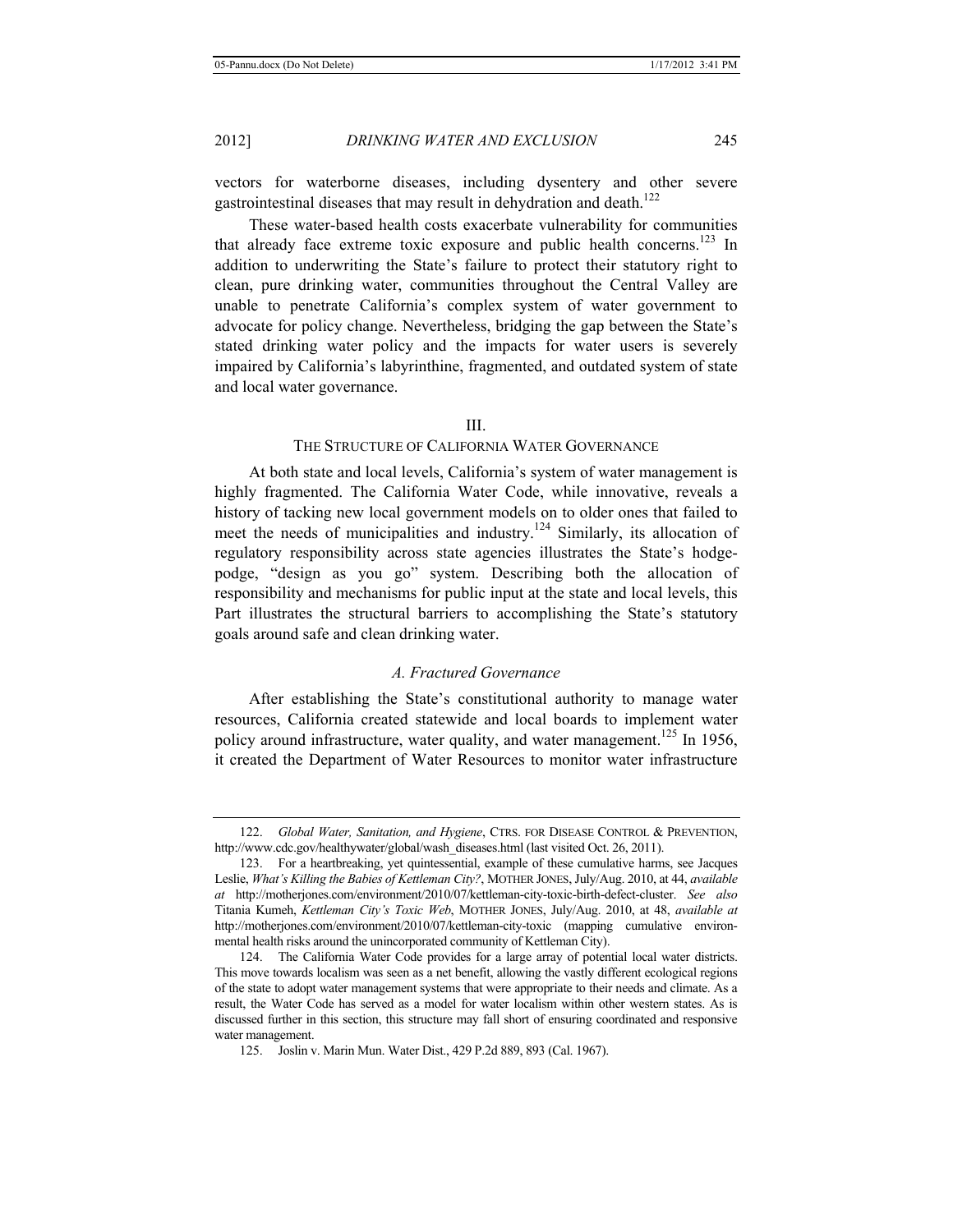projects and to provide planning for water use.<sup>126</sup> In 1967, the legislature established the State Water Resources Control Board to authorize water allocations and arbitrate water rights.<sup>127</sup> Together, these departments were intended to provide a unified vision and a set of uniform policies for water planning and use throughout the state.

While this early organization of water governance sought to provide comprehensive, integrated water resource management, the state's system for allocating riparian rights, managing water infrastructure, ensuring water quality, and meeting its environmental and ecological water goals is highly fragmented. Instead, over ten separate state agencies and sub-agencies regulate and monitor California's long- and short-term water planning and use, often with overlapping and contradictory mandates.<sup>128</sup> For example, the State Water Resources Control Board is most concerned with allocating water rights, but the State Department of Fish and Game is charged with maximizing water resources in order to support sustainable aquaculture and recreational fishing.<sup>129</sup> In times of water scarcity, these competing mandates often set agencies at opposite ends as they attempt to distinguish the proper priority and weight each water use should hold.

As a result, the State's commitment to clean drinking water is divided from its water quality enforcement provisions, and its allocation of water rights is segregated from its other policy priorities for water. As of 2006, when the legislature created California's statutory right to "pure and clean" drinking water, no single agency claimed responsibility for evaluating the delivery of residential water to effectuate this right. Further, the State made little effort to evaluate access to drinking water beyond collecting monitoring data in compliance with the federal and state Safe Drinking Water Acts.

<sup>126.</sup> *Id.*; CAL. WATER CODE § 120 (Deering 2011).

<sup>127.</sup> *History of the Water Control Boards*, STATE WATER RES. CONTROL BOARD, http://www.swrcb.ca.gov/about\_us/water\_boards\_structure/history.shtml (last updated Sept. 20, 2011).

<sup>128.</sup> *See infra* Table 3.

<sup>129.</sup> CAL. PUB. RES. CODE § 5096.357 (Deering 2011); CAL. FISH & GAME CODE §§ 700, 15100 (Deering 2011).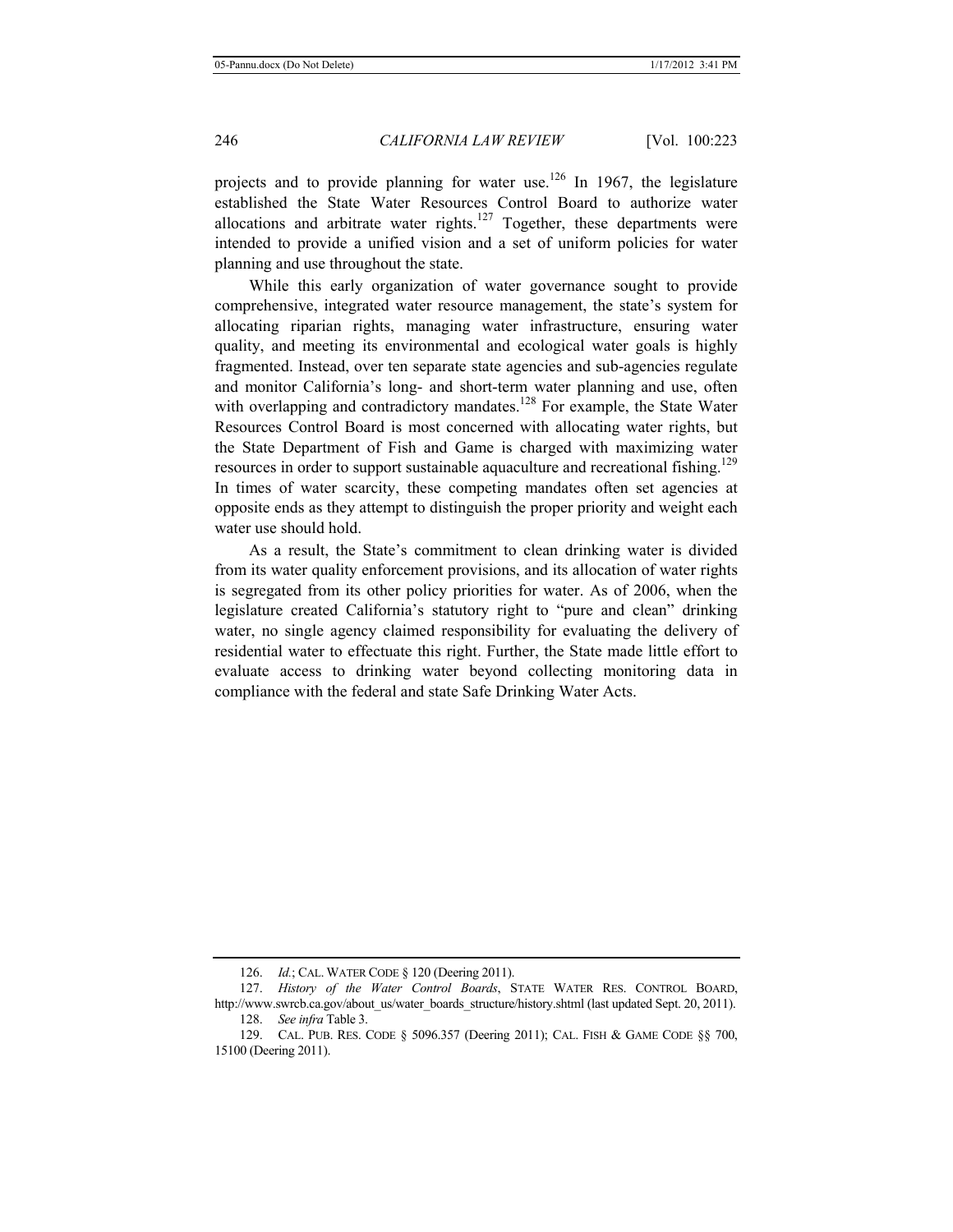|                                     |     |            |     |                          |              | <b>State Agency</b> |   |   |                           |   |         |
|-------------------------------------|-----|------------|-----|--------------------------|--------------|---------------------|---|---|---------------------------|---|---------|
|                                     |     |            |     | Natural Resources Agency |              |                     |   |   | <b>DPH DTSC EPA OEHHA</b> |   | DFA DPW |
| Function                            | DWR | <b>DPR</b> | DFG | <b>CBDA</b>              | <b>SWRCB</b> |                     |   |   |                           |   |         |
| Sanitation                          |     |            |     |                          | ×            | ×                   |   |   |                           |   |         |
| Quality                             |     |            |     | ×                        | ×            | ×                   | × | × | ×                         |   |         |
|                                     |     |            |     |                          |              |                     |   |   |                           |   |         |
| Drinking Water                      |     |            |     |                          |              | ×                   |   |   | ×                         |   |         |
| Surface Water                       |     |            | ×   |                          | ×            |                     |   |   |                           |   |         |
| Contamination                       |     |            |     |                          |              |                     |   | × | ×                         | × |         |
| <b>Ground Water</b>                 |     |            |     |                          |              |                     |   |   |                           |   |         |
| Contamination                       |     |            |     |                          |              |                     | × |   |                           |   |         |
| <b>Rights Allocation</b>            |     |            |     |                          | ×            |                     |   |   |                           |   |         |
| Conservation                        | ×   |            |     | ×                        | ×            | ×                   |   | × |                           |   |         |
| Reclamation                         | ×   | ×          |     |                          | ×            |                     |   |   |                           |   |         |
| <b>Infrastructure</b> and<br>Energy | ×   |            |     | ×                        |              |                     |   |   |                           |   | ×       |
| Irrigation                          |     |            |     | ×                        | ×            |                     |   |   |                           | × |         |
| Flood Management                    | ×   |            |     |                          | ×            |                     |   |   |                           |   |         |
| Ecosystem Support                   | ×   | ×          | ×   | ×                        |              |                     |   | × |                           | × |         |

<sup>130.</sup> Data collected from numerous provisions of the California Code. *See generally* CAL. GOV. CODE (Deering 2011); CAL. NAT. RES. CODE; CAL. WATER CODE (describing the responsibilities and purview of statewide agencies with some element of regulatory power over state waterways and water systems).

Agriculture (DFA); Department of Public Works (DPW).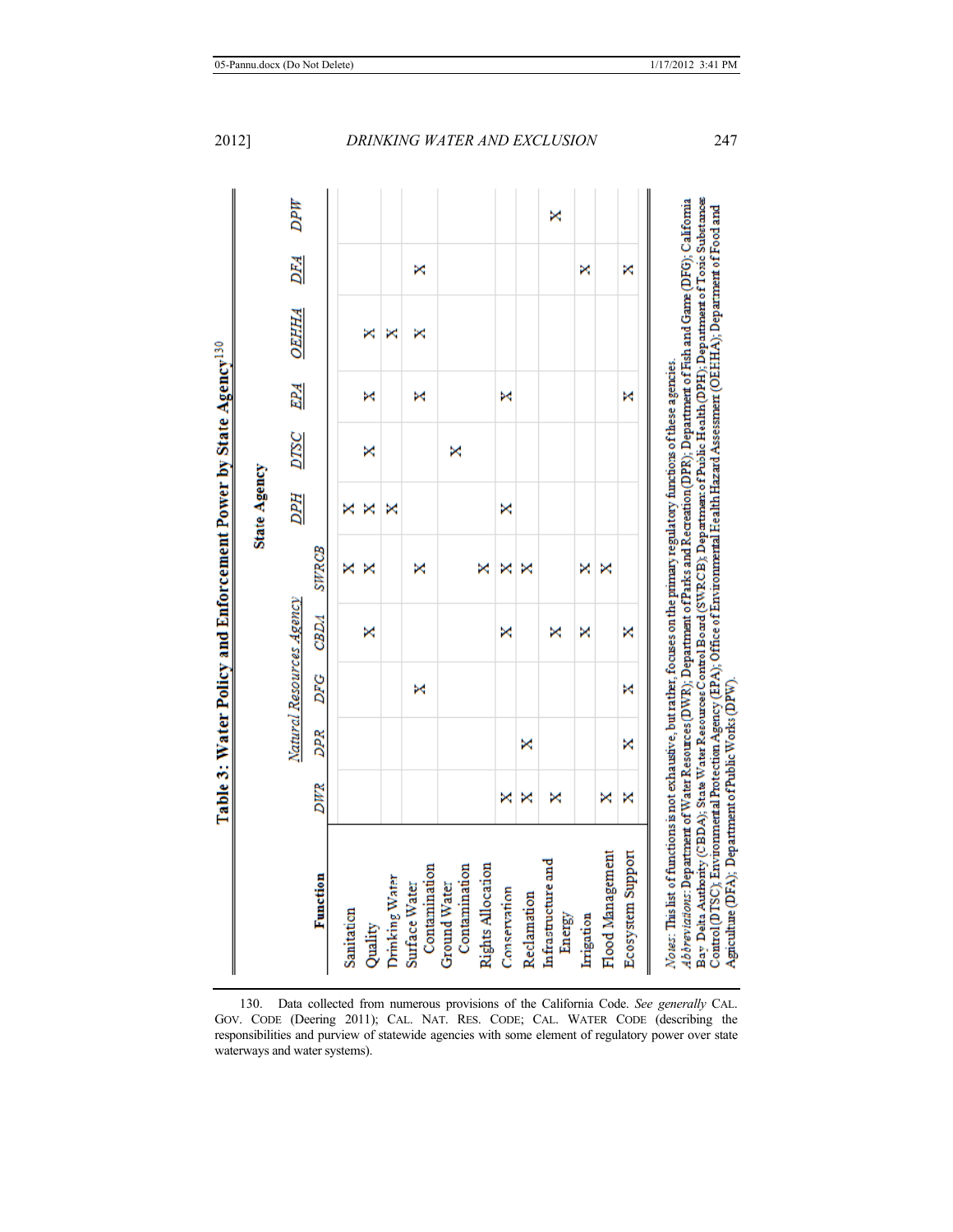## *B. Anti-Democratic Governance Models at the State Level*

In addition to the heavy fragmentation of regulatory responsibility, California does not afford its citizens any rights to elect the directors of their statewide water management agencies.<sup>131</sup> Instead, all department heads, agency secretaries, and board members are appointed by the governor and confirmed by the state senate.<sup>132</sup> In some cases, representatives are appointed by county boards of supervisors or by federal agencies.<sup>133</sup> Regional water quality boards, the only state agencies with a mandated responsibility to their service region, are also appointed directly by the governor as sub-entities of the State Water Resources Control Board.<sup>134</sup> There is no voter review or approval of these appointments, nor is there a mechanism for voter-led removal from office. In fact, confirmation is routine, and agency directors and board members are rarely removed from office. In effect, state water management agencies, unlike comparable analogues such as the State Office of Public Instruction, are formed and guided in a democratic vacuum.<sup>135</sup>

There are strategic advantages to an appointment-only method of selection. For example, an appointment-based system insulates decision makers from populist movements that may not serve the long-term interests of the state, and it creates a mechanism for appointing water experts while also delineating standards for technical expertise. Nearly every board has strict statutory provisions regarding membership qualifications, which ensure a baseline level of expertise or specialized training in disciplines that impact water governance. These provisions attempt to maintain balance across stakeholders when partisan administrations change, but these provisions also seek to ensure that the wide variety of skills required to effectively manage water are consolidated in one governing body.

135. From the State's inception, California voters established a publicly-elected, executivelevel Superintendent of Public Instruction to oversee the state's public education system. CA. CONST. OF 1849, tit. XI, § 1. Voters reaffirmed direct election of the Superintendent—as opposed to appointment by the Governor or State Board of Education—indicating that educational policy was seen as a core feature of the state's growth and economic development. Dr. Edwin F. Klotz, Testifying on Senate Resolution 357, *Analysis of the Relationship of the State Board of Education and the State Superintendent of Public Instruction* (1967) (available at http://www.cde.ca.gov/nr/re/hd/documents/ yr1967hd.doc).

<sup>131.</sup> *See infra* tbl.4a.

<sup>132.</sup> *See id.* 

<sup>133.</sup> *See id.* 

<sup>134.</sup> CAL. WATER CODE § 13200. While there is a statutory preference for regional residents on the Regional Water Control Boards, there is no residency requirement or requirement that board members be water users within the region. *Id.*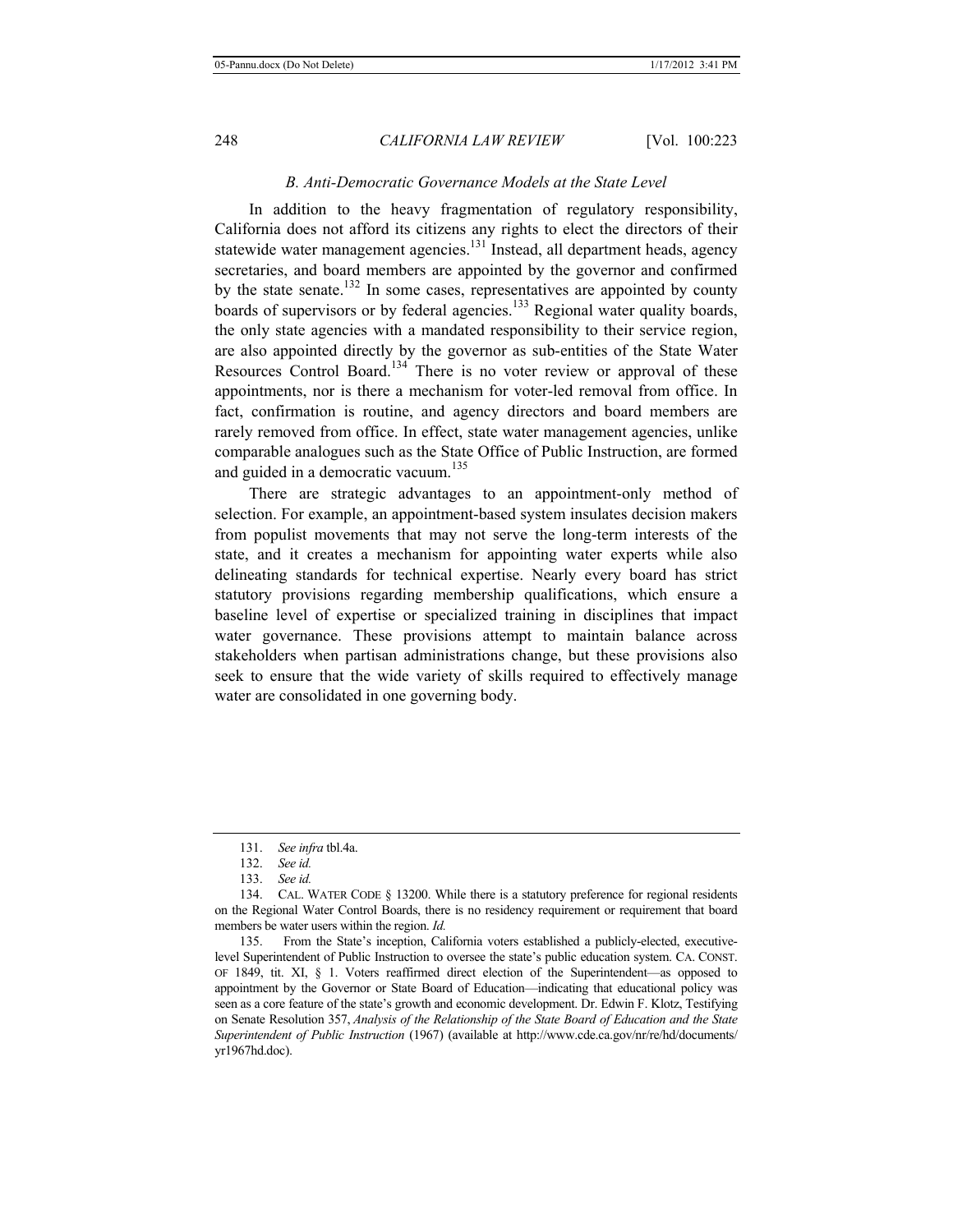| Table 4a: Water Governance and Resident Participation at the State Level <sup>136</sup> |                          |                                 |                       |                  |
|-----------------------------------------------------------------------------------------|--------------------------|---------------------------------|-----------------------|------------------|
|                                                                                         |                          | <b>Method of Representation</b> |                       |                  |
| <b>Authority</b>                                                                        | <b>Selection Process</b> | Selector(s)                     | Governance<br>Area of | Authority        |
| California Natural Resources Agency                                                     | Appointed                | Governor                        | <b>State</b>          | Pub. Utils. Code |
| Department of Water Resources                                                           | Appointed                | Governor                        | <b>State</b>          | Water Code       |
| State Water Resources Control Board                                                     | Appointed                | Governor                        | <b>State</b>          | Water Code       |
| Regional Water Quality Boards                                                           | Appointed                | Governor                        | Region                | Water Code       |
| California Water Commission                                                             | Appointed                | Governor                        | <b>State</b>          | Water Code       |
| Watermaster Service Areas                                                               | Petition                 | 15% of landowners               | Region                | Water Code       |
| Central Valley Flood Protection Board                                                   | Appointed                | Governor                        | Region                | Water Code       |
| Sacramento, San Joaquin Drainage District                                               | Appointed                | Governor                        | Region                | Water Code       |
| California Bay-Delta Authority                                                          | Appointed                | Various                         | Regional              | Water Code       |
| Colorado River Board                                                                    | Appointed                | Governor                        | Interstate            | Water Code       |
| Bay Area Water Agency                                                                   | Appointed                | Governor                        | Regional              | Water Code       |
| SF Bay Area Water Financing Authority                                                   | Appointed                | County Boards                   | Regional              | Water Code       |

136. Data collected from numerous provisions of the Code identified in the "Authority" column. *See generally* CAL. PUB. UTIL. CODE (Deering 2011); CAL. WATER CODE.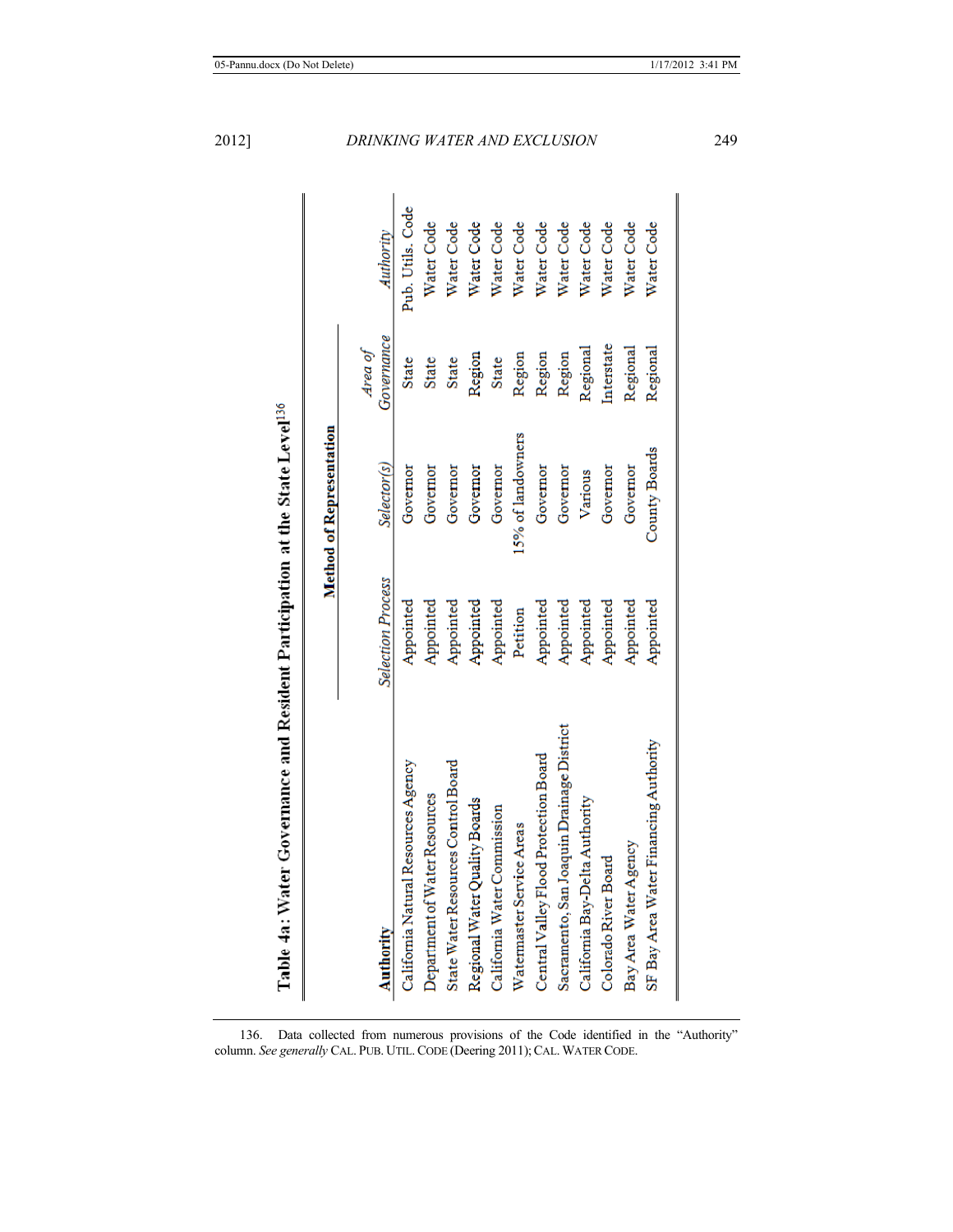Nevertheless, allocating the power of water resources management to the governor's appointees departs from the state's traditional system for governing constitutional resources and rights. Allowing the governor to select appointees enables powerful donors, lobbying interests, and advocacy groups to prevail through the appointments process. Further, an appointments-based governance system for water falls out of step with other core rights created through the California Constitution.

For example, in addition to electing the governor, lieutenant governor, attorney general, and state controller as executive officers, California voters elect the state superintendent of public instruction and the state insurance commissioner.<sup>137</sup> The nonpartisan position of state superintendent oversees coordination and the fulfillment of California's constitutional commitment to public K–12 education.<sup>138</sup> The position of insurance commissioner was created by proposition in 1988 to monitor, audit, license, and regulate insurance within the state.<sup>139</sup> Despite the enormous role water has played in the development, politics, and future of the state since the Gold Rush, the state has subordinated water oversight compared to other state constitutional rights.

As a result of the state's lack of investment in water oversight, California's citizens have no method of redress or petition to state boards beyond narrow regulatory exchanges or commentary at public hearings. If a concern does not fit neatly into the mandate of an agency, it may be deferred or ignored entirely. There is no transparent or clear system of accountability, except by directing complaints regarding the actions of an agency, director, or board directly to the legislature or governor. The cost of traveling to lobby the State and of moving sufficient votes to achieve a policy directive is especially high for rural residents who lack concentrated geographic populations that could support traditional community organizing methods, let alone lobbying resources. Instead, urban residential users and large agricultural interests dominate water policy debates, crowding out the voices of rural residents.

By virtue of its current structure, California's water governance system obscures the challenges rural communities face surrounding water prioritization and allocation. It further evades review and input by relying solely on the governor to provide democratic accountability. By focusing on balancing industry and conservation demands, the State has skipped over the needs of a large yet silenced third constituency—non-municipal residential water users.

<sup>137.</sup> CAL. CONST. art. 5, § 14(f).

<sup>138.</sup> CAL. CONST. art. 3, § 8(l), art. 5 § 14(f), art. 9 § 2; *see generally* CAL. EDUC. CODE §§ 33110–33133 (Deering 2011).

<sup>139.</sup> CAL. CONST. art. 5, § 14(f); SEC'Y OF STATE OF CAL., CALIFORNIA BALLOT PAMPHLET: GENERAL ELECTION NOVEMBER 9, 1988, 98–101, 140–44, *available at* http://traynor.uchastings.edu/ ballot pdf/1988g.pdf; SEC'Y OF STATE OF CAL., HISTORY OF CALIFORNIA INITIATIVES 7 (2002), *available at* http://www.sos.ca.gov/elections/init\_history.pdf; *About Us: Introduction to CDI Operations*, CAL. DEP'T INS., http://www.insurance.ca.gov/0500-about-us/0100-cdi-introduction (last visited Oct. 26, 2011).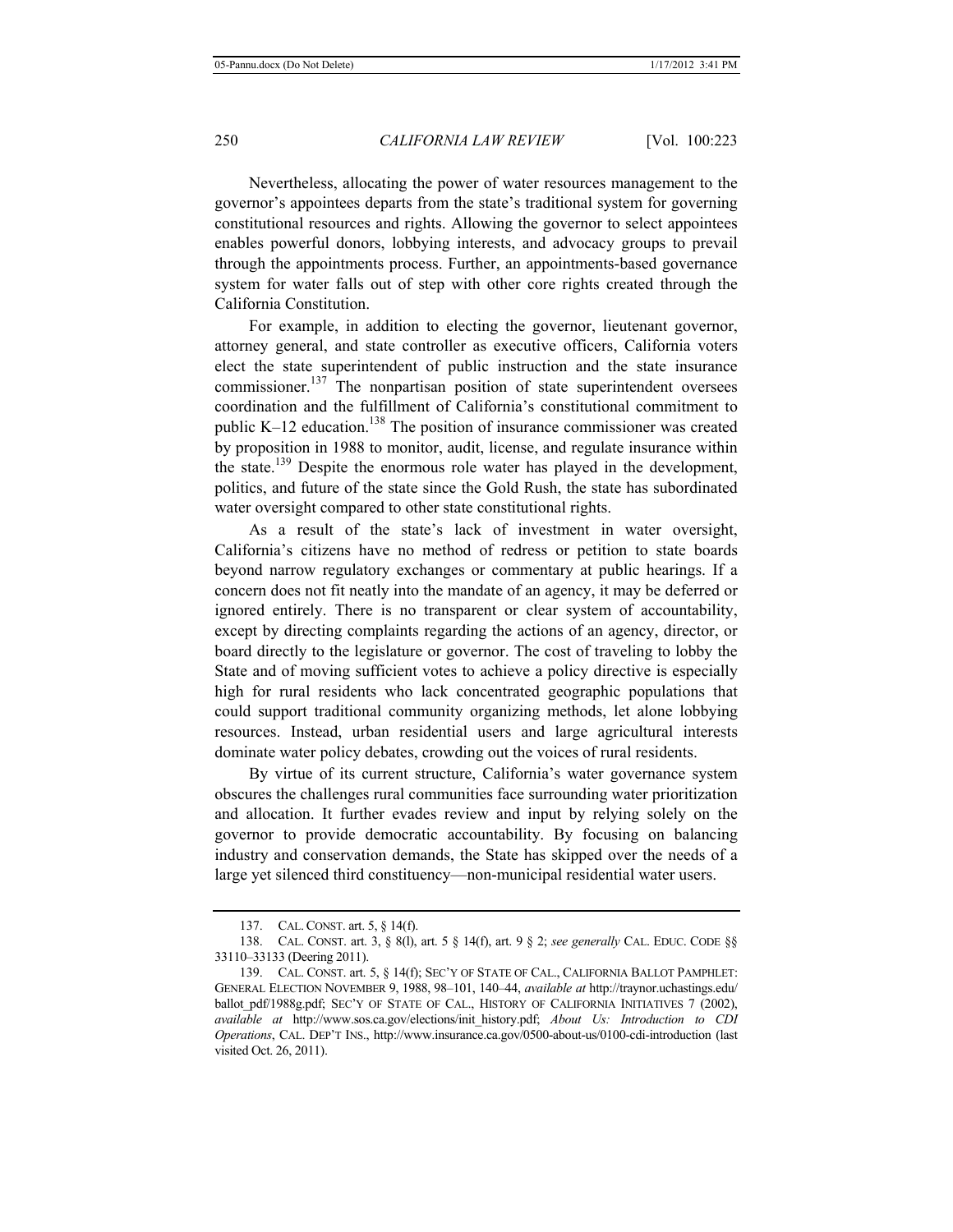Beyond state agencies, California relies on a complex system of public and quasi-public local water districts to distribute and allocate water. In the rural context, a number of "self-help" districts have been created to fill the gap between state regulation and the geographic limits of municipal water. However, as discussed below, this system of local water government fails to bridge the gap between state and local needs and instead tends to further fracture water governance.

## *C. Anti-Democracy in Local Water Governments*

Given the high costs for small communities in attempting to move state water governance structures—whether agencies or the legislature—the battleground for day-to-day water management and access takes place within local water governments. There are over 3,877 water districts in the western United States alone, representing 29.9 percent of all special purpose local governments in the West.140 The California legislature recognized the superior flexibility and responsiveness of localities in addressing water needs within the Water Code:

The Legislature hereby finds and declares as follows:

(a) The various regions of the state differ widely in the availability of water supplies and in the need for water to meet beneficial uses.

(b) Decisions regarding operations to meet water needs can depend in part upon regional differences.

(c) *Many water management decisions can best be made at a local or regional level, to the end that local and regional operational flexibility will maximize efficient statewide use of water supplies*. 141

The State has further charged local governments with ensuring state policy goals are met, but it is less clear whom residents may petition if drinking water quality has failed.<sup>142</sup>

California's local water governance structure provides for at least fourteen ways through which local water government districts can be formed to manage and distribute water.<sup>143</sup> When a given water district structure failed to meet the needs of its water users, different industrial enterprises, developers, and communities experimented with new water district formations, which were

<sup>140.</sup> *Governments—Individual State Descriptions*, *in* U.S. CENSUS OF GOVERNMENTS (2007), *available at* http://www2.census.gov/govs/cog/all\_ind\_st\_descr.pdf. Further, water districts constitute 18.8 percent of all local governments in the American West. This designation does *not* include school districts or tribal governments. The phrases "western United States" and "American West" include the states of Arizona, California, Colorado, Idaho, Montana, Nevada, New Mexico, Oregon, Texas, Utah, Washington, and Wyoming.

<sup>141.</sup> CAL. WATER CODE § 380 (Deering 2011) (emphasis added).

<sup>142.</sup> *Id.* §§ 380, 66473.7(b)(1).

<sup>143.</sup> *See infra* Table 4b.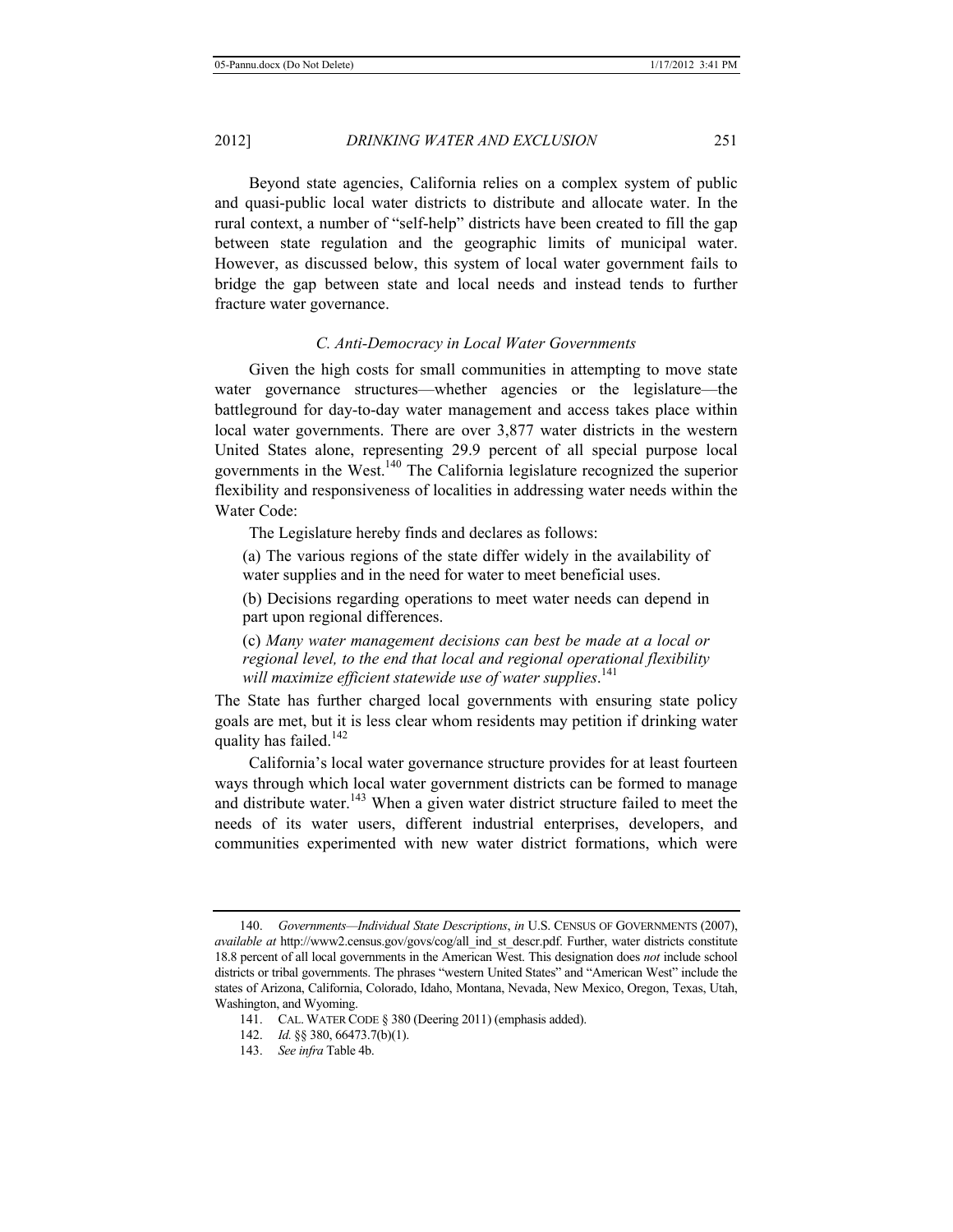chaptered into the State's Code.<sup>144</sup> Originally this plethora of organizational options was designed to support and prioritize local experimentation.<sup>145</sup> Today, these divisions continue to fragment the State's water management apparatus, resulting in high-cost, inaccessible, and undemocratic management systems at the local level.

In creating a framework that enables a wide array of local water governments, the California legislature embraced a water management system that would prioritize local flexibility and experimentation.<sup>146</sup> Originally formulated to serve urban localities, the State Water Code now encompasses an inordinate number of ways to pursue local water governance. Its local management system is divided into "public," "quasi-public," and "private" management systems at the local level.<sup>147</sup>

Public systems are those systems in which all residents within the boundaries of a water district may vote and participate in the decisions of that district. These systems are most common in California's northern cities, and they operate on traditional notions of local government, including notice of rate changes or changes to district operations, as well as a "one person, one vote" voting scheme for election of public water system governors. Public systems retain the full authority and powers of local governments, including the powers of eminent domain, taxation, and bonding.<sup>148</sup>

The State Water Code also enables the creation of quasi-public water systems, which enjoy the powers of a public water district (taxation, bonding, eminent domain) but limit the franchise to landowners within their boundaries. Unlike public systems, quasi-public systems do not allow all residents within their boundaries to participate in decision making. Instead, the power to vote within the district over essential decisions—such as water rates, infrastructure projects, or whether or not to flood land—is limited only to landowners.<sup>149</sup> Although individuals who live within the region but own less than one acre of land are excluded from voting in quasi-public districts, quasi-public districts have the power to levy fees upon non-voting residents.

Finally, private water systems are self-organized associations and corporations. One of the largest private water systems, the for-profit California Water Service Company, sells water to local water districts throughout Southern California.<sup>150</sup> Private water systems may be private real property

<sup>144.</sup> *See id.*

<sup>145.</sup> CAL. WATER CODE §§ 380, 66473.7(b)(1) (Deering 2011).

<sup>146.</sup> *Id.* § 370(c).

<sup>147.</sup> *See infra* Table 4b.

<sup>148.</sup> CAL. WATER CODE §§ 71690–71700, 31040–31054 (property, contract, and eminent domain); *id.* §§ 71852–71854, 31370–31372 (bonding); *id.* §§ 72090–72102, 31615–31618 (taxation); *id.* §§ 71590–71601, 31000–31016 (general powers).

<sup>149.</sup> *See, e.g.*, *id*. §§ 35003–35006, 30700.5, 41000–41020, 21553–21554 (delineating landbased voting systems for several types of quasi-public water districts).

<sup>150.</sup> *About Cal Water*, CAL. WATER SERV. CO., http://www.calwater.com/about/index.php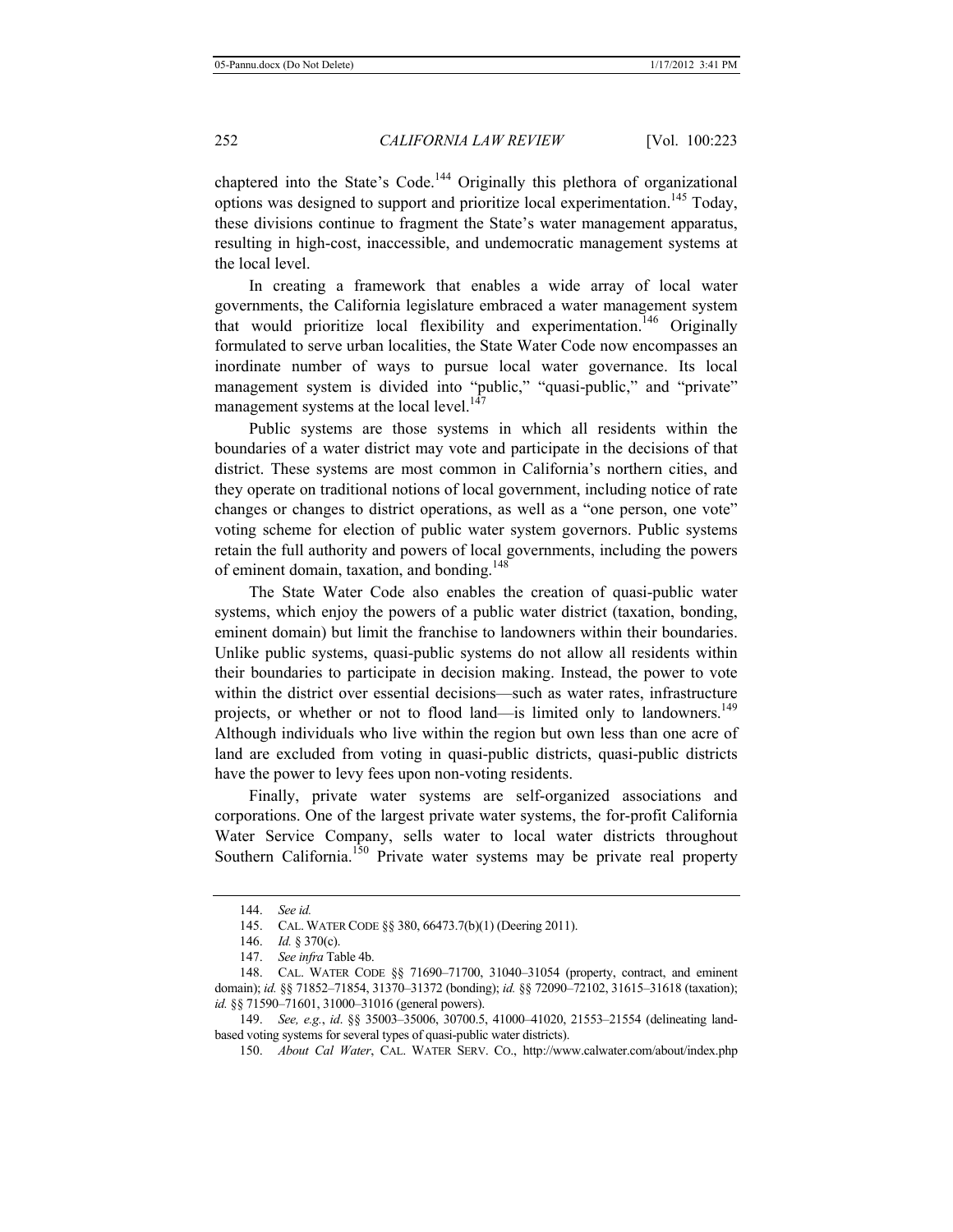holdings (e.g., a private well on one's land), water cooperatives, or formal water companies.<sup>151</sup> These systems own their water rights under the framework of the common law of real property, and all acquisitions or investments in water infrastructure are made from their own profits and income, not from bonding or taxation.<sup>152</sup>

Tulare County, with the highest nitrate contamination levels in the state and a majority Latino population, offers a prime example of the bureaucratic nightmare that unincorporated residents face when attempting to petition their local governments. At the state level, Tulare County's water is regionally managed by the Central Valley Regional Water Quality Control Board, under the auspices of the State Water Resources Control Board.153 Within the county, there are over thirteen water governance schemes in a region with only three urbanized areas.<sup>154</sup> This includes a water commission, whose function is to advise the county supervisors and whose members are appointed by the board of supervisors. There are nine sewage districts and three irrigation districts. The California Water Service provides drinking water to Visalia and other cities within Kern County, the county neighboring Tulare to the south.

I argue that this hyperdivision at the local level, combined with the state's system of agency fragmentation, undermines the ability of both the State and localities to prioritize human welfare in water planning. This Part will map the public, quasi-public, and private management established in the Water Code to explain how these different management systems limit, layer, and exclude water uses and water users.

#### *1. The Limits of Public Water Districts*

A public water district is a form of local water government that provides domestic water to all residents within its territory. These districts, like a city redevelopment agency or town council, hold regular public meetings and make their minutes and agendas publicly available. These districts are tax exempt and enjoy the powers of eminent domain, bonding, and taxation (i.e., determination of user rates).

Only half of California's statutory water districts allow residents to have a direct, electoral influence on the formation and governance of a water

<sup>(</sup>last visited Oct. 26, 2011).

<sup>151.</sup> CAL. PUB. UTIL. CODE § 2701*.*

<sup>152.</sup> *Id.* §§ 2725–2729.

<sup>153.</sup> As an example of the extent to which even regional boards, which are not elected, serve the interests of municipalities, the Central Valley Regional Water Quality Control Board has been engaged in a three-year plan to assess contamination in public water systems, primarily in city water supplies.

<sup>154.</sup> These areas include Visalia/Woodlake, Porterville, and Dinuba. While there are several more incorporated municipalities in Tulare, with the exception of these "urban" regions, population density is relatively uniform between the remaining unincorporated and incorporated regions.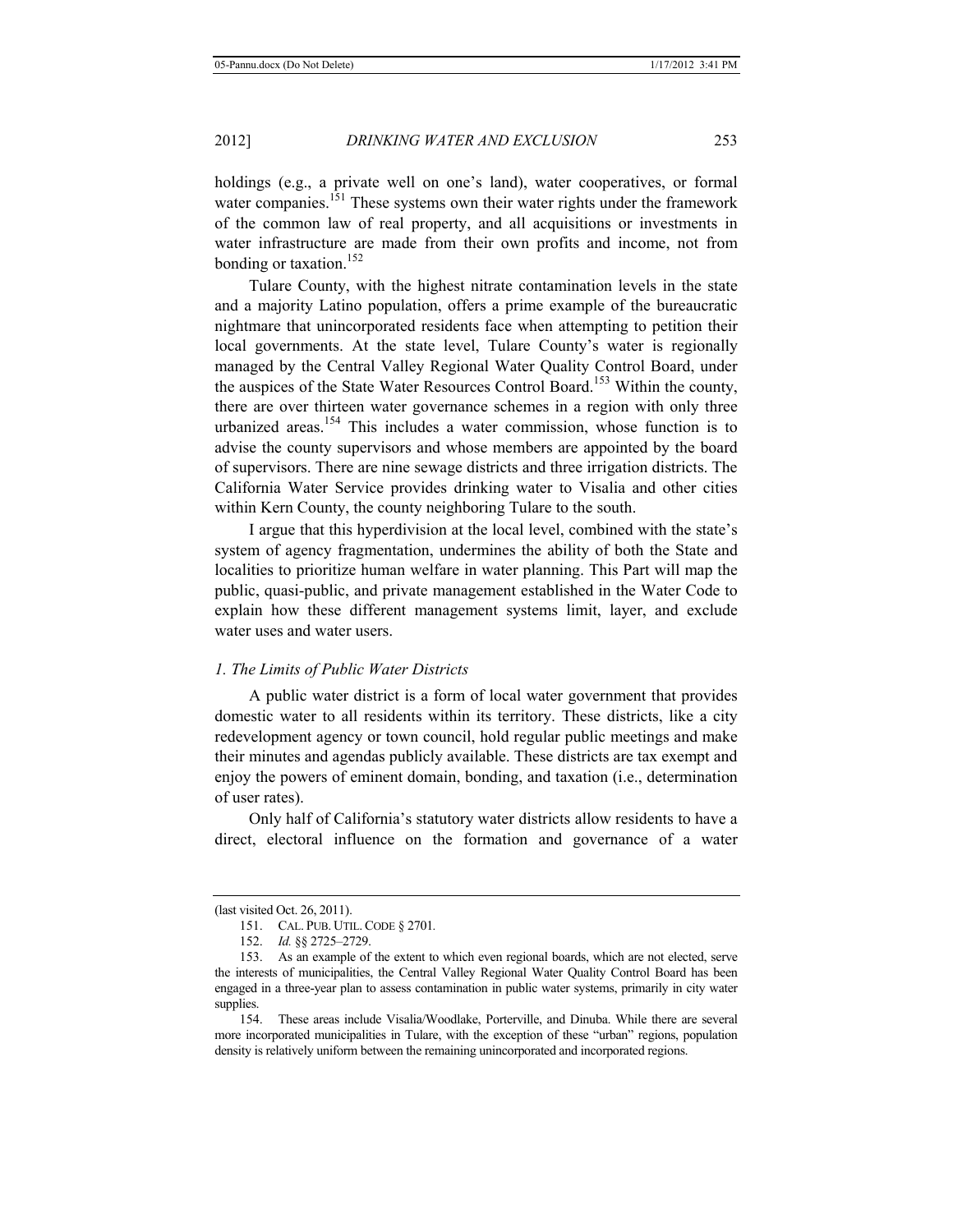district.<sup>155</sup> Residents within the district are able to vote for the election of district directors, and they often vote to authorize the issuance of bonds for specific infrastructure projects.<sup>156</sup> Residents also participate in scoping plans and long-term management plans to invest in water infrastructure and account for population growth.<sup>157</sup> The most common participatory districts<sup>158</sup> include municipal districts, county water districts, and municipal water districts.<sup>159</sup> However, these "public" water districts all require a critical mass of residents in order to reach the economies of scale necessary to affordably build water infrastructure.<sup>160</sup>

Because so many rural communities in the Valley are composed of fewer than 1,000 residents, they are often unable to reach the scale required to build new water infrastructure.<sup>161</sup> While rural Valley communities have attempted to utilize generalized "special-purpose districts" (or special districts)<sup>162</sup> to pool resources for local water delivery, these districts also fail to reach the scale required to ensure safe water delivery.

While many unincorporated communities lack access to clean drinking water, it is not for want of local water governments. Most Valley communities live within the boundaries of at least two water districts, a phenomenon paralleled in other rural communities in the West.<sup>163</sup> Despite living within the

159. *See Governments—Individual State Descriptions*, *supra* note 140, at 37–47; *Local Governments and Public School Systems by Type and State: 2007*, U.S. CENSUS BUREAU, http://www2.census.gov/govs/cog/2007/GovOrgTab03ss.xls (last visited Oct. 25, 2011). Municipal (city) districts and municipal water districts are distinct in that they are governed by different parameters through California.

160. Bagi, *supra* note 18, at 40.

161. ALEJANDRA LOPEZ, CTR. FOR COMPARATIVE STUDIES IN RACE & ETHNICITY, LATINO COMMUNITIES OF THE CENTRAL VALLEY: POPULATION, FAMILIES, AND HOUSEHOLDS 7 (2001); *see also* Anderson, *Cities Inside Out*, *supra* note 32, at 1125–30 (discussing urban unincorporated areas, including unincorporated pockets around the City of Modesto); *see generally* ALEJANDRA LOPEZ, CTR. FOR COMPARATIVE STUDIES IN RACE & ETHNICITY, RACE AND POVERTY IN CALIFORNIA: CENSUS 2000 PROFILES (2002) (highlighting that the state's poverty—and non-white populations—is concentrated in the Central Valley).

162. CAL. GOV'T CODE § 16270 (Deering 2011). The phrase "special-purpose district" is a local government law term of art; it refers to any local government formed with a fairly narrow or specific purpose in mind. California offers a general authorization to form special districts, provided members of that district can meet certain statutory requirements, so that its residents can self-organize to invest in community improvements when another model of local government may be insufficient or ill suited for such a narrow purpose.

163. *Local Governments and Public School Systems by Type and State*, U.S. CENSUS OF GOVERNMENTS (2007), http://www2.census.gov/govs/cog/2007/GovOrgTab03ss.xls (last visited Oct.

<sup>155.</sup> *See infra* Table 4b.

<sup>156.</sup> CAL. WATER.CODE. §§ 71940–71947.

<sup>157.</sup> *Id.* §§ 10910–10915.

<sup>158.</sup> I use the phrases "participatory districts" and "participatory water districts" to distinguish between local governments in which all residents of a geographic territory are allowed participation in water district formation and election of district commissioners. These districts are contrasted by "quasi-public" districts, which link the franchise to landownership, weighting votes in favor of landowners with greater land acreage or land value and limiting voter eligibility for resident renters and small landholders.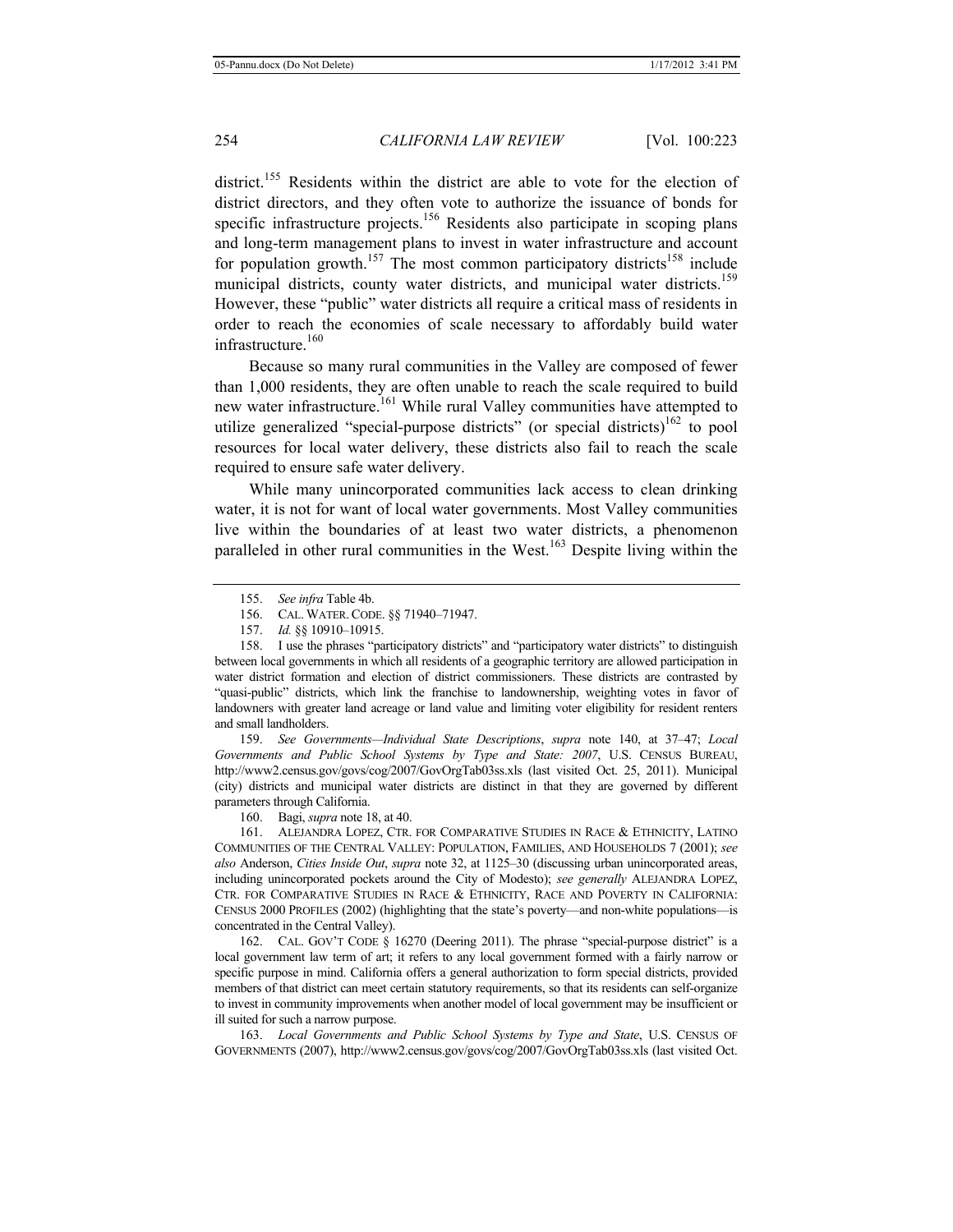boundaries of water districts, most rural districts are quasi-public, ensuring that residents of the area cannot formally participate in the district's decisions regarding water allocation, flood planning, and water infrastructure development.<sup>164</sup>

Moreover, the California Water Code allows each water district a "first in time" right to trump any pre-existing county policies regarding water management.<sup>165</sup> Because water districts have narrow mandates compared to general local governments, such as counties, the Water Code grants primacy to water districts over counties, even if those water districts are formed later in time.<sup>166</sup> The Code ensures that each water district can enforce its claims to water against nearly all other water users, including any younger water districts.<sup>167</sup> For example, if landowners establish an irrigation district, and later tenants establish a special drinking water district, the irrigation district takes precedence in water decision-making and allocations, *even if these districts seek to manage the same water resources*. While these overlapping districts battle for allocations from the same "pot" of water resources, rural residents continue to lack access to reliable, safe water.

As a result, communities often pay double: once for unfit residential water and once again for bottled water to meet their drinking and cooking needs. After paying these baseline costs, communities are typically subjected to improvement and remediation fees for irrigation and other water districts that do not provide residential water.168 Domestic water costs for unincorporated rural residents are therefore extravagant when compared to their urban peers.<sup>169</sup>

26, 2011).

165. CAL. WATER CODE § 20500 (Deering 2011).

167. *Id.* Water districts *may not*, however, displace pre-existing municipal (city) water policies.

168. Interview with citizens of Matheny Tract, *supra* note 104; *see also* discussion *supra* note 104 and accompanying text (describing these fees as a percentage of average annual household income).

169. UNDP, *supra* note 17, at 78 ("There is also an inverse relationship between price and ability to pay: millions of the world's poorest people pay some of the world's highest prices for water.").

<sup>164.</sup> *Id.*

<sup>166.</sup> *Id.*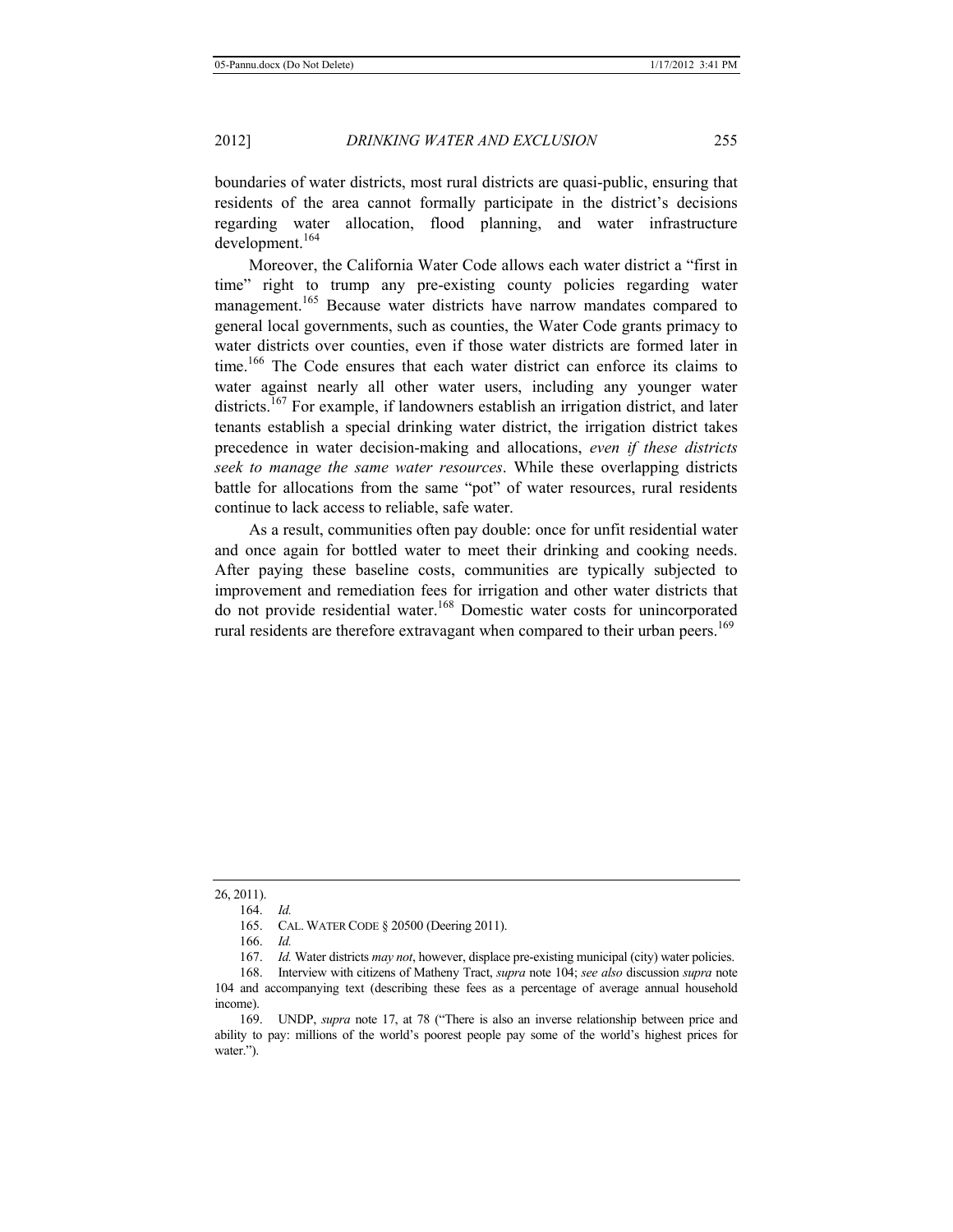| ï             |
|---------------|
| j             |
|               |
|               |
|               |
|               |
|               |
|               |
|               |
|               |
|               |
|               |
|               |
|               |
|               |
|               |
|               |
|               |
|               |
|               |
|               |
| i<br>!        |
|               |
|               |
|               |
|               |
|               |
| ٔ             |
|               |
|               |
|               |
| $\frac{1}{2}$ |
|               |
|               |
|               |
|               |
| Ē             |
|               |
| ĺ             |
|               |

evel

|                                                   |                          | <b>Method of Representation</b> |                      |                     |
|---------------------------------------------------|--------------------------|---------------------------------|----------------------|---------------------|
| <b>Governance District</b>                        | <b>Selection Process</b> | <b>Selectors</b>                | Area of Governance   | Authority           |
| <b>Public Districts</b>                           |                          |                                 |                      |                     |
| Municipal (City) Water <sup>170</sup>             | Elected                  | <b>City Residents</b>           | City                 | Government Code     |
| Municipal Utility Districts <sup>171</sup>        | Elected                  | <b>District Residents</b>       | Utility Area         | Pub. Utilities Code |
| Municipal Water Districts <sup>172</sup>          | Elected                  | District Residents              | Utility Area         | Water Code          |
| County Water Districts <sup>173</sup>             | Elected                  | <b>District Residents</b>       | County               | Water Code          |
| Water Conservation Districts <sup>174</sup>       | Elected                  | District Residents              | District             | Water Code          |
| Water Replenishment Districts <sup>175</sup>      | Elected                  | District Residents              | District             | Water Code          |
| Levee Districts <sup>176</sup>                    | Elected                  | <b>District Residents</b>       | District             | Water Code          |
| Wastewater Districts <sup>177</sup>               | Elected                  | <b>District Residents</b>       | District             | Water Code          |
| Special Districts <sup>178</sup>                  | Elected                  | <b>District Residents</b>       | District             | Government Code     |
| Quasi-Public Districts                            |                          |                                 |                      |                     |
| Mutual Water Company <sup>179</sup>               | Incorporated             | Shareholders                    | Shareholder Property | Pub. Utilities Code |
| California Water Districts <sup>180</sup>         | Elected                  | Title-Holders                   | District             | Water Code          |
| County Drainage Districts <sup>181</sup>          | Elected                  | <b>Title-Holders</b>            | County               | Water Code          |
| Improvement Districts <sup>182</sup>              | Elected                  | District Residents              | County               | Water Code          |
| Distribution Districts <sup>183</sup>             | Elected                  | <b>Title-Holders</b>            | District             | Water Code          |
| California Water Storage Districts <sup>184</sup> | Elected                  | <b>Title-Holders</b>            | District             | Water Code          |
|                                                   |                          |                                 |                      |                     |
|                                                   |                          |                                 |                      |                     |

- 170. CAL. GOV'T CODE § 34000 (Deering 2011).
- 171. CAL. PUB. UTIL. CODE § 11501 (Deering 2011)*.*
- 172. CAL. WATER CODE § 7100 (Deering 2011).
- 173. *Id.* § 30000*.*
- 174. *Id.* § 74000*.*
- 175. *Id.* § 60000*.*
- 176. *Id.* § 70000*.*
- 177. *Id.* §§ 1210–1212.
- 178. CAL. GOV'T CODE §§ 16270–16279.5 (Deering 2011).
- 179. CAL. WATER CODE § 2701*.*
- 180. *Id.* § 34000*.*
- 181. *Id.*§ 5600.
- 182. *Id.* § 75000.
- 183. *Id.* § 23500; *id*. § 36460.
- 184. *Id.* § 39000.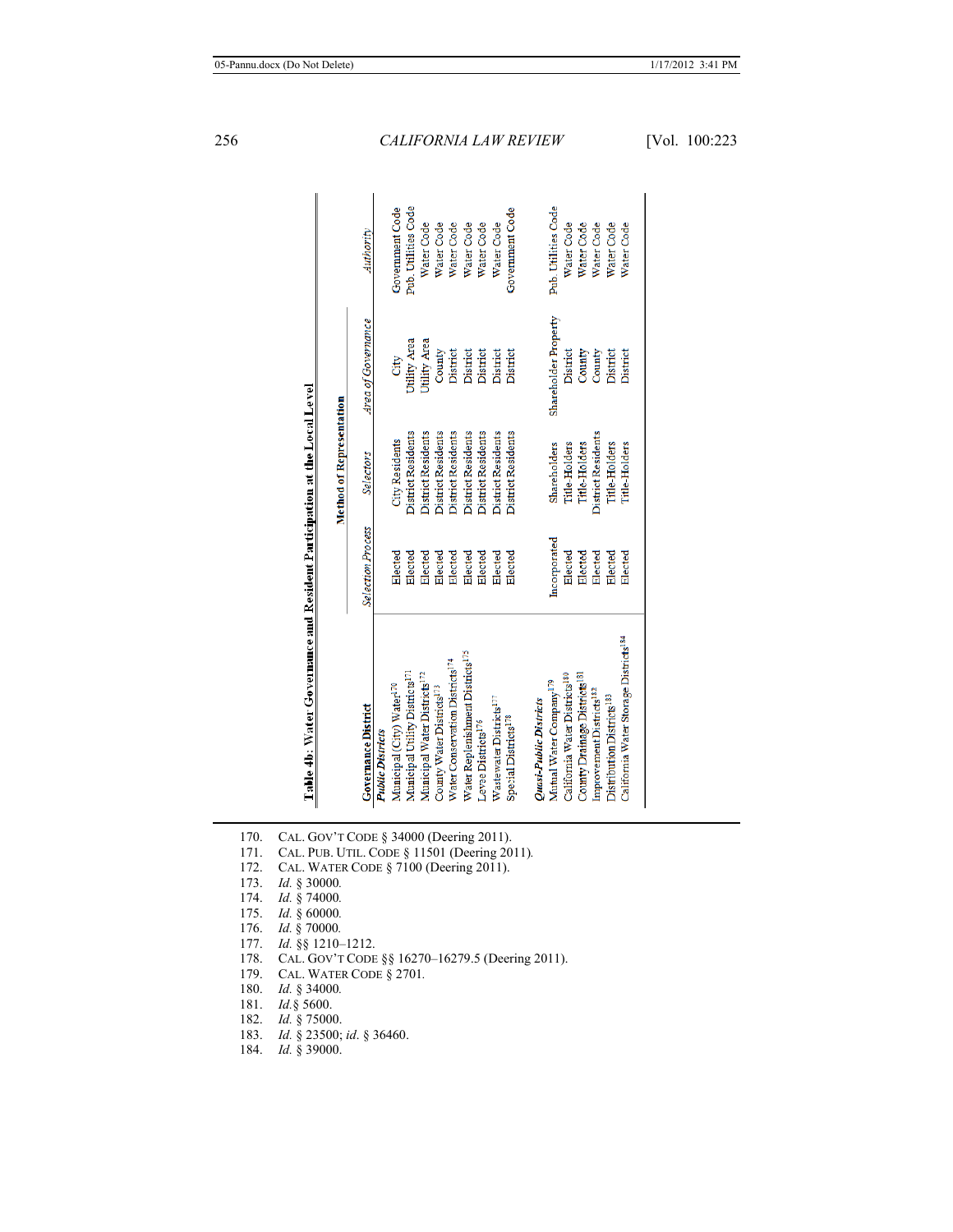#### *2. The Pervasiveness of Quasi-Public Governance*

Quasi-public water distric ts also appear in the Water Code, but in practice these are private, tax-exempt districts with State-delegated powers of eminent domain, taxation, and the a uthority to issue public bonds.<sup>185</sup> The most common quasi-public districts in California's Central Valley include irrigation districts, reclamation districts, and improvement districts,<sup>186</sup> and the total number of quasi-public districts in the Valley outpaces the number of public water districts.<sup>187</sup> Similarly, irrigation districts and river districts are the most common water districts in the American West.<sup>188</sup>

While these districts technically allow electoral participation, they limit voting rights to individuals (not necessarily residents) who own title to land within the district's area of focus.<sup>189</sup> Most quasi-public districts weigh voting in relation to the value of a landowner's property: that is, the larger a person's property holdings (in acres) or the greater the value of the holding, the more votes that are allocated to that owner.<sup>190</sup> Effectively, those who own more land have more political power, and those who do not own land (or who own small plots) are ineligible to vote in these districts. As a result, large landholders not only control the boards for these districts, but they also control policy and the frequency of elections.<sup>191</sup> Additionally, this structure allows corporations, as landowners, to vote within these water districts. $192$ 

The U.S. Supreme Court has consistently upheld this system of land-based participation in water districts, particularly in irrigation districts.<sup>193</sup> In *Salyer Land Company v. Tulare Lake Basin Water Storage District*<sup>194</sup> and *Ball v. James*, 195 the Supreme Court held that limiting the right to vote for water board directors could be reasonably limited to landowners.<sup>196</sup> Even though these districts were considered quasi-public water districts that had been authorized under the state codes of California and Arizona, respectively, the Court held that a land-based system of voting did not violate the Fourteenth Amendment's Equal Protection Clause's "one person, one vote" principle.<sup>197</sup> In so holding, the Court emphasized the "narrow" nature of both projects, indicating that

- 195. *Ball*, 451 U.S. 355.
- 196. *Salyer Land*. *Co*., 410 U.S. at 421; *Ball*, 451 U.S. at 358.

<sup>185.</sup> Salyer Land Co. v. Tulare Lake Basin Water Storage Dist., 410 U.S. 719, 735–42 (1973) (Douglas, J., dissenting).

<sup>186.</sup> *Governments—Individual State Descriptions*, *supra* note 140.

<sup>187.</sup> *Id.*

<sup>188.</sup> *Id.* 

<sup>189.</sup> *See infra* Table 4b.

<sup>190.</sup> CAL. WATER Code §§ 20930, 30700.5–30700.6, 36490, 39903 (Deering 2011).

<sup>191.</sup> Salyer Land Co. v. Tulare Lake Basin Water Storage Dist., 410 U.S. 719, 735–42 (1973)

<sup>(</sup>Douglas, J., dissenting).

<sup>192.</sup> *Id.* at 741–42.

<sup>193.</sup> *Id.* at 726–30 (majority opinion); Ball v. James, 451 U.S. 355 (1981).

<sup>194.</sup> *Salyer Land Co.*, 410 U.S. 719.

<sup>197.</sup> *Salyer Land Co.*, 410 U.S. at 728.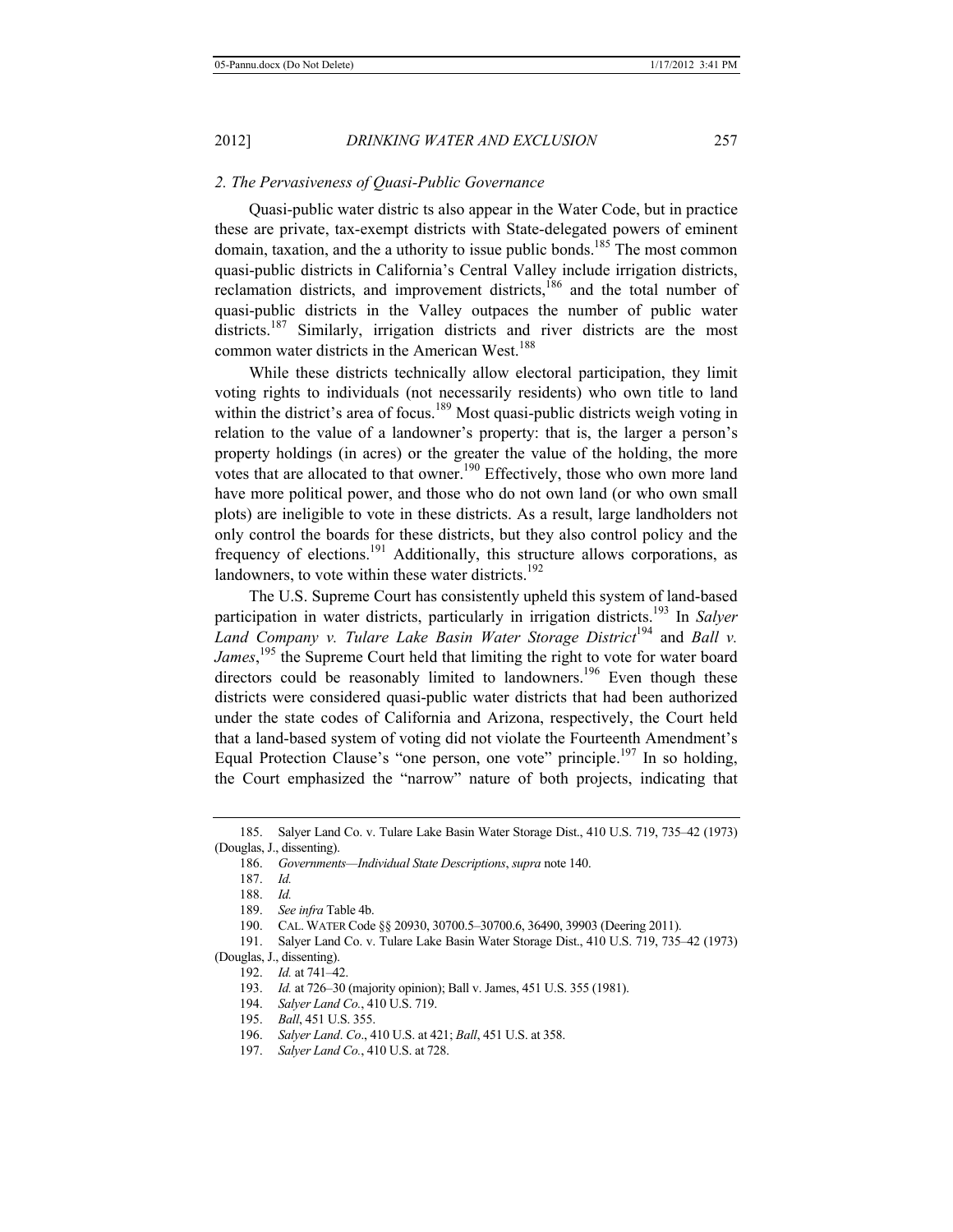landowners held much stronger interests than tenants or small landholders for issues related to water allocation and reclamation.<sup>198</sup> The *Salyer* opinion, based in the Valley, minimized the intensity of the underlying political battle for water and failed to acknowledge that in many rural western regions there are no substitute sources of water: decisions at the local level can determine the life or death of rural communities.<sup>199</sup> The majority opinion additionally failed to recognize that water distribution issues are heavily contested, even at the local level, throughout the American West.

*Salyer* and *Ball* failed to grasp the complex ways in which water districts function in western states. Reading the authorizing sections of the State Code instead of the totality of policies codified in these statutes, the Court did not account for the "crowding out" function of specialized water districts. Because so many Valley water districts are quasi-public irrigation districts, their vast geographic boundaries limit the territorial reaches of public water districts, undermining public districts' abilities to balance and negotiate the array of demands for water.

## *3. Purely Private Governance*

Within purely private governance schemes, water may be allocated, bought, or distributed through private associations. Mutual water companies are private companies composed for the purpose of water distribution.<sup>200</sup> A shareholder who invests in the services of a company owns the mutual water company itself.201 Mutual water companies are not authorized to deliver water to non-shareholders until after all shareholders receive their water orders.<sup>202</sup> Water may also be distributed through private utility companies (PUCs), who benefit from economies of scale but do not have the same degree of vulnerability to State action as public utility agencies.

The most prevalent private water system in the Valley, the California Water Service Company (CWSC), manages water within the southern tip of the Valley, where water is especially scarce.<sup>203</sup> One of the state's largest private water purveyors, CWSC sells water to public water districts, which then deliver it to water users in their territories.<sup>204</sup> Because private management systems are treated as private corporations or associations, not as entities with a responsibility to the public at large, these companies may sell water at high prices to water-poor districts, which then pass along these costs to water users

<sup>198.</sup> *Id.* at 728–30.

<sup>199.</sup> *Id.* at 737–39 (Douglas, J., dissenting).

<sup>200.</sup> CAL. PUB. UTIL. CODE § 2725 (Deering 2011).

<sup>201.</sup> *Id.*

<sup>202.</sup> *Id.* § 2728.

<sup>203.</sup> *About Cal Water*, *supra* note 150.

<sup>204.</sup> *Your District*, CAL. WATER SERV. CO., http://www.calwater.com/your\_district/index.php (last visited Oct. 26, 2011).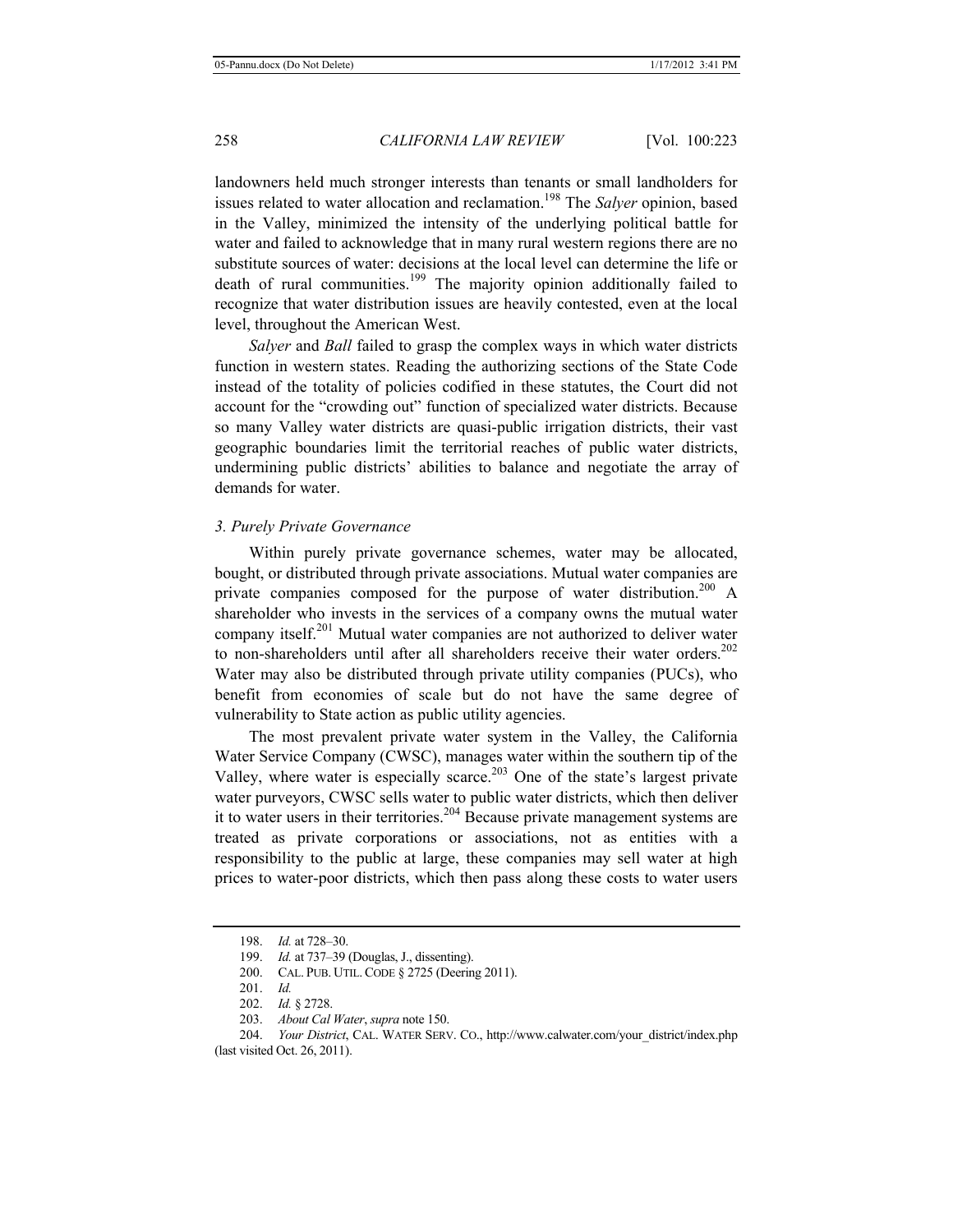in the form of higher rate payments.<sup>205</sup> The primary goal of large private systems, such as CWSC, is to maximize profit for their shareholders, not to invest their water resources in initiatives with low or non-existent profit margins.<sup>206</sup> While this system may maximize economic welfare for private associations themselves, their individual interests may cut against efforts to maximize social welfare.

Finally, water may be delivered independently through private water holdings, for example, if a person has a stream running through her property or if she drills a private well. Under California's clean water regimes, there are few regulations regarding the water quality of groundwater.<sup>207</sup> As a result, private water use is almost completely unregulated for well users. Moreover, neither state nor federal regimes govern water quality or set performance standards for individual private wells, leaving thousands of rural residents in a regulatory dead zone.<sup>208</sup> Because the State does not place limits on groundwater withdrawal, residential users and agricultural enterprises compete for the same limited water sources. When groundwater resources are exhausted or fail to recharge in time for individual use, rural residents are left without alternative water sources. $209$ 

While these three typographies of local water governance—public, quasipublic, and pure private—provide an extremely diverse array of governance models, their competing goals and methods of accountability continue to present challenges in the delivery of clean, safe water to rural residents. The result is a diverse, yet highly fractured, system of local management in which low-income, rural communities are lost between the gaps of governance.

## *D. The Limits and Costs of Fragmented Water Governance*

While at first glance California's vast array of local water districts appears to enhance local experimentation and choice of governance, the existence of multiple overlapping and uncoordinated districts undermines effective governance of the state's aquifers. Instead, these districts limit residents' political choices in two ways. First, the type of district residents may select for drinking water and wastewater sanitation (sewage) limits their governance

<sup>205.</sup> Rick Holguin, *Water District Ends Rationing Program*, L.A. TIMES, Apr. 2 1992, at A1; Jerry Martin, Op-Ed, *Round 2 in Rural Water Wars—YES: We Must Assure a Future Supply*, REPORTER (Vacaville, Cal.), Jan. 28, 2001; Ira E. Stoll, *Water Agency Plans 3%-4% Rate Increase*, L.A. TIMES, Feb. 17, 1995, at B1; Curtis S. Updike, *Retailer Plans to Sell Water*, DAILY NEWS L.A. (Thousand Oaks ed.), Nov. 18, 1991, at 1.

<sup>206.</sup> CAL. PUB. UTIL. CODE § 2701 (Deering 2011)*.*

<sup>207.</sup> CAL. WATER CODE § 10750–10750.10 (Deering 2011) (limiting groundwater regulation to the study of groundwater recharge and supplies). While the State theoretically retains a right to govern groundwater supplies, it has not exercised this power. *Id.* §§ 104–105.

<sup>208.</sup> Definition of a Public Water System in SDWA Section 1401(4) as amended by the 1996 SDWA Amendments, 63 Fed. Reg. 41,940 (Aug. 5, 1998).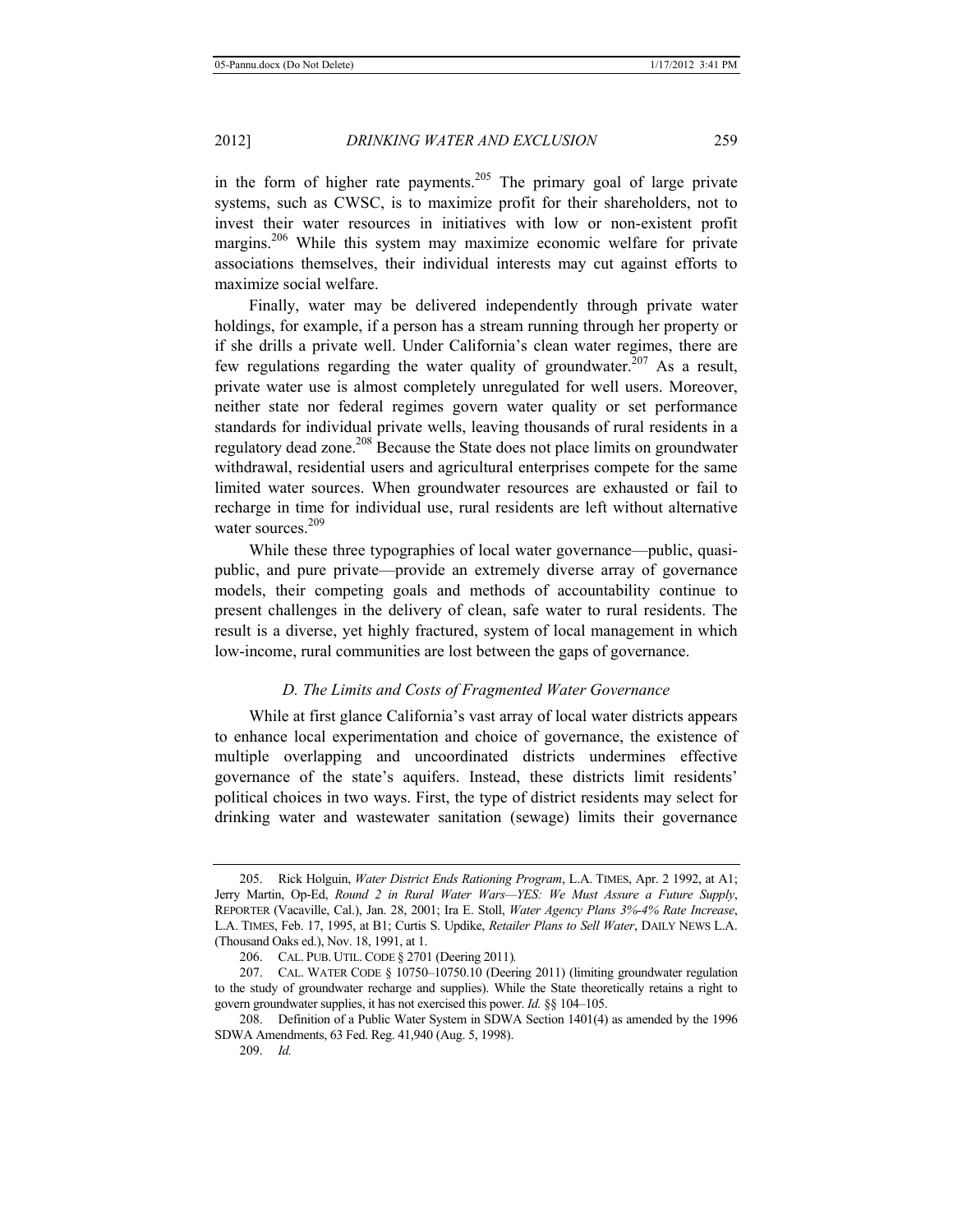options, and residents' ability to opt into a method of organization is circumscribed by a variety of factors, including their access to funding, the preexistence of competing districts in the area, and the property interests of landowners. Second, their choices are limited through the careful segregation of water functions and subsequent political alienation of residents. By dividing the many aspects of water access and management, even if communities were able to access drinking water, they must compete with other neighboring water uses to ensure that water remains available, sanitary, and sustainable. Auxiliary water uses, such as irrigation, may have a significant impact on water availability, but non-landowning residents are prohibited from participating in decisions governing the distribution of water to landholders. Further, residential landowners, by virtue of their small landholdings, cannot compete with the relative weight of agricultural landowners within landowner-only voting schemes.

California's complex system of local water management subordinates the rights that county residents enjoy as citizens of the county to the rights that municipal residents enjoy. By creating a tiered structure for local water governments, the Water Code sets levels of citizenship, belonging, and participation, and these relationships are directly connected to wealth and power. By removing the ability of communities to seek redress and effectively persuade local authorities, the State balances the burden of its environmentally unfriendly agricultural policies on the backs of its most vulnerable communities. Many of these communities, in turn, provide the labor required to ensure the State's agriculture economy succeeds. But the State has created a system in which it is accountable to no one, and communities "off the grid" must bear the disproportionate burden of infrastructure inequality on top of the harms they already experience by virtue of their socioeconomic standing.

The complex partitioning of management across state agencies and local water governments has created a water distribution, management, and allocation structure that lacks transparency, accountability, and affordability. Having let these structures grow without a global vision for water, there are few avenues or channels for popular participation in decision making, water planning, and resource allocation. California's water governance system has effectively enacted barriers to participation that have grown with its water infrastructure itself. It has imposed code-made structures that do not allow for traditional political participation and engagement around water governance.

Through its local water district design, the State has effectively transferred rights away from citizens of unincorporated territories towards landholding and city-dwelling residents. The right to drinking water is downgraded while the demands of citizens with superior access to wealth or resources, by virtue of their landholdings or residence/membership within a municipality, are given primacy. In effect, citizens' rights are amplified or minimized based on their pre-existing power relationships within the region.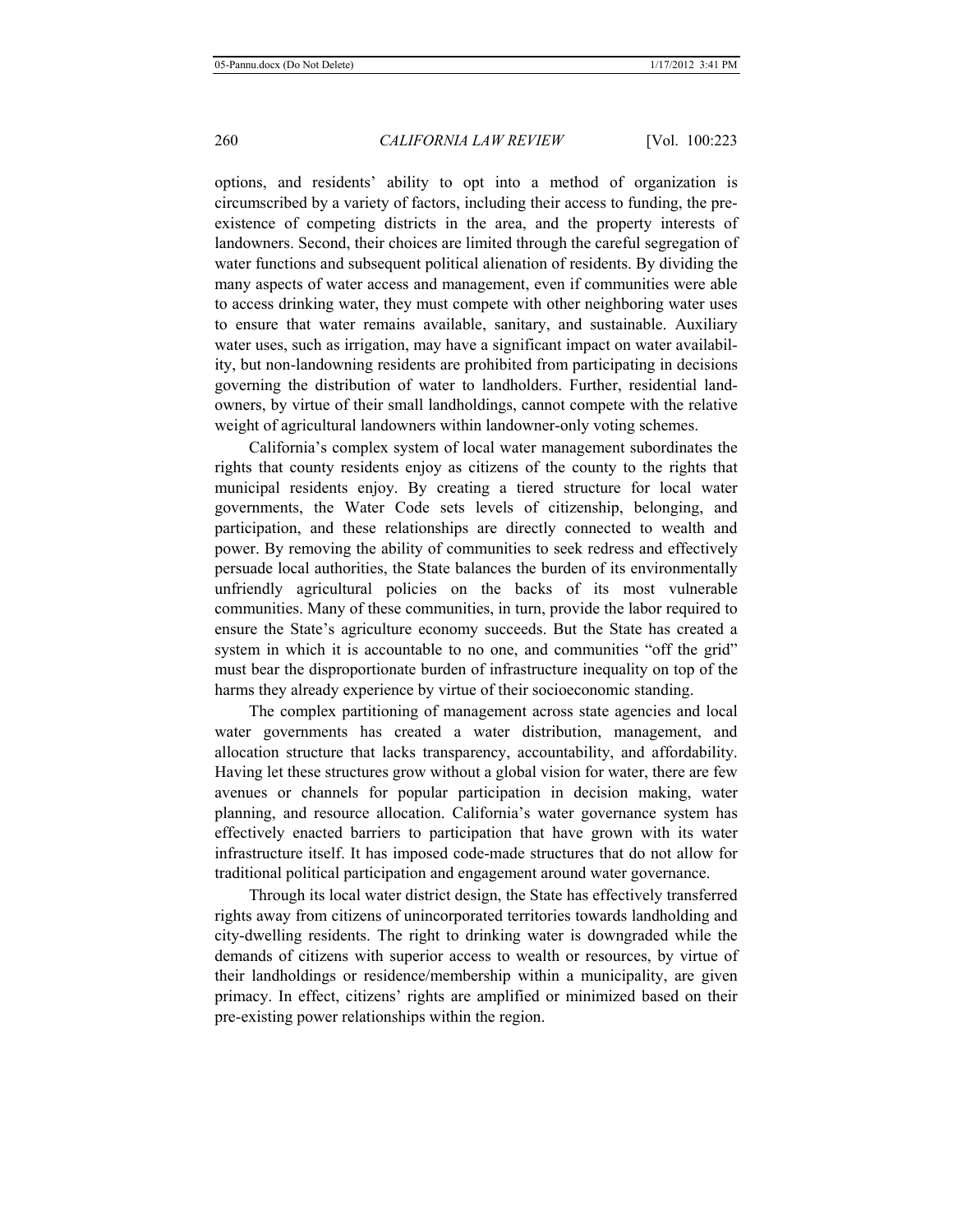The State's decision to allocate political participation rights according to land-holdings and wealth does not violate current local government jurisprudence, but it fails to appropriately include all the state's stakeholders in discussions of water allocation. This failure undermines the State's constitutional and statutory policy objectives of ensuring that water is allocated to the most beneficial uses and that every citizen is able to access safe, clean drinking water. In its current formulation, safe and clean drinking water will remain an unattainable policy goal without significant policy change.

#### IV.

## PROPOSALS FOR MOVING BEYOND WATER INEQUALITY

California's structural water governance woes need not create a permanent barrier to achieving the right to clean and safe drinking water. By restructuring its current water governance model, encouraging integrated water management, providing suggested guidelines for ensuring clean drinking water, and funding water projects in the most at-risk and vulnerable communities, the State has the ability, and an obligation, to go beyond current inequalities and ensure access to the most essential element of life for its millions of residents.

## *A. Consolidation*

At the state and local level, California's system of water governance is deeply fractured. By consolidating water responsibilities—from long-term planning, infrastructure, water allocation, reclamation, quality and contamination, monitoring, and enforcement—into a single agency, the State has the opportunity to concentrate expertise and address the full range of water policy concerns.

Local government scholars disagree on whether fragmentation, and by contrast, consolidation, result in better administration or management of resources.<sup>210</sup> In the contexts of natural resources and environmental policy,

<sup>210.</sup> For example, Megan Mullin has indicated that fragmentation itself cannot account for water scarcity or water management failures within urban water districts. MEGAN MULLIN, GOVERNING THE TAP: SPECIAL DISTRICT GOVERNANCE AND THE NEW LOCAL POLITICS OF WATER 177–78 (2009). She argues that specialization provides a net benefit that integrated water districts could not provide. *Id.* at 178, 182–85. Conversely, Christopher Berry has argued that specialization may frustrate efforts at integrated management. CHRISTOPHER R. BERRY, IMPERFECT UNION: REPRESENTATION AND TAXATION IN MULTILEVEL GOVERNMENTS 129–47 (2009). Rick Schragger has argued that decentralization does not always provide better coordination or services in the context of urban economic development. Richard C. Schragger, *Decentralization and Development*, 96 VA. L. REV. 1837, 1893–97, 1901–06 (2010).

The literature on fragmentation and consolidation within administrative law is also helpful, although it may not translate to local water governments. *See* Eric Biber, *Too Many Things to Do: How to Deal with the Dysfunctions of Multiple-Goal Agencies*, 33 HARV. ENVTL. L. REV. 1 (2009); William W. Buzbee, *Recognizing the Regulatory Commons: A Theory of Regulatory Gaps*, 89 IOWA L. REV. 1 (2003); Anne Joseph O'Connell, *The Architecture of Smart Intelligence*, 94 CALIF. L. REV. 1655 (2006).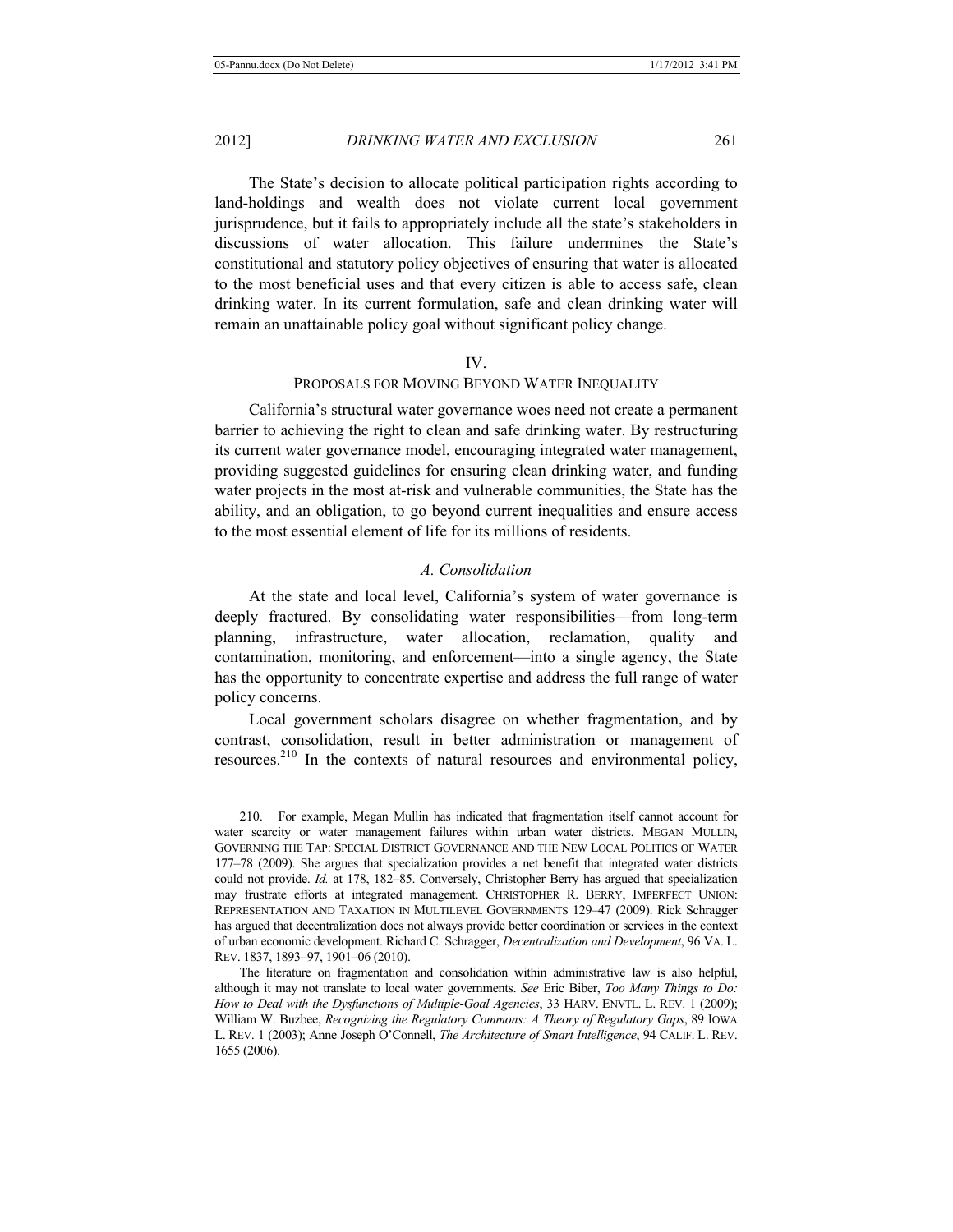scholars are divided as to what level of consolidation or fragmentation would result in optimal resource management and coordination.<sup>211</sup> Similarly, determining an appropriate level of consolidation at both the state and local levels would require balancing the need for better oversight with ensuring greater public transparency, accountability, and participation.

Currently, the State has charged the California Department of Water Resources with the responsibility of drafting and updating a State Water Plan every five years.212 Until 2009, this report did not incorporate planning input or information from other state agencies.213 While the report takes stock of water flows and aquifer recharge, it does not offer clear policy prescriptions or goals for water management and distributional equity. Instead, the Water Plan focuses on sharing information with local water managers regarding watermaximizing technologies; it does not offer pathways for achieving integrated statewide water planning.

Instead of relying on inter-agency cooperation to ensure a comprehensive water plan, consolidation would allow the State to charge a single department or agency with the responsibility of identifying California's water policy priorities and targets, as well as with providing the technical support and data necessary for water system organizers to make informed decisions over conservation, reclamation, allocation, and sanitation. In effect, consolidation would create space for the State to mobilize its resources and research to ensure clear guidance and provide comprehensive water policy options.

Given the State's persistent financial woes, consolidation would also allow the State to maximize its limited resources while also better protecting the public interest. Instead of financing the full apparatus of competing agencies, consolidation could allow information sharing across agencies, decrease the practical fixed costs of funding ten different offices, and could create a central clearinghouse for information. Further, consolidation could help ensure agencies are sufficiently staffed, allowing them to better serve the public. For example, California's State Water Resources Control Board (SWRCB), the primary enforcement agent for water violations, is shamefully understaffed and unable to achieve consistent protection of its own agency

<sup>211.</sup> *See, e.g.*, Holly Doremus, *CALFED and the Quest for Optimal Institutional Fragmentation*, 12 ENVTL. SCI. & POL'Y 729, 729–30 (2009) (evaluating management in the context of CALFED); Alejandro E. Camacho, *Transforming the Means and Ends of Natural Resources Management*, 89 N.C. L. REV. 1405, 1417–23 (2011) (applying principles of natural resources law and management to climate change). *But see* Alejandro E. Camacho, *Adapting Governance to Climate Change: Managing Uncertainty Through a Learning Infrastructure*, 59 EMORY L.J. 1, 26–29 (2009).

<sup>212.</sup> *California Water Plan*, CAL. DEP'T OF WATER RES., http://www.waterplan.water.ca.gov (last visited Oct. 22, 2011).

<sup>213.</sup> CAL. DEP'T OF WATER RES., CALIFORNIA WATER PLAN UPDATE 2009—HIGHLIGHTS 12 (2009), *available at* http://www.waterplan.water.ca.gov/docs/cwpu2009/0310final/highlights\_ cwp2009\_spread.pdf.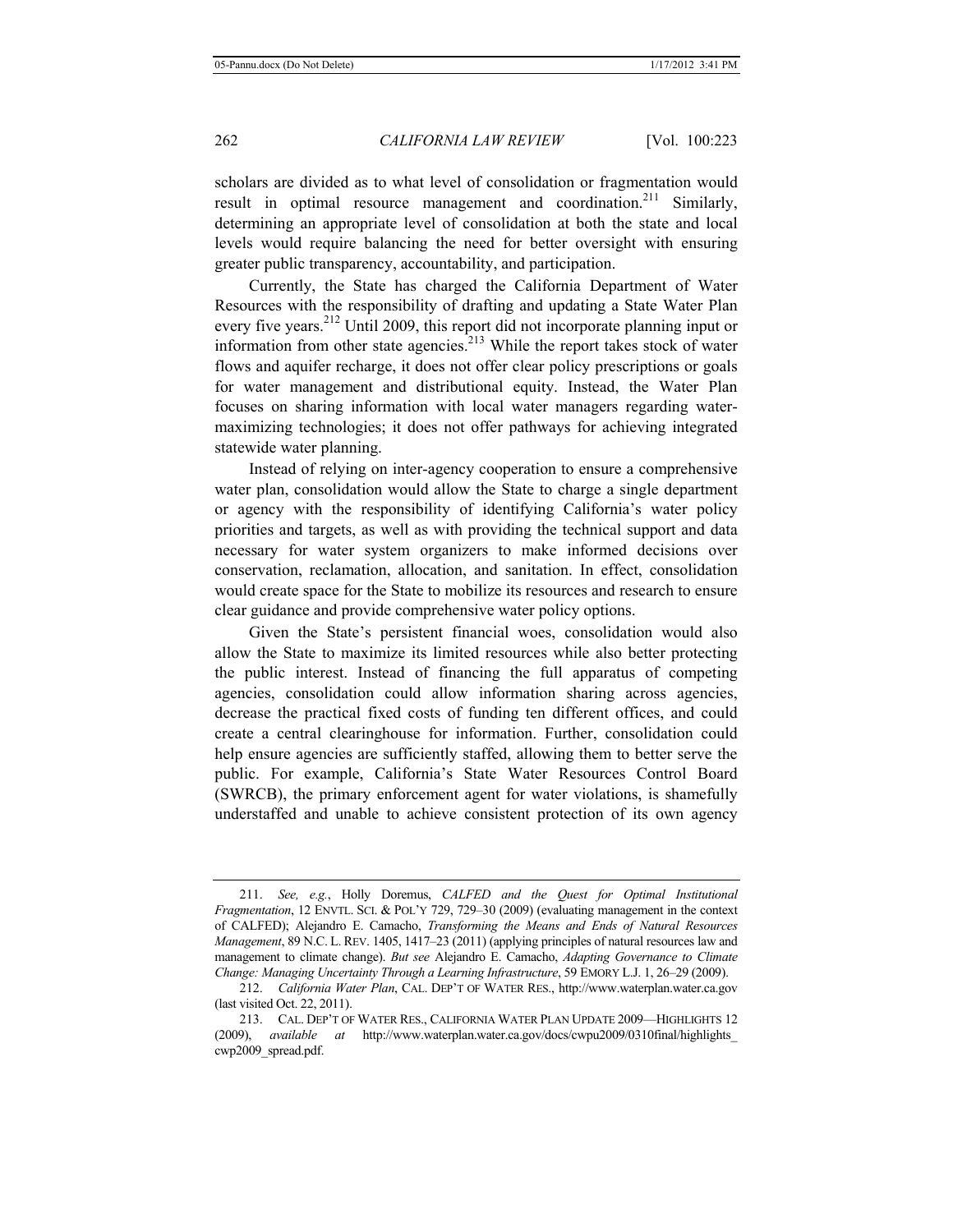goals.214 Instead of segregating specialists across different agencies, a single agency would benefit from allowing different forms of expertise to crosspollinate within a single "home." This would allow for more thoughtful, and perhaps more comprehensive, water policy and management, and it would also decrease staff needs across agencies by aggregating all staff expertise under one roof (as opposed to requiring each agency to hire a full staff of scientists, lawyers, engineers, etc.). Instead of battling and competing for dominance for disparate policy goals, these goals would be managed and balanced within a single entity.

Furthermore, consolidation would also allow for a single, accountable agent. Instead of citizens and decision makers falling into a black hole of water governance, residents would be able to demand accountability from a consolidated state water agency. This would better allow for public participation and feedback, and citizens would know to expect water policies, regulations, and hearings to be supervised by a single state entity.

Going beyond consolidation, citizens of the state should also consider creating and electing an independent executive water officer. Similar to the state superintendent for public instruction, the state water commissioner would serve as a nonpartisan and independent executive officer charged with effectuating the State's water policies. Bringing water management into the public election cycle would also bring water policy out of the shadows of the California legislature, allowing greater transparency and participation among members of the general public. Despite fears of populist retaliation or water grabs, voters have passed visionary water initiatives in the past, and it is likely that their understanding of the limitations of water scarcity would inform an electoral process both at the sate and local level.

The creation of a state water commissioner position would also allow the State to adopt a more forward-thinking approach to water policy; instead of waiting for water disasters (drought, infrastructure failure, increased demand), candidates would be expected to provide an integrated vision for California water during each elections cycle. While an electoral model still runs the risk of coastal dominance in the elections cycle, it has a much stronger chance of allowing rural regions of the state a direct voice, and a direct method of petition, in water policymaking.

<sup>214.</sup> It is important to note that gross understaffing is no fault of the SWRCB; the Board has been consistently underfunded by the State, and throughout California's current multi-year budget crisis the SWRCB has faced deep cuts that have placed it on a survivalist budget. Loretta Kalb, *State Water Quality Board Wants to Cut Back on Inspections*, SACRAMENTO BEE, Oct. 18, 2010, at A1; Kate Campbell, *CA Governor: Taxes, Cuts and Agriculture*, NAT. RES. REP. (Jan. 21, 2011), http://naturalresourcereport.com/2011/01/ca-governor-taxes-cuts-and-agriculture; *see also* Kate Campbell, *State Budget Gap Totals \$19 Billion; Cuts, Fees Planned*, AGALERT (May 19, 2010), http://www.agalert.com/story/?id=1542 (detailing the impact of the State's budgetary crisis on the Water Resources Control Board).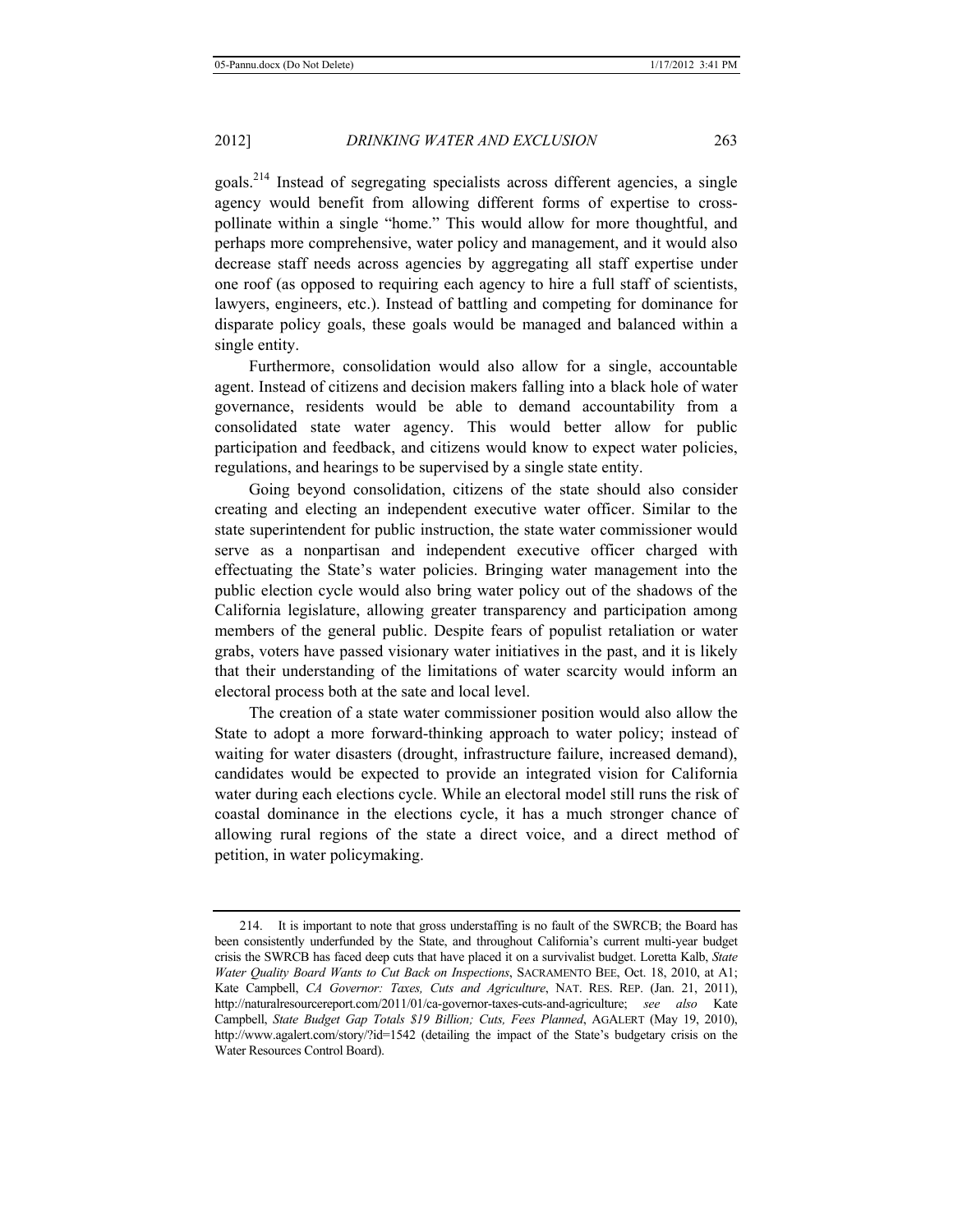However, consolidation is not a panacea for California's structural water management challenges. While proponents of state-enforced rights often see consolidation as a preferred method of organization, agencies that are too big either in scope or in geographic coverage—run the risk of becoming unresponsive and inaccessible to the public. A single state water agency could be a one-stop clearinghouse, or it could be an impenetrable regulatory force, internalizing California's complex water management system and rendering this system less transparent and less cogent to the public at large.

#### *B. Regional Integration and Representation*

Following agency consolidation, the State should consider restructuring its current panoply of local water districts to create regionally integrated water boards. Instead of battling over the same water resources, these integrated water boards would have the ability to track the geography of hydrological basins, and they would be able to transcend the somewhat arbitrary borders of counties. Further, integrated boards would displace current quasi-public boards, creating unified and public local water governments throughout the state. Board elections would be open to all water users within its territorial bounds, embracing the "one person, one vote" principle and bolstering accountability across diverse water uses and users.<sup>215</sup>

A regional model would help the State maintain its value for local experimentation and responsiveness, and it would also allow regions to create a holistic vision of water management. Marshaling their collective expertise, local water districts would not have to recreate data or remap the contours of their regions. Instead, they could offer comprehensive data on local hydrology, on the array of water users and uses, and on water infrastructure needs. They could also levy rates and costs more equitably, issuing taxes or fees for specific water uses instead of allocating costs by geographic region (regardless of an individual user's water uses). This model may also provide room for the creation of "lifeline rates"<sup>216</sup> for residential water use, allowing a regional board to offer more thoughtful price points based on quantifiable use levels.

Integrated boards would retain their tax-exempt status, as well as their powers of eminent domain, bonding, taxation, and enforcement. Most importantly, they would retain the responsibility to consider the full array of local water issues—from flood management and reclamation to irrigation,

<sup>215.</sup> While *Salyer* and *Ball* hold that land-based voting schemes are constitutional in the context of special-purpose districts, they do not require land-based voting schemes. The California legislature, and similarly state legislatures throughout the country, have the power to amend their special district statutes to require a "one person, one vote" voting scheme.

<sup>216.</sup> Lifeline rates are often utilized to provide differential pricing for low-income or economically vulnerable utility users. Rates may be set by consumption levels or by socioeconomic factors. *See Affordability Considerations*, U.S. ENVTL. PROTECTION AGENCY, http://water.epa.gov/ infrastructure/sustain/affordability.cfm (last visited Oct. 26, 2011).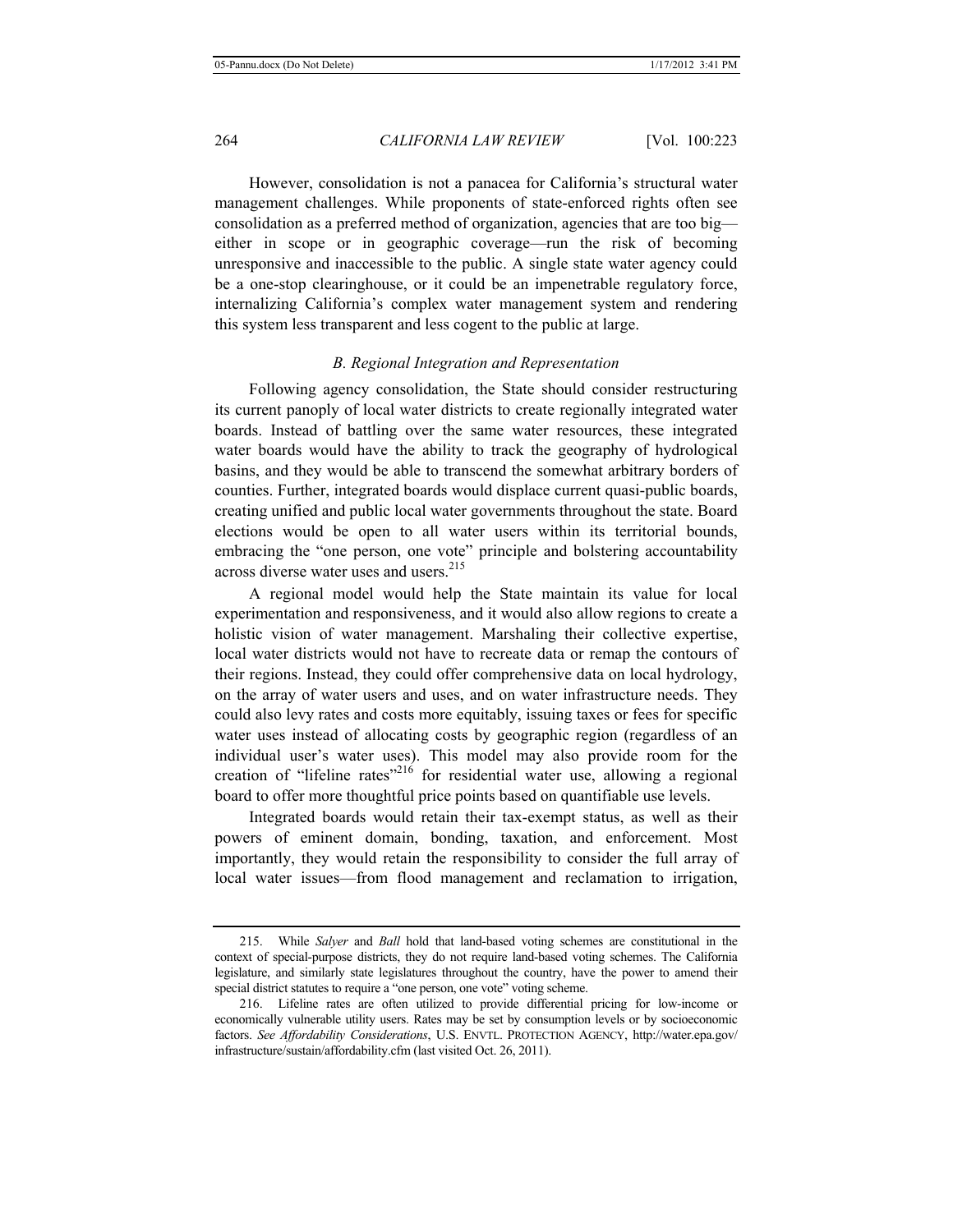wastewater and residential use—within a single, locally responsive entity. By providing residents the opportunity to vote, and to vote with parity, integrated water boards ensure that public resources are leveraged for public initiatives instead of being held captive by powerful corporate interests.

While integrated boards are prone to capture, they are less likely to overweight the interests of the most financially powerful when compared to landownership-based voting schemes or schemes that prioritize municipal government over alternative methods of local organization.<sup>217</sup> Further, the State can prioritize geographic, socioeconomic, and residential diversity in its regional boards. Similar to its requirements for representation on Local Agency Formation Commissions (LAFCOs), the State could require regional representation from small water system users, from unincorporated users, from urban users, and from local governments.<sup>218</sup> It could ensure representation from certain localities, and it could also prioritize and ensure significant rural representation on its boards. Designated seats within a regional board would provide a dramatic representational improvement over current models where there are no guarantees for unincorporated rural representation on public or quasi-public water district boards.

## *C. Enhancing Statutory Protections*

Throughout the 2009–2010 legislative session, the California legislature considered and passed what it later referred to as the Omnibus Water Bill of 2009.219 Among these bills was the California Human Right to Water Bill, which proposed codifying the prioritization of domestic water as the most important water use and providing directives and enforcement hooks to state agencies to ensure and effectuate the human right to clean, affordable, and accessible domestic water for all Californians.<sup>220</sup> In his veto message, the Governor argued that the bill was redundant and that the failure to ensure safe, accessible, and affordable domestic water was a matter of financial concern, not a failure of legal coverage.<sup>221</sup> The Governor issued this statement at the

<sup>217.</sup> *See generally* KAY LEHMAN SHLOZMAN & JOHN T. TIERNEY, ORGANIZED INTERESTS AND AMERICAN DEMOCRACY (1996) (explaining the role of organized interests in subverting the democratic process); THE POLITICS OF REGULATION (James Q. Wilson ed., 1980) (explaining the role of regulated industries in reshaping agency behavior away from the public interest and towards particular special interests).

<sup>218.</sup> The legislature chartered the creation of local agency formation commissions (LAFCOs) to assist in managing urban sprawl. CAL. GOV'T CODE §§ 56300-56301 (Deering 2011). Among their powers, LAFCOs may review, approve, or disapprove the establishment of any local government districts within their formal boundaries or "spheres of influence." *Id.* §§ 56375–56388. In an attempt to balance the demands of pre-existing local governments within the region, LAFCOs are required to include representatives from the county, cities within the county, members of independent special districts, and a member of the general public. *Id.* §§ 56325–56337.

<sup>219.</sup> SPECIAL SESSION POLICY BILLS AND BOND SUMMARY,*supra* note 19.

<sup>220.</sup> Assemb. B. 1242, 2009–2010 Leg., Reg. Sess. (Cal. 2009).

<sup>221.</sup> Governor's Veto Message, Assemb. B. 1242, 2009–2010 Leg., Reg. Sess. (Cal. 2009),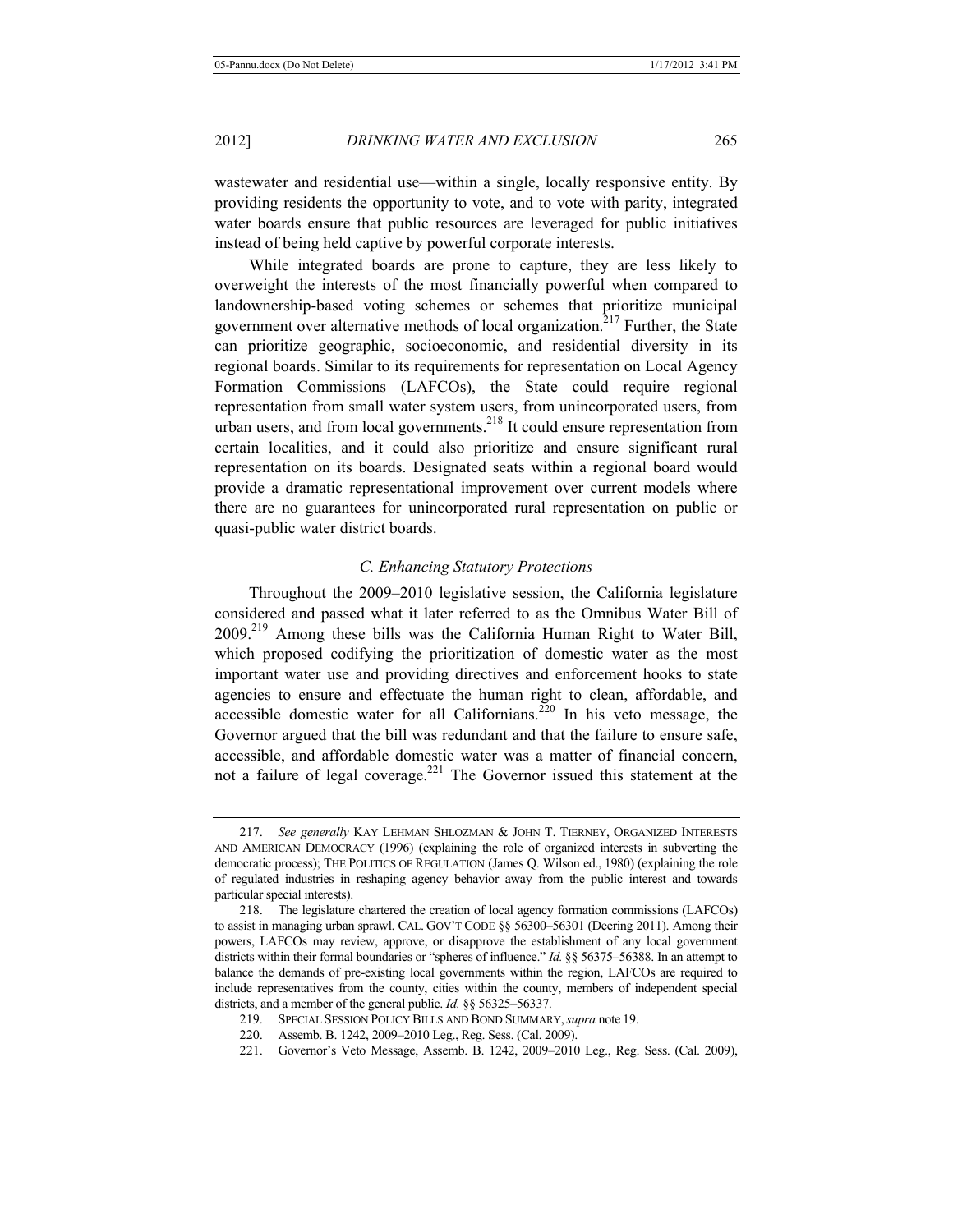same time that he authorized over five billion dollars in water infrastructure projects<sup>222</sup> unrelated to projects that would vindicate or support California's "well-established"<sup>223</sup> priority for pure, safe, drinking water and domestic water.

Ensuring access to affordable water is more than a question of political will; it also requires addressing how California's water governance system results in structural inequality in the management and distribution of the state's water resources. While California provides an affirmative right to "pure and safe" drinking water, $2^{24}$  the State has not taken a similarly affirmative step toward bridging the water governance gap for rural residents.

Beginning with the re-adoption of the Human Right to Water Bill, the legislature should consider expanding its provisions for enforcing and ensuring California's right to pure, safe, and affordable domestic and drinking water. While the final version of the Human Right to Water Bill redacted provisions ensuring high-quality water "regardless of individual economic circumstances, $\frac{1}{225}$  the legislature should consider reintroducing these measures and earmarking greater funding to ensure the delivery of affordable, safe, accessible water.<sup>226</sup> While the Human Right to Water Bill exempted the State from investing in water infrastructure to achieve its stated right to clean, affordable, and accessible drinking water, $227$  California should invest in significant infrastructure improvements for residential water supplies, particularly for communities already exposed to out-of-compliance water systems.

#### *D. Funding Rural Drinking Water Infrastructure*

Both California and the federal government have invested heavily in the development of monolithic water infrastructure projects, ranging from the creation of the Governor Edmund G. Brown California Aqueduct to the complex system of canals and dams built on the Colorado, Owens, and San Joaquin Rivers.<sup>228</sup> A great deal of California's infrastructure efforts have

227. Assemb. B. 1242, § 1(c) ("This section does not expand any obligation of the state to provide water or to require the expenditure of additional resources to develop water infrastructure beyond the obligations that may exist pursuant to subdivision (b).").

228. HUNDLEY, *supra* note 16, at 123–71 (Los Angeles Project), 234–75 (Central Valley

*available at* ftp://www.leginfo.ca.gov/pub/09-10/bill/asm/ab\_1201-1250/ab\_1242\_cfa\_20100917\_ 162710\_asm\_floor.html; *California Right to Water Bill Vetoed*, *supra* note 19.

<sup>222.</sup> *See* SPECIAL SESSION POLICY BILLS AND BOND SUMMARY, *supra* note 19; Boxall, *supra* note 19; Steinhauer, *supra* note 19; *California Right to Water Bill Vetoed*, *supra* note 19.

<sup>223.</sup> Governor's Veto Message, Assemb. B. 1242.

<sup>224.</sup> CAL. HEALTH & SAFETY CODE § 116270(a) (Deering 2011).

<sup>225.</sup> Assemb. B. 1242, 2009–2010 Leg., Reg. Sess. (Cal. 2009).

<sup>226.</sup> Under Governor Brown's tenure, California has adopted several bills to begin to address the deficits in rural drinking water access, but additional action will be necessary to bridge the resource gap for rural water systems located in unincorporated communities. Assemb. B. 54, 938, 983, 1194, 1221, 1292, 2010–2011 Leg., Reg. Sess. (Cal. 2011); S.B. 244, 2010–2011 Leg., Reg. Sess. (Cal. 2011); Russell Clemings, *Gov. Brown Signs Clean-Water Bills: Laws Come on Heels of Plan to Improve Small Water Systems*, FRESNO BEE (Oct. 8, 2011), http://www.fresnobee.com/2011/10/07/ 2568202/brown-signs-clean-water-bills.html.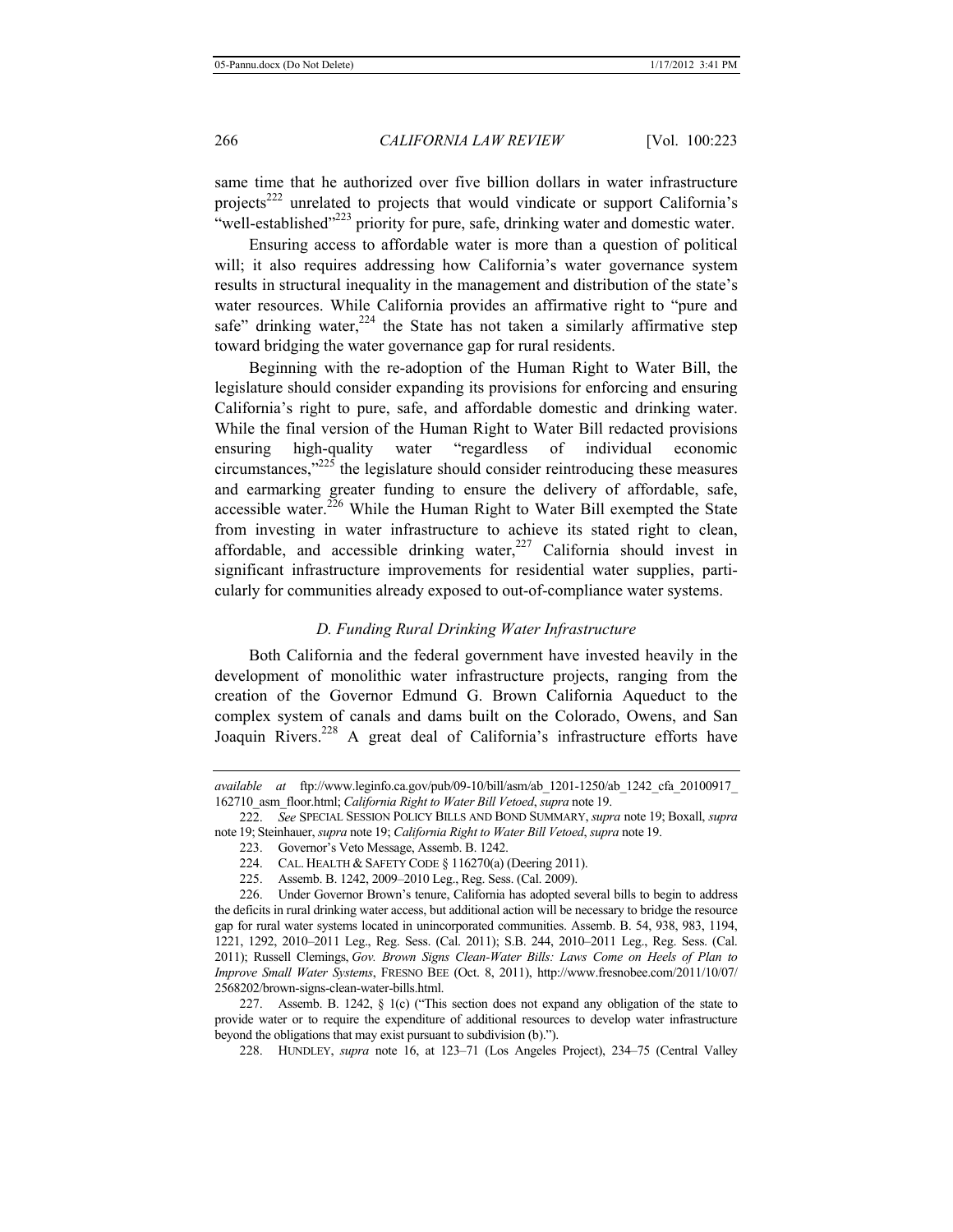focused on ensuring water for the cities of San Francisco and Los Angeles, as well as irrigating the arid Central Valley for agricultural production.<sup>229</sup> Nonetheless, for rural residential water users, the State has done very little to support water infrastructure.

As mentioned previously, many unincorporated rural communities face significant socioeconomic hardships relative to their assets, and they lack the resources to improve or create water infrastructure without significant investment from the State. In 2009, the State authorized \$181,971,000 in bonds for implementation and planning grants for "integrated regional water management" through the California Department of Water Resources.<sup>230</sup> Only ten percent of these funds, or eighteen million dollars, must be set aside for meeting the "critical water supply needs of disadvantaged communities."<sup>231</sup>

While this figure may seem impressive, it hardly begins to bridge the gap between the crucial need facing rural small water system users and the funding needed to improve domestic water infrastructure in these regions. Between planning and construction, most small systems communities estimate the cost of upgrading their infrastructure to meet public health requirements at \$250– 500,000 per system.232 With over 450 small water systems in the most vulnerable and disadvantaged rural communities, the State has allocated only enough funding to support improvements in approximately forty to fifty of these communities.<sup>233</sup>

Further, the State missed a crucial opportunity to bridge the water equity gap. When issuing instructions to the California Department of Water Resources, it could have required that all of its grant funding be allocated to applicants showing measurable, achievable, and aggressive initiatives and could have provided suggestions for meeting water needs in regional and local vulnerable and disadvantaged communities. In exchange for State contributions to water infrastructure, large cities have limited their water use in an effort to support statewide conservation efforts.<sup>234</sup> Similarly, by investing in water

233. It should be noted that the figure of 450 small water systems likely underestimates the true number of vulnerable and disadvantaged water-using communities. For example, this initial survey focused on the central San Joaquin Valley (not the greater Valley), and it does not include water systems on tribal lands.

234. CAL. WATER CODE § 12929–12929.46 (Deering 2011); JOHN HART, STORM OVER MONO: THE MONO LAKE BATTLE AND THE CALIFORNIA WATER FUTURE 132–33 (1996) (detailing a

Project).

<sup>229.</sup> *Id.*

<sup>230.</sup> A.B. 626, ch. 367, 2009-2010 Leg., Reg. Sess. (Cal. 2009) (integrated regional water management grants).

<sup>231.</sup> *Id.*

<sup>232.</sup> Roger Beck et al., Benchmark Investigation of Small Water System Economics: Discussion and Preliminary Findings 2 (2001) (unpublished manuscript) (on file with author); *see also* CLAUDIA COPELAND & MARY TIEMANN, CONG. RESEARCH SERV., RL31116, WATER INFRASTRUCTURE NEEDS AND INVESTMENT: REVIEW AND ANALYSIS OF KEY ISSUES 19 (2010) (explaining that even current federal programs designed to serve small systems are inadequately designed to address the challenges of rural residents).